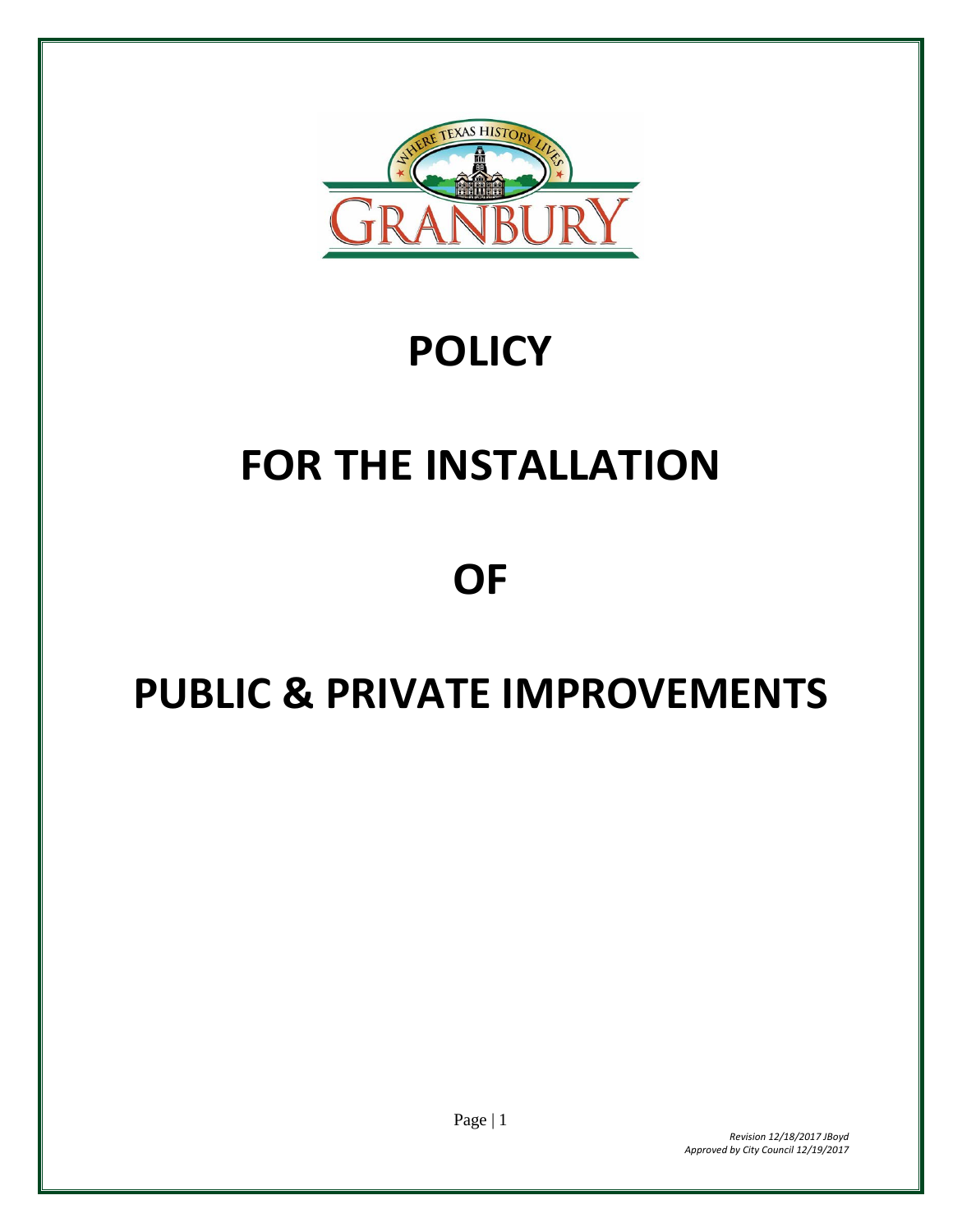# **TABLE OF CONTENTS**

|                | A. A Guide to Land Development                                                                             | 4                   |
|----------------|------------------------------------------------------------------------------------------------------------|---------------------|
|                | <b>B. Requirements for a Facility Improvement Agreement Request</b>                                        | 5                   |
|                | C. Procedures for Obtaining a Contract for the Installation of<br><b>Public &amp; Private Improvements</b> | 6                   |
| $\mathsf{I}$ . | Contract for the Installation of Public & Private Improvements                                             | 6                   |
| II.            | <b>Required Information Regarding Proposed Contracts</b>                                                   | 6                   |
| III.           | <b>Requests for Preparation of Contracts</b>                                                               | 6                   |
| IV.            | Time Required for the Preparation of Contracts                                                             | $\overline{7}$      |
| V.             | <b>Approval of Contracts</b>                                                                               | 7                   |
| VI.<br>VII.    | <b>Security Requirements</b><br>Engineering                                                                | $\overline{7}$<br>9 |
| VIII.          | <b>Award of Construction Contract</b>                                                                      | 9                   |
| IX.            | <b>Standard Policies Available</b>                                                                         | 10                  |
|                | <b>D.</b> Definitions                                                                                      | 11                  |
|                | E. Policy for Water and/or Wastewater Improvements                                                         | 15                  |
| $\mathsf{I}$ . | Design Requirements                                                                                        | 15                  |
|                | <b>Water Improvements</b>                                                                                  | 16                  |
|                | Wastewater Improvements                                                                                    | 18                  |
| II.            | <b>Construction Requirements</b>                                                                           | 20                  |
| III.           | <b>Distribution of Cost</b>                                                                                | 21                  |
| IV.<br>V.      | <b>General Arrangements and Financing</b><br><b>Ownership and Maintenance</b>                              | 22<br>26            |
| VI.            | <b>Effective Date</b>                                                                                      | 26                  |
|                | <b>F. Policy for Storm Drainage Facilities</b>                                                             | 27                  |
| Ι.             | Design Requirements                                                                                        | 27                  |
| II.            | <b>Construction Requirements</b>                                                                           | 32                  |
| III.           | Distribution of Cost                                                                                       | 33                  |
| IV.            | <b>General Arrangements and Financing</b>                                                                  | 36                  |
| V.             | <b>Ownership and Maintenance</b>                                                                           | 40                  |
| VI.            | <b>Effective Date</b>                                                                                      | 40                  |
|                | G. Policy for Street Improvements                                                                          | 41                  |
| Ι.             | Design Requirements                                                                                        | 41                  |
| ΙΙ.            | <b>Construction Requirements</b>                                                                           | 47                  |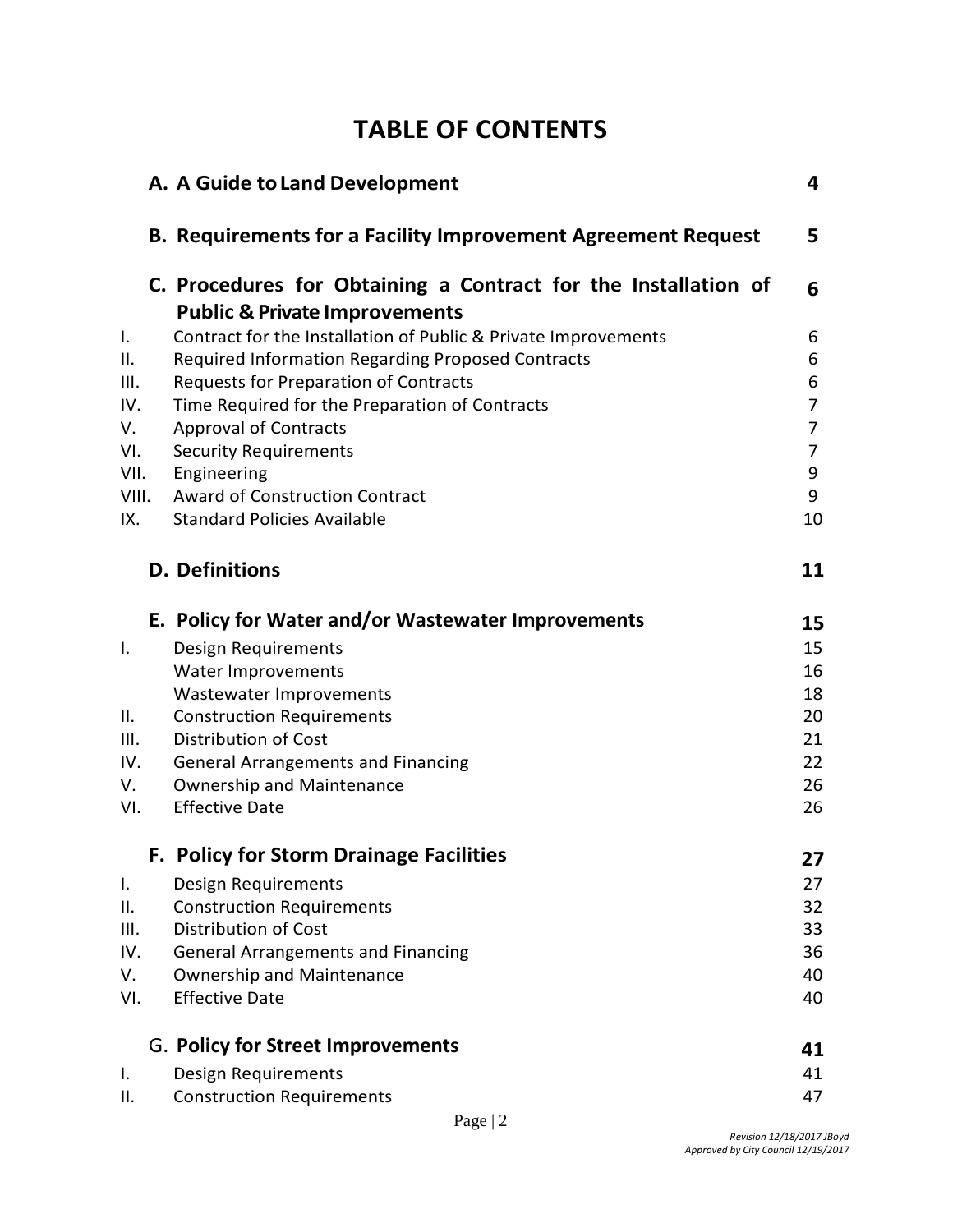| III.           | <b>Distribution of Cost</b>               | 48 |
|----------------|-------------------------------------------|----|
| IV.            | <b>General Arrangements and Financing</b> | 50 |
| V.             | <b>Ownership and Maintenance</b>          | 53 |
| VI.            | <b>Effective Date</b>                     | 53 |
|                | H. Policy for Street Light Installation   | 54 |
| Ι.             | Design Requirements                       | 54 |
| ΙΙ.            | <b>Construction Requirements</b>          | 56 |
| III.           | <b>Distribution of Cost</b>               | 56 |
| IV.            | <b>General Arrangements and Financing</b> | 57 |
| V.             | <b>Ownership and Maintenance</b>          | 58 |
| VI.            | <b>Effective Date</b>                     | 58 |
| I.             | <b>Policy for Street Name Signs</b>       | 59 |
| I.             | <b>Installation Requirements</b>          | 59 |
| II.            | <b>Distribution of Cost</b>               | 59 |
| III.           | <b>General Arrangements and Financing</b> | 60 |
| IV.            | <b>Ownership and Maintenance</b>          | 60 |
| V.             | <b>Effective Date</b>                     | 60 |
| $J_{\star}$    | <b>Policy for Electrical Improvements</b> | 61 |
| $\mathbf{I}$ . | Design Requirements                       | 61 |
| II.            | <b>Construction Requirements</b>          | 62 |
| III.           | <b>Distribution of Cost</b>               | 62 |
| IV.            | <b>General Arrangements and Financing</b> | 64 |
| V.             | <b>Ownership and Maintenance</b>          | 66 |
| VI.            | <b>Effective Date</b>                     | 66 |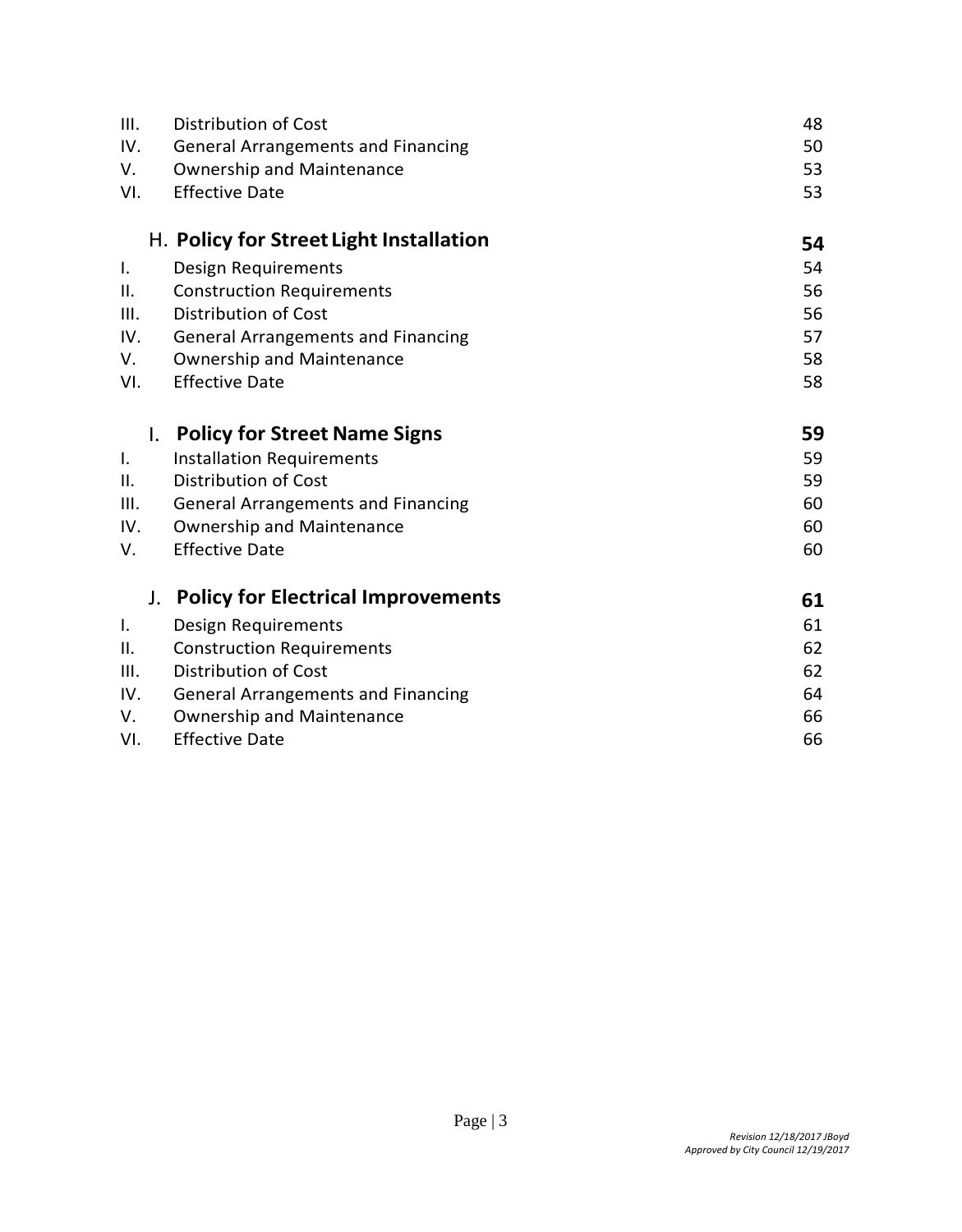# **A GUIDE TO LAND DEVELOPMENT**

The following outline is prescribed as a guide for developing land in the City of Granbury.

- 1. Make contact with the Director of Community Development of the City of Granbury (116 West Bridge Street, Granbury, Texas, 76048, phone number 817-573-1114) for guidance as to what steps are needed before land can be developed and used.
- 2. Make a formal request for annexation if area is not totally within the City.
- 3. File "conceptual site plan" with Community Development Department. Plan should show landscaping, streets, lot sizes, thoroughfares, abutting frontage streets, type of development, drainage, etc.
- 4. If property is not zoned properly, a zoning change request shall be filed previous to platting.
- 5. File "preliminary plat" with Community Development Department. File application to vacate streets, alleys, easements, and plat abandonment.
- 6. After approval of preliminary plat, make request by letter to the Director of Community Development for a Facility Improvement Agreement. Please include with the letter cost estimates and exhibits. (Public Improvements include streets, street lights, street name signs, storm drains, and certain water, sewer and park facilities.)
- 7. Execute the Facility Improvement Agreement and provide required security guarantees and fees. The Facility Improvement Agreement is then presented to the City Council for approval.
- 8. Submit "final plat" with Community Development Department. Upon approval of the Final plat, and after completion and acceptance of the subdivision, the City will file the plat at the courthouse to be part of the plat records
- 9. Construct public improvements as agreed to in the Facility Improvement Agreement and provide utilities as needed.
- 10. Depending on location of improvements after completion, request final acceptance letter along with plat recording information.
- 11. Development is now ready for building permits.

**NOTE:** The above outline is an abbreviated list of items to be used as a guide, and not meant to be a complete list of requirements and may not be applicable in all scenarios.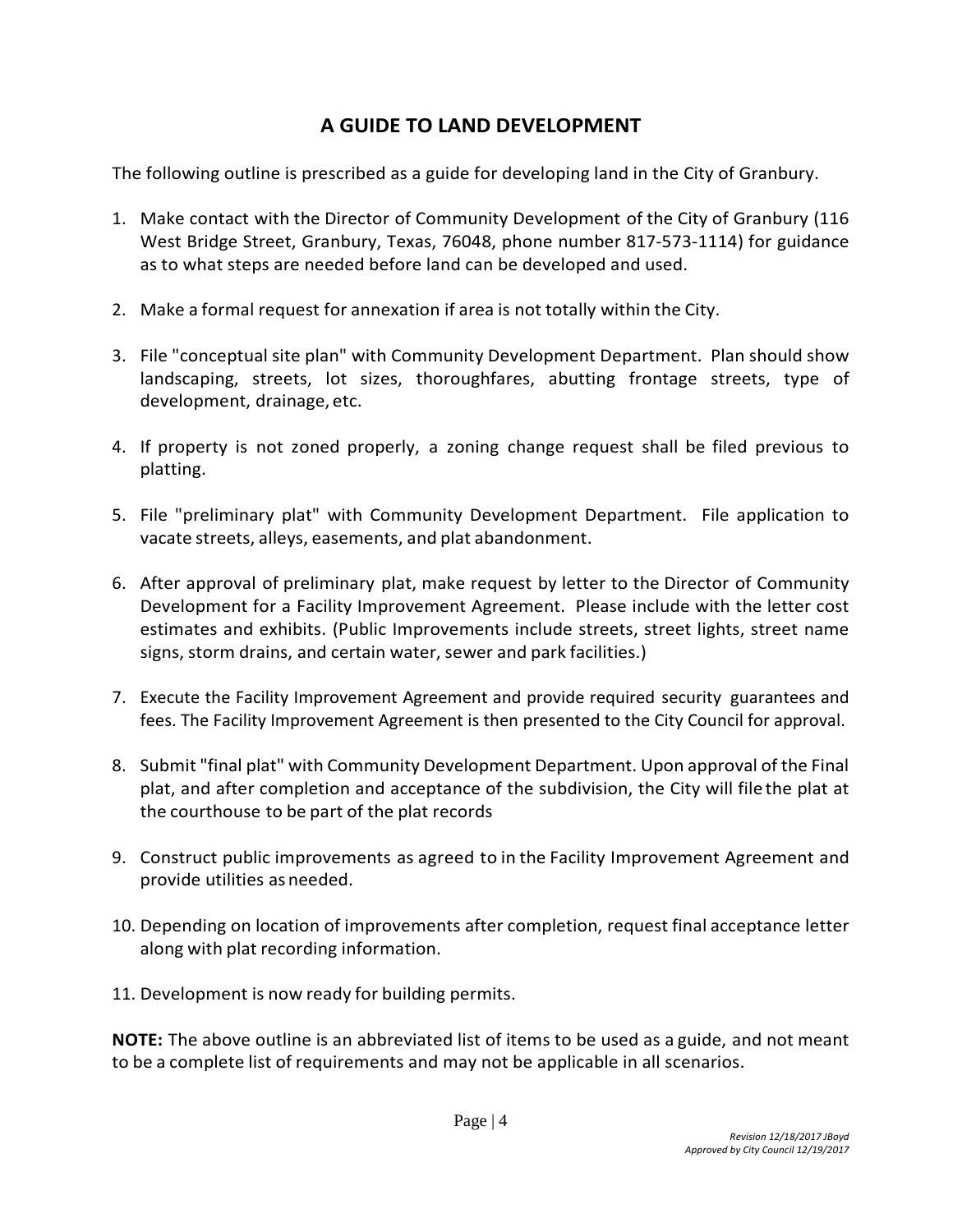# **REQUIREMENTS FOR A FACILITY IMPROVEMENT AGREEMENT REQUEST**

#### **TO BE SUBMITTED TO THE DIRECTOR OF COMMUNITY DEVELOPMENT**

1. Name of Developer/Mailing Address/(local) Phone Number/ also, whether Developer is a Company, Partnership, Joint Venture, Individual or etc.

2. Exact Name of Person(s) authorized to sign Facility Improvement Agreement, Titleof Signatory inDevelopment Company (President, Partner, Individual, etc.).

3. Applicable Filing Feemade payable to City of Granbury.

4. If Developer is a Joint Venture, we need the names of the joint venture's or a Joint Resolution or Power of Attorney giving the Signatory power to do so.

5. Submissions as per "Policy for the Installation of Public Improvements" below.

| <b>COST ESTIMATE</b>       | <b>ESTIMATE FOR</b>      | <b>ESTIMATE FOR</b>    | <b>ESTIMATE FOR</b>   | <b>MYLAR EXHIBIT</b>    |
|----------------------------|--------------------------|------------------------|-----------------------|-------------------------|
|                            | <b>DEVELOPER'S SHARE</b> | <b>CITY'S SHARE OF</b> | <b>TOTAL COSTS OF</b> | <b>SHOWING</b>          |
|                            | OF COSTS                 | <b>COSTS</b>           | <b>PROJECT</b>        | <b>CONFIGURATION OF</b> |
|                            |                          |                        |                       | <b>DEVELOPMENT</b>      |
| <b>WATERLINES</b>          | <b>REQUIRED</b>          | <b>REQUIRED</b>        | <b>REQUIRED</b>       | <b>EXHIBIT "A"</b>      |
| (If required)              |                          |                        |                       |                         |
| <b>SANITARY SEWER</b>      | <b>REQUIRED</b>          | <b>REQUIRED</b>        | <b>REQUIRED</b>       | <b>EXHIBIT "B"</b>      |
| (If required)              |                          |                        |                       |                         |
| <b>STREETS</b>             | <b>REQUIRED</b>          | <b>REQUIRED</b>        | <b>REQUIRED</b>       | <b>EXHIBIT "C"</b>      |
| (If required)              |                          |                        |                       |                         |
| <b>STORM DRAINAGE</b>      | <b>REQUIRED</b>          | <b>REQUIRED</b>        | <b>REQUIRED</b>       | <b>EXHIBIT "D"</b>      |
| (If required)              |                          |                        |                       |                         |
| <b>STREET LIGHTS &amp;</b> | <b>REQUIRED</b>          | <b>REQUIRED</b>        | <b>REQUIRED</b>       | <b>EXHIBIT "E"</b>      |
| <b>STREET NAME SIGNS</b>   |                          |                        |                       |                         |
| (If required)              |                          |                        |                       |                         |
| <b>ELECTRIC</b>            | <b>REQUIRED</b>          | <b>REQUIRED</b>        | <b>REQUIRED</b>       | <b>EXHIBIT "F"</b>      |
| (If required)              |                          |                        |                       |                         |
| <b>TOTAL PROJECT</b>       | <b>REQUIRED</b>          | <b>REQUIRED</b>        | <b>REQUIRED</b>       | <b>LOCATION MAP</b>     |
|                            |                          |                        |                       | <b>REQUIRED - Show</b>  |
|                            |                          |                        |                       | Development's           |
|                            |                          |                        |                       | Relationship to City of |
|                            |                          |                        |                       | Granbury                |

*Exhibits should always be placed in alphabetical order, no matter what facilities are required: If only streets are required, then only Exhibit "C" would be in the submittal.*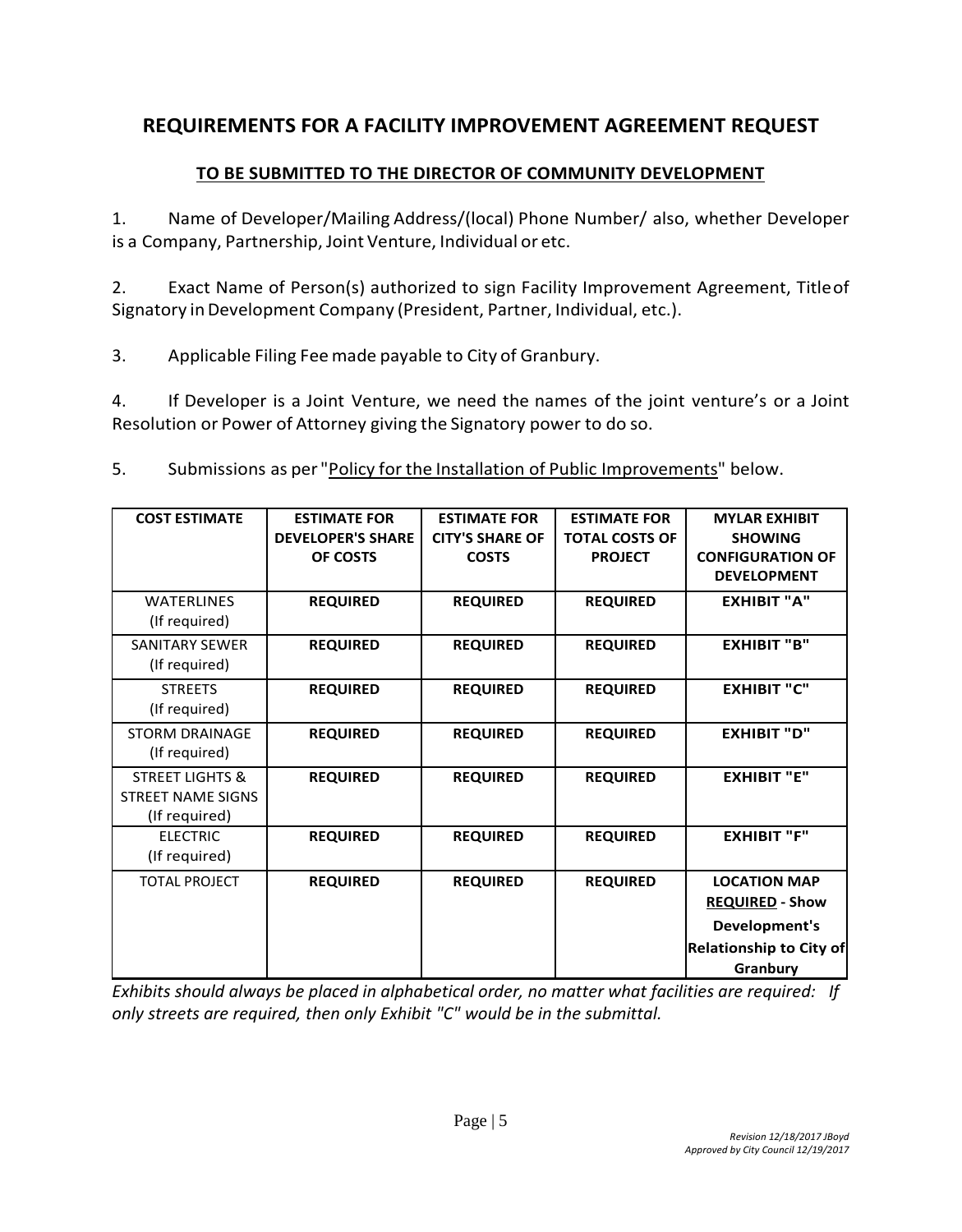# **PROCEDURES FOR OBTAINING A CONTRACT FOR THE INSTALLATION OF PUBLIC & PRIVATE IMPROVEMENTS**

#### **[also defined as: Public or Private, Facilities, per Section 1.17 Definitions, City of Granbury Subdivision Ordinance, as amended]**

#### **I. Contract for the Installation of Public & Private Improvements Required:**

A contract for the installation of public & private improvements is required when public & private facilities are needed and whenever any new construction is planned. The life of a standard Facility Improvement Agreement shall be two (2) years, and it is understood that any obligations on the part of the City to make any refunds shall cease upon the expiration of the two (2) years from the date of execution of the Agreement. The surety shall remain in full force and effect until the cost of infrastructure has been disbursed for the construction of the project and acceptance granted by the City, or until two (2) years from the date of FIA approval, whichever comes first. At any time after one (1) year from the execution of the FIA, default by the Developer, or upon direction from the City Council after a hearing, the City, at its discretion, may draw upon the surety and complete the infrastructure improvements. If the construction under the Facility Improvement Agreement shall have started within the two-year period, the life of the Facility Improvement Agreement may be extended for an additional one-year period. Facility Improvement Agreement not completed within the time periods stated above will require renewal of the contract with all up-dated agreements being in compliance with the policies in effect at that time. Developers must recognize that City funds may not be available to pay all or a portion of the normal City share for renewed contracts. It must be understood by all parties to the Facility Improvement Agreement that any of the facilities or requirements included in the contract that are to be performed by the developer but not performed by the developer within the time periods stated above, may be completed by the City at the developer's expense, and the City of Granbury shall not be obligated to make any refunds due to the developer on any facilities constructed under this agreement until all provisions of the agreement are fulfilled.

#### **II. Information Regarding Proposed Contracts:**

Information concerning proposed contracts for installation of public improvements can be obtained from the City of Granbury, Public Works Department, 401 N. Park St., Granbury, Texas 76048, (817) 573-7030

#### **III. Requests for Preparation of Contracts:**

A request for the preparation of a proposed contract, requiring water and wastewater facilities, street improvements, storm drains, park facilities or street lights should be made by letter to the Community Development Director, together with a reproducible copy of exhibits clearly designating the proposed area to be developed along with cost estimates of all public improvements needed. The letter should contain any specific or unusual requests-of the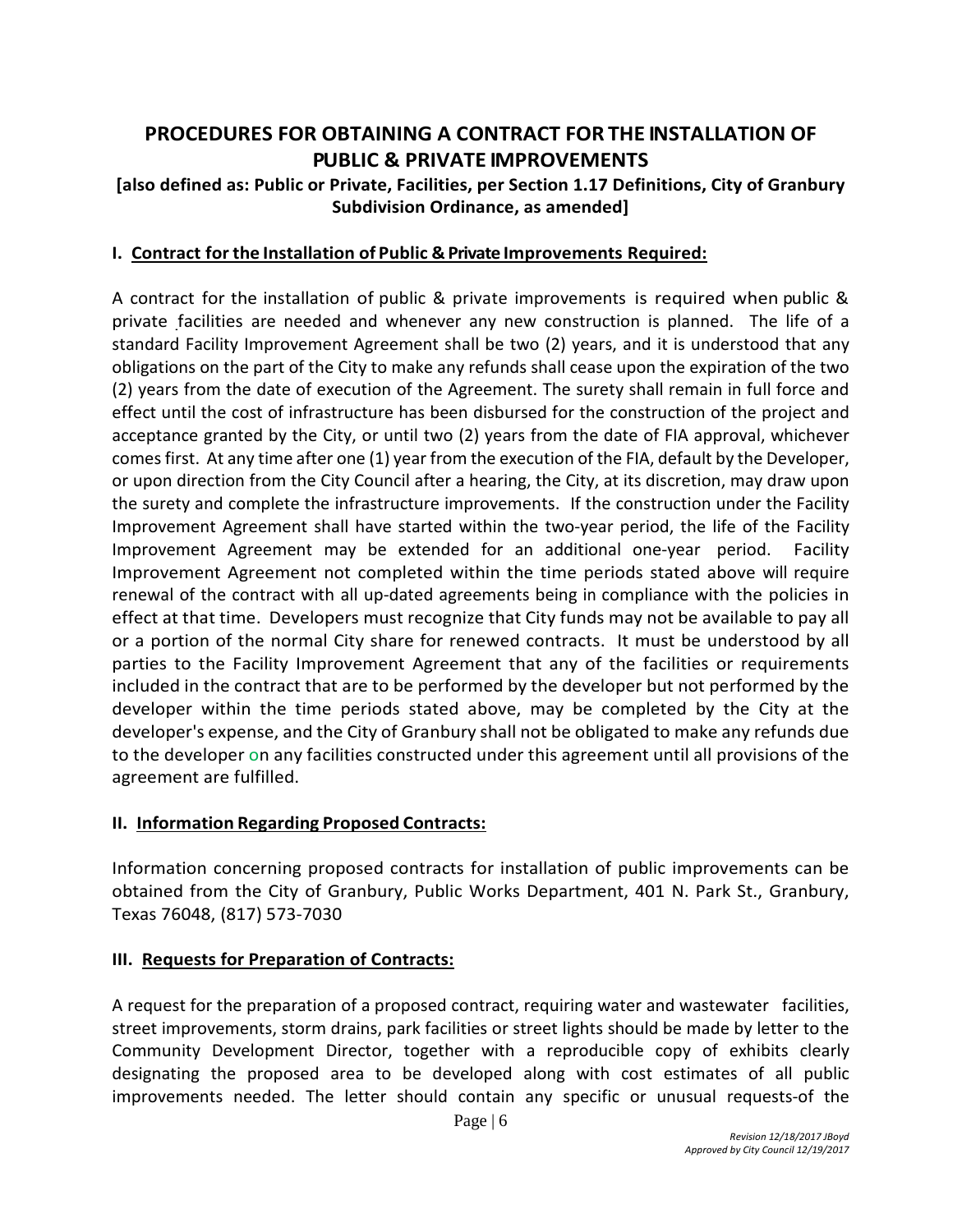developer and the name and title of the person authorized to sign the Facility Improvement Agreement. Requests which do not include the required data, number of exhibits and/or cost information will be considered incomplete and not accepted for processing by the City until all required data is provided to the city staff.

#### **IV. Time Required for the Preparation of Contracts:**

As a general rule, contracts will be processed and contract documents returned to the developer for signature in a three or four-week period, unless additional time is needed to performpreliminaryengineering.

#### **V. Approval of Contracts:**

After the contract has been signed by the developer and returned to the Community Development Director, together with necessary security guarantees, it will be routed to the Public Works Director, City Engineer and finally the Community Development Director for consideration and signature. Once processed by City staff, it will then be submitted to the City Manager for review. If the provisions of the contract conform with, or exceed minimum requirements of City Council policies for the installation of public improvements, the City Manager will submit the contract to the City Council for approval. If any special provisions or deviations from established policies are included in the contract, specific notice of those provisions are required. Approximately three weeks are normally required before the contract can be scheduled on the agenda of the City Council meeting, which is usually held the first and third Tuesday of each month.

#### **VI. Security Requirements:**

In order to be satisfied that all public improvements required will be constructed and to ensure that the City shall not incur liabilities in the event of default, the City requires that the developer provide security guarantees in the following amounts and under the following conditions:

- 1. If the total project cost is estimated to be under \$25,000 the City will generally notrequire a security deposit from the developer. Notwithstanding anything to the contrary herein, the City reserves the right to require a security deposit in this circumstance.
- 2. If the total project cost is estimated to be equal to or greater than \$25,000 the developer shall furnish a security deposit in one of the following ways:
	- A. Furnish the City with a performance and payment bond executed by a surety company authorized to do business in the State of Texas in an amount equal to one hundred twenty percent (120%) of the estimated developer's share of the cost of installing the required public improvements. The bonds shall be subject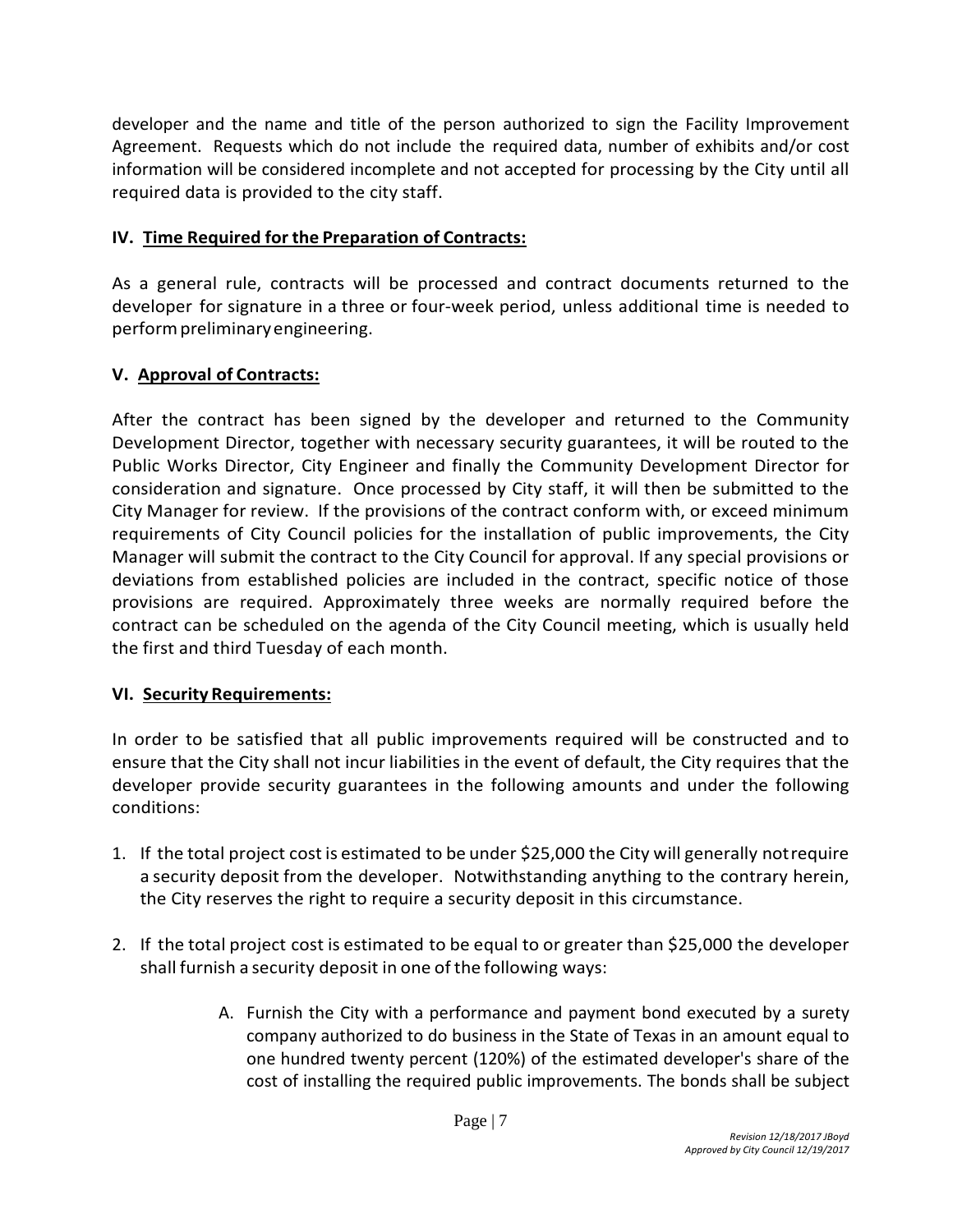to the approval of the City Attorney and must be executed by a corporate surety in conformance with Texas law; or

- B. Furnish an Irrevocable Letter of Credit, in correct form approved by the City Attorney, in an amount equal to one hundred percent (100%) of the construction costs. If an Irrevocable Letter of Credit is utilized, any alterations to the standard approved language must be pre-approved by the City Attorney; or
- C. Deposit either cash or check into a non-interest-bearing account with the City in an amount equal to one hundred percent (100%) of the construction costs. If funds are deposited with the City, such funds may, at the discretion of the City, be drawn upon to pay construction costs upon approval of both the developer and the City or as itemized in this policy.

As significant portions of the public improvements are completed in accordance with the applicable construction standards, the developer may make application to the Director of Public Works to reduce the amount of the security guarantee. If the City is satisfied that such portion of the improvements has been completed in accordance with City standards it may cause the amount of the security guarantee to be reduced, by such amount that it deems appropriate, so that the remaining amount adequately insures the completion of the remaining public improvements.

Where City participation is necessary or desired by the developer, the developer shall guarantee one hundred percent (100%) of the estimated City's share of the cost of the required public improvements by one of the methods discussed above.

In any one of the three security options itemized above in Section VI. 2. A - C, the City may, to ensure adequacy of fund balance to ensure completion of the facilities or improvements, may require the maintenance of a reasonable balance during the term of the project until completion and acceptance.

D. A professional engineer hired by the developer and licensed to practice in the State of Texas shall furnish estimates of the cost of construction of all required improvements to the Director of Community Development, who shall review the estimates in order to determine the adequacy of the security guarantees for insuring the construction of the required facilities.

E. The City shall inspect the installation of all required improvements to insure compliance with City requirements and the approved final construction plans. When all required improvements have been satisfactorily completed, the City shall either accept, in writing, the improvements as having been satisfactorily completed, or shall issue a punch list to the developer denoting items remaining to be completed. The City shall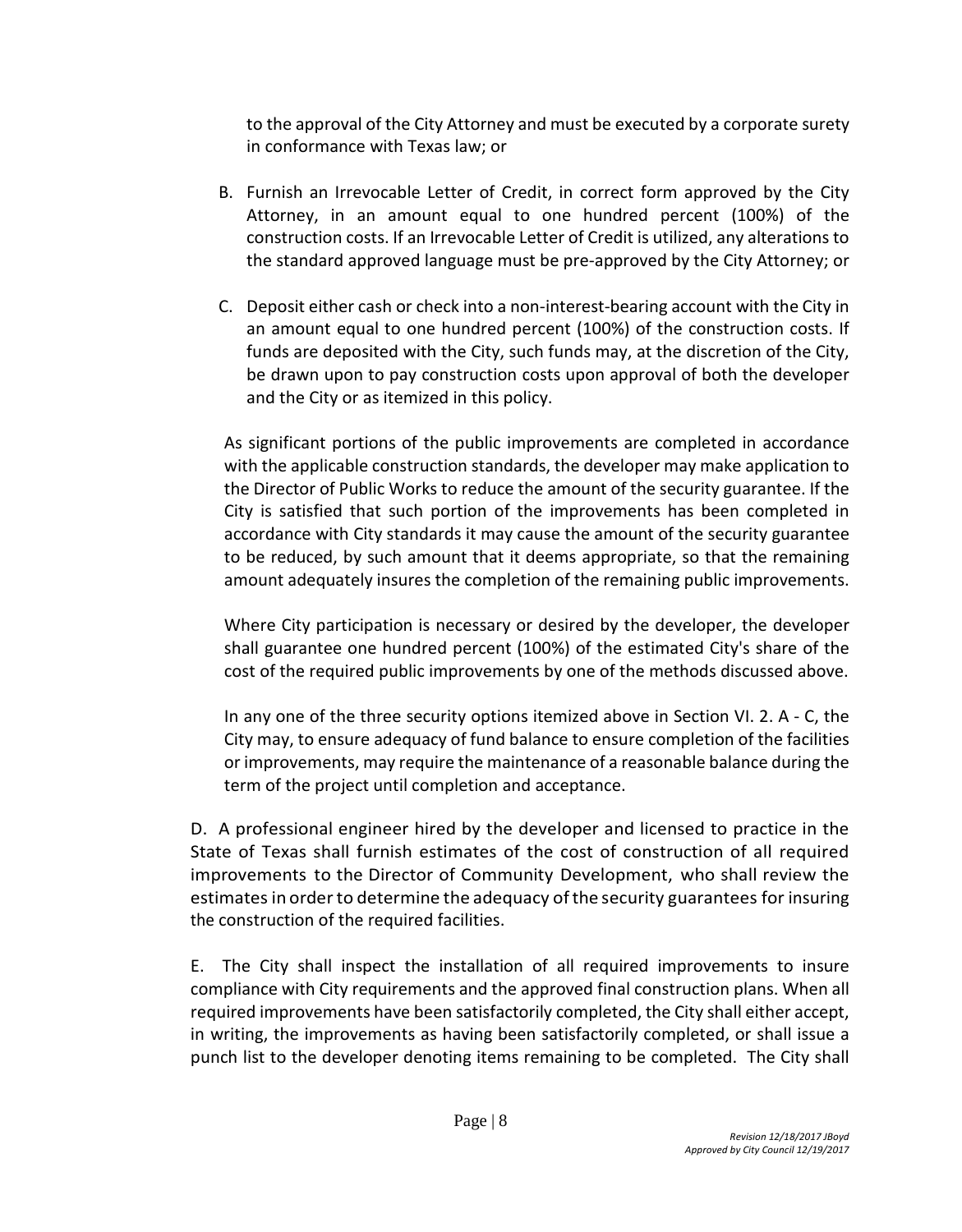not accept dedications of required improvements, nor release a performance bond or other assurance, until such time as it is determined that:

A. All improvements have been satisfactorily completed; and

B. One (1) compact disc recording has been provided of each system improvement: water, wastewater, storm drainage system. Recording must be in mpeg 1 format or MP4 with H264 compression. (Must be approved prior to final acceptance)

C. The standard Letter of Inspection & Acceptance had been submitted by the Developer's Design Engineer (*see example in Facilities Improvement Agreement*), and;

D. The approved "as-built" set of Mylar's, signed and sealed by the Engineer of record that have been submitted too and accepted by the City; and

E. The required maintenance bonds have been provided; and

F. Any and all other requirements identified in this ordinance or other city codes and ordinances have been satisfied.

### **VII. Engineering**

The developer shall retain a professional civil engineer, licensed to practice in the State of Texas, for all design in new subdivisions or developments, including streets, storm drains, water, sanitary sewers and street lights.

The City will provide construction engineering, except for the setting of line and grade stakes for streets, storm drains, street lights, water and sanitary sewer on all projects regardless of size. The setting of line and grade stakes for streets, storm drains, street lights, water and sanitary sewer shall be the responsibility of the developer, except that the City reserves the right to pre-qualify persons and/or firms that are hired to provide this surveying and to check the accuracy of the surveying and the conformance of the stakes to the approved plans.

# **VIII. Award of Construction Contract**

Where City financial participation is involved in the installation of public improvements, the City, in its discretion, may advertise and receive bids on the project. The City shall make recommendations to the developer concerning the award of the construction contract. If there is no City participation in the cost, the developer has the option of advertising and awarding his own contract to the low bidder or awarding the contract on a negotiated basis. Regardless of the method utilized above, the developer shall employ a construction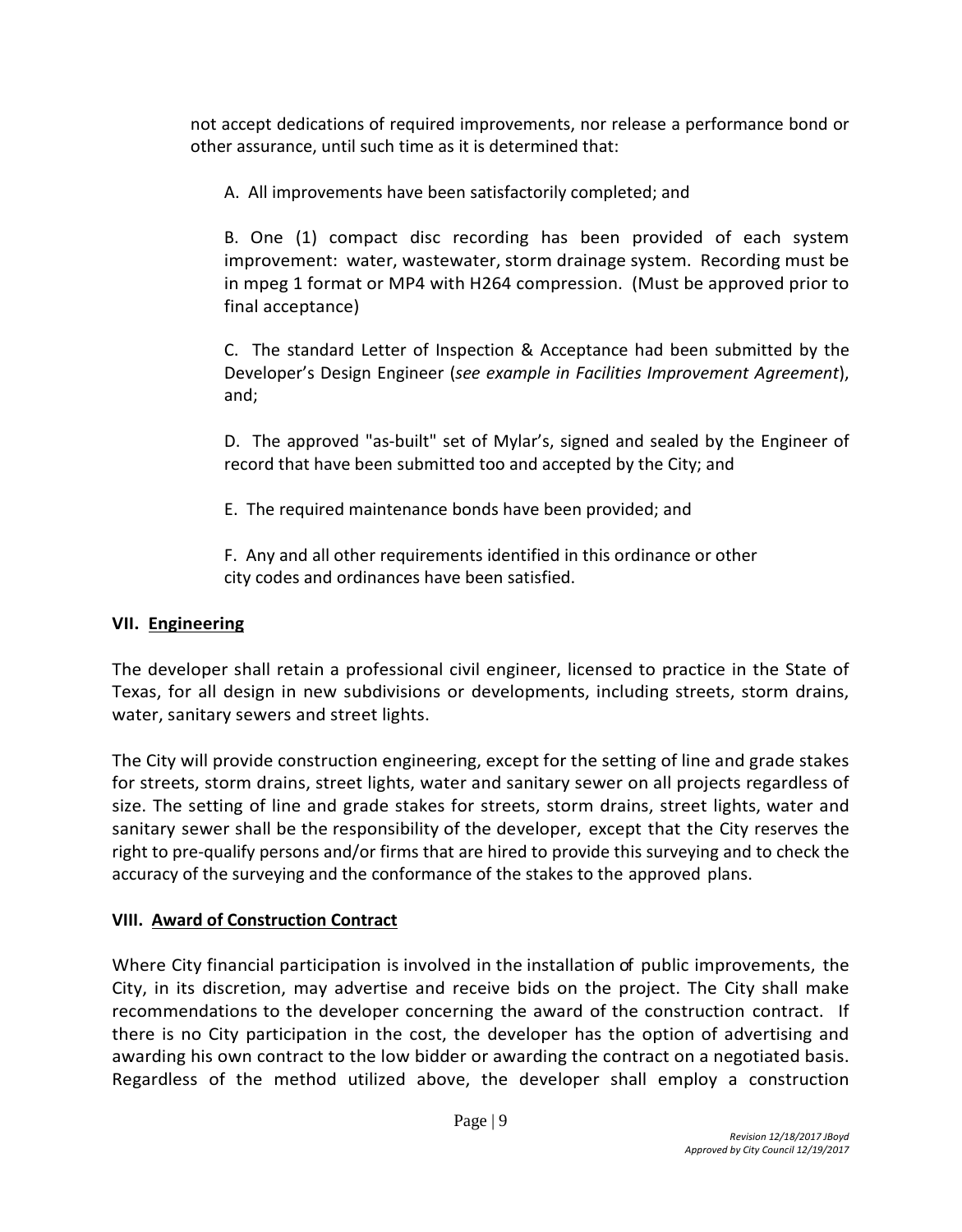contractor who is approved by the City.

#### **IX. Standard Policies Available**

Complete sets of the policy for the installation of public improvements as adopted by the City Council are available to all interested persons from the Director of Public Works, located at 401 North Park Street, (817) 573-7030.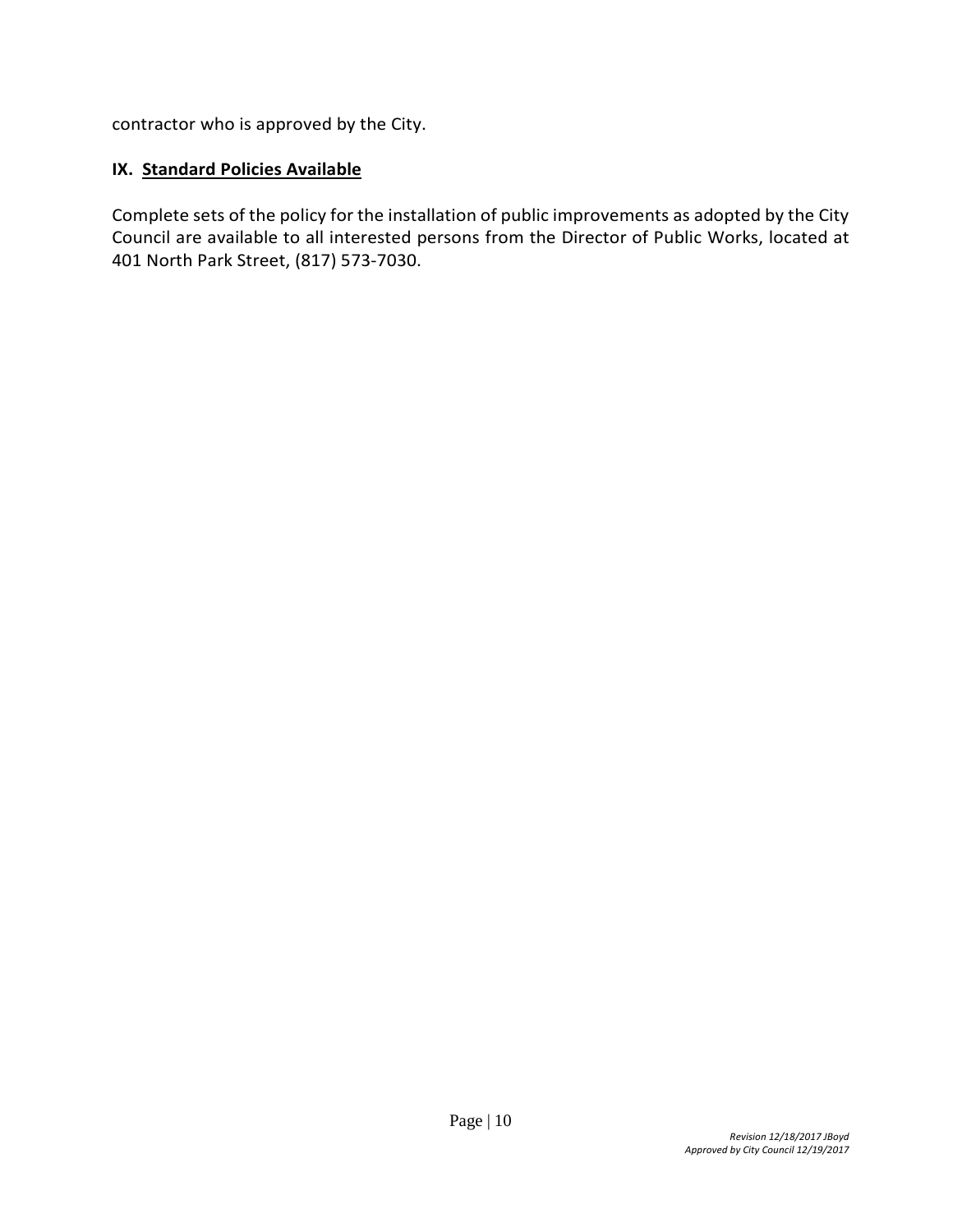### **DEFINITIONS**

For the purpose of these policies, the following terms, phrases, words and their derivations shall have the meaning given herein. When not inconsistent with the context, words used in the present tense include the future, words in the plural number include the singular number and words in the singular number include the plural number. Definitions not expressly prescribed herein are to be determined in accordance with customary usage in municipal planning and engineering practices. The word "shall" is always mandatory, while the word "may" is merely directory.

**A. Alley** - Aminor public right-of-way not intended to provide the primary means of access to abutting lots, which is used primarily for vehicular service access to the back or sides of properties otherwise abutting on a street.

#### **B. Approach Mains:**

#### **a. Water**

The offsite main required to connect a development to a source of ample supply. It shall be not less than 8 inches in diameter and of a size large enough to serve both the development for which service is requested and future adjoining areas, as determined by the Public Works Department.

#### **b. Wastewater**

The sanitary sewer required by the Public Works Department to serve the entire sewer-shed area in which it is to be constructed, both inside and outside of a developer's property, shall conform to the City Master Plan and under ultimate development conditions, to connect sanitary sewer facilities in the development to the City wastewater system.

- **C. Bond** Any form of a surety bond in an amount and form satisfactory to the City.
- **D. City** The City of Granbury, Texas, together with all its governing and operating bodies.
- **E. City Council**  The duly elected governing body of the City of Granbury, Texas.

**F. City Manager** - The person holding the position of city manager as appointed by the City Council according to the City Charter.

- **G. Construction Engineering** Consists ofthe following:
	- a. Review and approval of plans and specifications and contract documents.
	- b. Advertising and receipt of bids and award of contracts (if required).
	- c. The setting of line and grade stakes from the approved plans.
	- d. Necessary laboratory tests to assure compliance with plans and specifications except those specified in the project specification documents.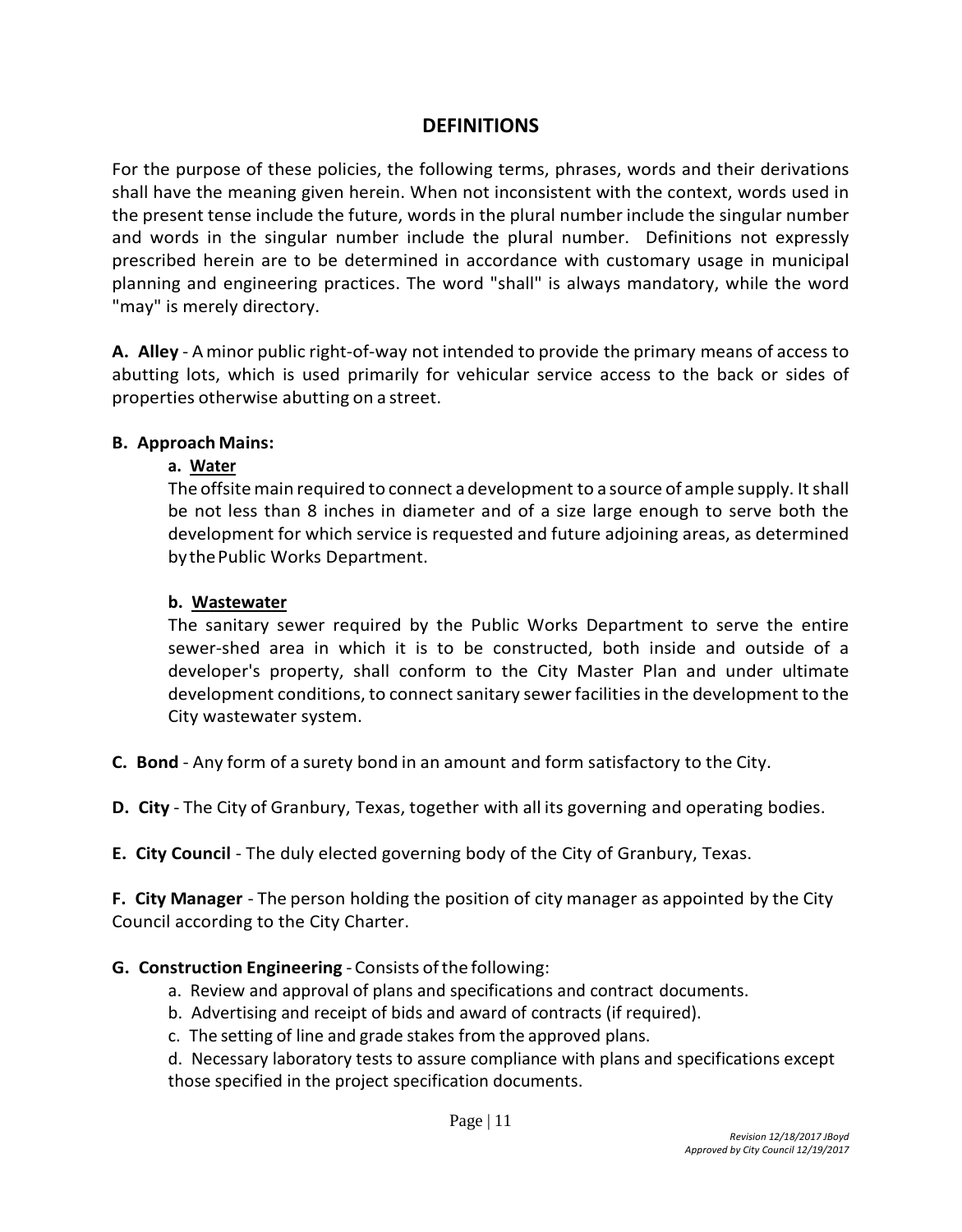- e. Field inspection to assure compliance with plans and specifications.
- f. Review and approval of change orders submitted by developer's designengineer.
- g. Preparation of monthly estimates and final payments to the construction contractor if the contract is awarded by the City.
- g. Final inspection for acceptance of project by the City.

**F. Extraterritorial Jurisdiction (ETJ) –** The perimeter surrounding the boundaries of all incorporated cities, towns, and villages; the population level of the city determines the width of its ETJ.

**G. Design Engineering** - consisting of all necessary studies, tests, preliminary plans, etc., necessary for the preparation of final construction plans, specifications and contract documents meeting the approval of the City.

**H. Drainage Plan** - A general plan for handling the storm water affecting property proposed for development. The Drainage Plan shall show how and where water will be received from adjacent higher areas; how and where it will be collected and handled within the property; and how and where it will be discharged to a recognized drainage-way in a lower area. The plan shall deal with individual watershed areas as necessary; show the proposed phasing of development and attendant phasing of drainage improvements; describe any unusual water features anticipated; provide topographic, physical and geographical information; and form the basis forsubsequent review of design plans submitted for property to be final platted.

**I. Flood Plain** - Any land area susceptible to being inundated by water from a one hundred (100) year frequency storm. This condition could result from the overflow of inland waters or the unusual and rapid accumulation of runoff of surface waters.

**J. Homeowner's Association** - If required, the HOA shall be organized as a non-profit corporation with automatic membership in the HOA when property is purchased. This shall be specified in the covenants which run with the development, and which bind all subsequent owners. Covenants for maintenance assessments shall also run with the development. Assessments shall also be handled in covenant form rather than as articles of incorporation since the latter may be easily amended. Included in the maintenance covenants shall be procedures for changing them at stated intervals since maintenance costs may change over time. Deeds shall also mention the rights and responsibilities of property owners to the HOA. The HOA shall also be responsible for liability insurance, local taxes, and the maintenance of all commonly held facilities through the use of a pro rata share formula for all property owners.

**K. Improved Drainage Channel** - A drainage channel constructed to design standards, with constant cross sections, used to convey the 100-year design frequency storm, plus one foot of free board, within its banks.

**a. Unlined Channel** - This channel has a trapezoidal shape with side slopes no steeper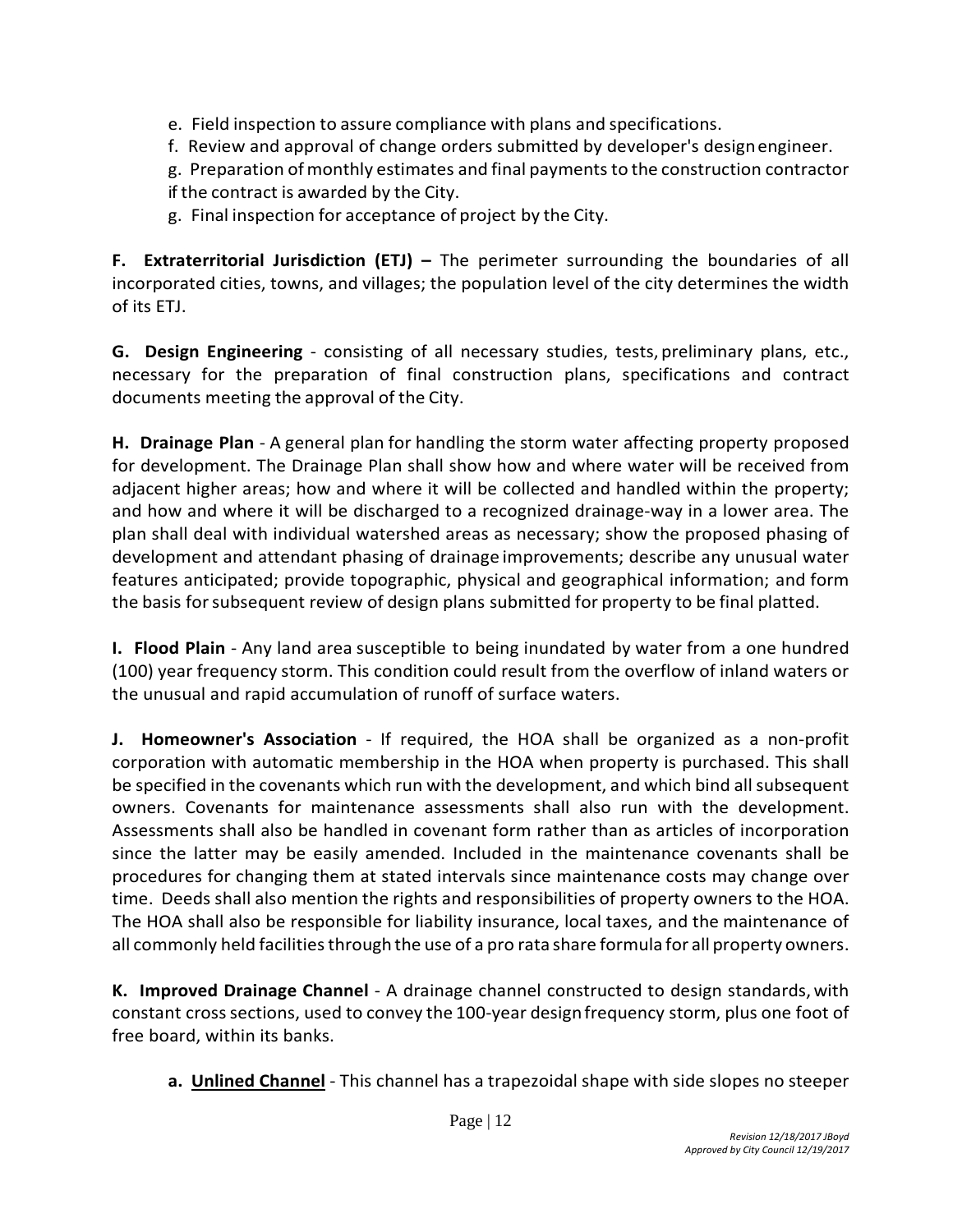than 3 feet horizontal to 1- foot vertical (4 to 1 preferred). The side slopes are smooth, free of rocks and are covered with approved turf. The bottom section has either a natural solid rock surface or a reinforced concrete pilot channel. If an unlined channel is constructed, an approved maintenance entity will be required to maintain the unlined channel. A maintenance agreement between the approved maintenance entity and the City is required describing the maintenance entity's responsibility for maintenance of the unlined channel. [CH1]

**b. Lined Channel** -This channel has a trapezoidal shape with side slopes nosteeper than 1-foot horizontal to 1-foot vertical. The entire surface is covered with reinforced concrete.

**M. Off-site Facilities or Improvements** - Off-site facilities shall mean those facilities or improvements required for service to the site but not located within the boundaries of the plat. These include both public & private: streets, water lines, sewer lines, storm drainage, electric curb and gutter, and any other construction or reconstruction to serve the property

**N. Natural Channel** - An earthen drainage channel in its natural state, generally with irregular cross sections. This channel has its original meanders and does not have consistent side slopes. Such channels may be modified by cutting or filling inaccordance with plans approved by the City. Natural channels may be approved with or without channel improvements provided that:

> a. The design frequency storm flow cannot be contained in a seventy-two (72") inch internal diameter pipe,

> c. the smallest cross section can convey the 100-year design frequency storm, plus one foot of free board, within its banks,

> d. sufficient flood plain and floodway easements are dedicated to provide protection to adjacent properties orfacilities, and

> e. agreements have been executed for perpetual maintenance by an approved maintenance entity.

**O. On-site facilities or improvements** - On site shall mean those existing or proposed facilities or improvements constructed within the property boundaries of the plat. On-site shall also mean those existing or proposed facilities required to be constructed or improved immediately adjacent to the property which are required to serve the development. These include streets, water lines, sewer lines, storm drainage, electric, curb and gutter and any other construction or reconstruction to serve the property.

#### **P. On-Site Mains:**

# **a. Water**

An on-site water main is one that provides service within a development or subdivision.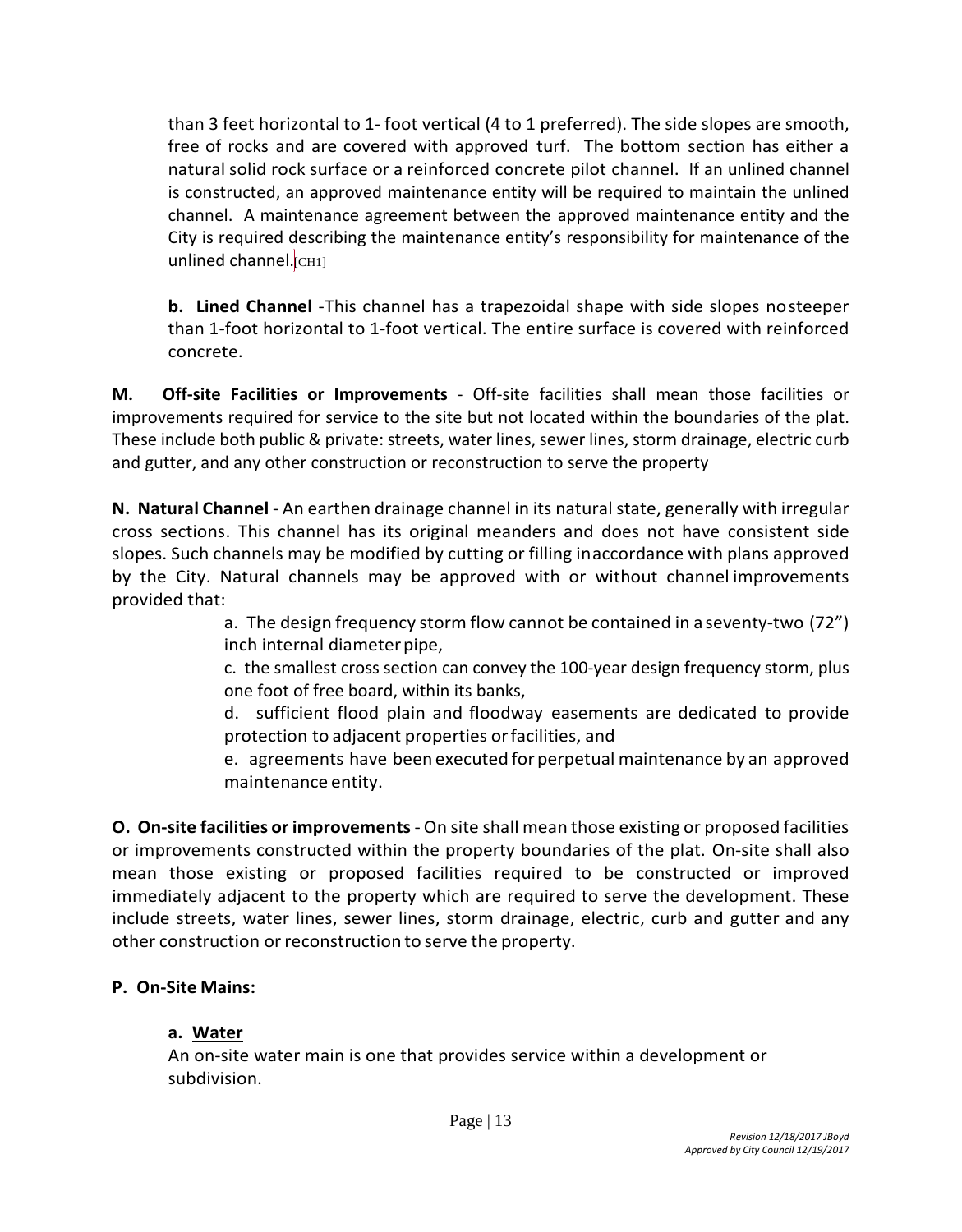#### **b. Wastewater**

Anon-sitesanitarysewermainisonedesigned toservetheentire sewer-shed areain which it is to be constructed both inside and upstream from all or part of a developer's property, under ultimate development conditions,but which is located entirelywithin the limits ofthedevelopment.

**Q. Perimeter street** - Any existing or planned street which abuts the subdivision or addition to be platted.

**R. Public or Private, Facilities (also may be referred to as "Public or Private, Improvements")** - A water, wastewater, roadway, drainage, electric or park facility that is a part of one or more of the City's public facilities systems or private facilities system tied to the infrastructure network or system and which are required to be designed to the specifications and standards outlined in the Public Improvement Policy (PIP). These are distinguished from private service systems which solely serve a structure or private property and which are typically constructed under the issuance of a building or trade (plumbing, electrical, etc.) permit.

**S. Facility Improvement Agreement** - A contract between the developer and the City for the construction of one or more of the following public or private facilities within public or private right-of-way or a duly dedicated public or private easement for: water, sanitary sewer, street, storm drain, electric infrastructure, street light, and street name signs.

**T. Utility** - Water, sanitary sewer, electric, gas, telephone, cable TV or any other such item of service either for public or private use.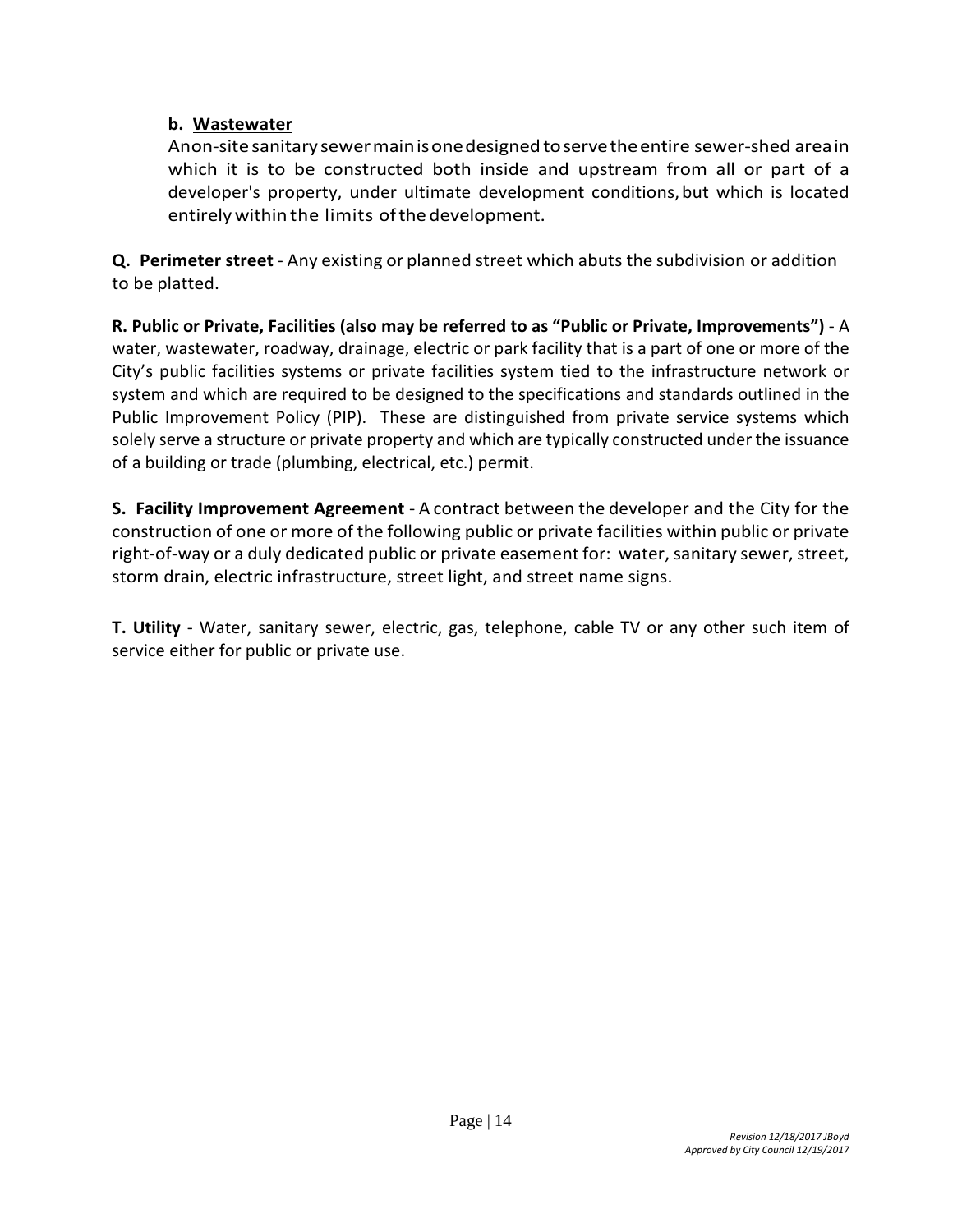# **POLICY FOR WATER AND/OR WASTEWATER IMPROVEMENTS**

The following policy shall govern the installation of allwater and/orwastewaterimprovements within the corporate limits of the City of Granbury, Texas, and its extraterritorial jurisdictional area.

### **I. DESIGN REQUIREMENTS**

- 1. All water and/or wastewater improvements shall be designated and constructed in accordance with applicable Federal and State regulations, the City of Granbury Subdivision Ordinance, these Public Improvements policies, the adopted Standard Specifications and Standard Details and other design criteria of the Public Works Department.
- 2. The developer shall retain a professional civil engineer, licensed to practice in the Stateof Texas, for the preparation of construction plans, specifications and contract documents for all public improvements required by the proposed development. No public improvements shall be installed until and unless said plans have been received and approved by theCity.
- 3. The determination as to compliance of the plans and specifications with applicable policies, regulations and criteria shall be the sole responsibility of the City. Approval of the plans and specifications by the City signifies the City's acceptance of the general design concept and that the minimum criteria appear to be satisfied. Such approvalshall not be deemed to be an assumption of responsibility or liability by the City of any negligent act, or omission in the performance of the developer's engineer or in his preparation of such plans and specifications.
- 4. Design and construction plans shall be submitted according to the requirements set forth herein and any adopted City standards and/or specifications. Plans for all improvements shall be submitted on sheets no larger than twenty-four inches by thirty-six inches (24"x 36") and at a scale of one inch equals 40 or 50 feet (1" = 40' or 50') horizontally and one inch equals four or five feet  $(1 - 4)$  or 5') vertically.
- 5. The following minimum number of plans and specifications shall be submitted to the City during the review phase, construction phase and upon completion of the project. Additional sets may be required for other departments and/or agencies.

A) Four (4) sets of the design plans and two (2) preliminary specifications each time a submittal is made to the City for review purposes.

B) Five (5) sets of the approved final construction plans and approved specifications prior to award of contract: one (1) set (24" x 36") and four (4) sets (11" x 17").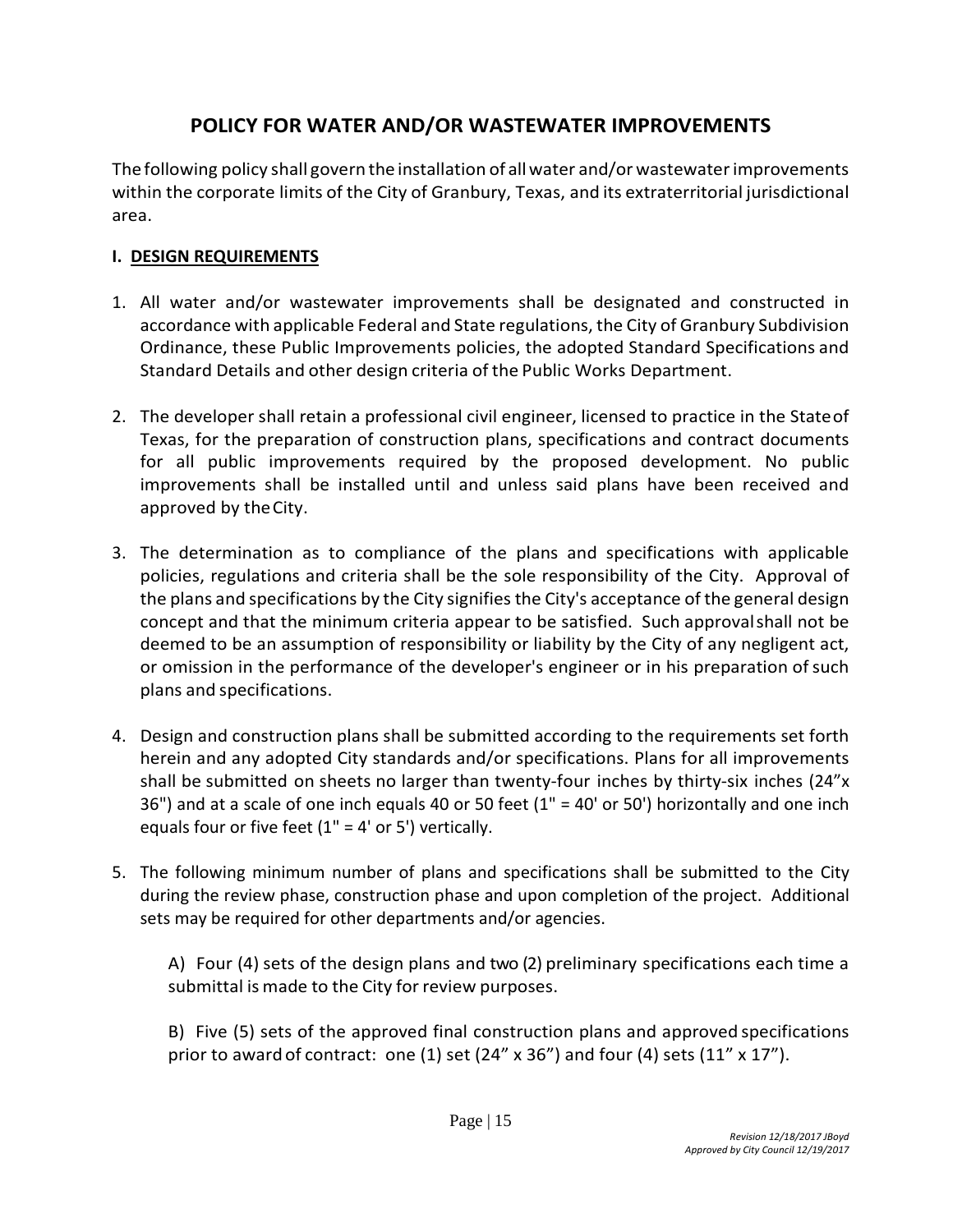- 6. If the design plans and specifications are incomplete, a letter stating the necessary changes required or requested on the plans and/or specifications or one (1) set of plans and specifications marked with the necessary changes and/or comments, shall be returned to the developer's engineer for his use in making needed corrections. The letter or the marked plans and specifications must be returned to the City with the revised plans and specifications.
- 7. To determine the water and/or wastewater improvements required to provide service to the proposed development and the surrounding properties, the developer shall provide a comprehensive water and/or wastewater facilities study to evaluate the adequacy of the planned water and/or wastewater improvements for present and future needs. The study shall include a hydraulic study for water distribution systems and/or a drainage studyfor the wastewater collection system. The City will approve the sizes of on-site and/or approach facilities based on these studies, the current City design criteria, the City Fire Code and other applicable criteria.
- 8. The developer shall be responsible for providing all water and/or wastewater facilities required to provide necessary service to the development, subdivision or lot/tract. An approach (off site) main and its appurtenances, if required, must be capable of providing water and/or wastewater service to the development, from a point in the existing water and/or wastewater system that has adequate capacity as determined by the comprehensive study required by item 7 above.

#### **9. WATER IMPROVEMENTS**

A) Minimum water main pipe size shall be eight inches (8") nominal internal diameter or such larger size as may be necessary to properly serve the proposed development. All underground water pipe shall be PVC Class 150, AWWA C-900 or ductile iron, AWWA C151. Fittings shall be American manufactured cast or ductile iron.

B) Water mains shall be located behind the curb and/or opposite sides of the street, alley, right-of-way's, or utility easements whenever possible, and shall have a minimum cover of forty-two (42") inches.

1. Water main piping shall be laid with the writing on the pipe facing up.

2. Water mains shall be marked under the ground surface two feet above the pipe by placing a 2" wide metalized plastic tape with the word "WATER" printed on the tape.

3. Water mains to be installed with a (#12 AWG EHS-CSS extra high-strength copper clad steel conductor, (EHS-CCS), insulated with a 45 mil, high-density, high molecular weight polyethylene (HDPE) insulation) tracer wire affixed to the top of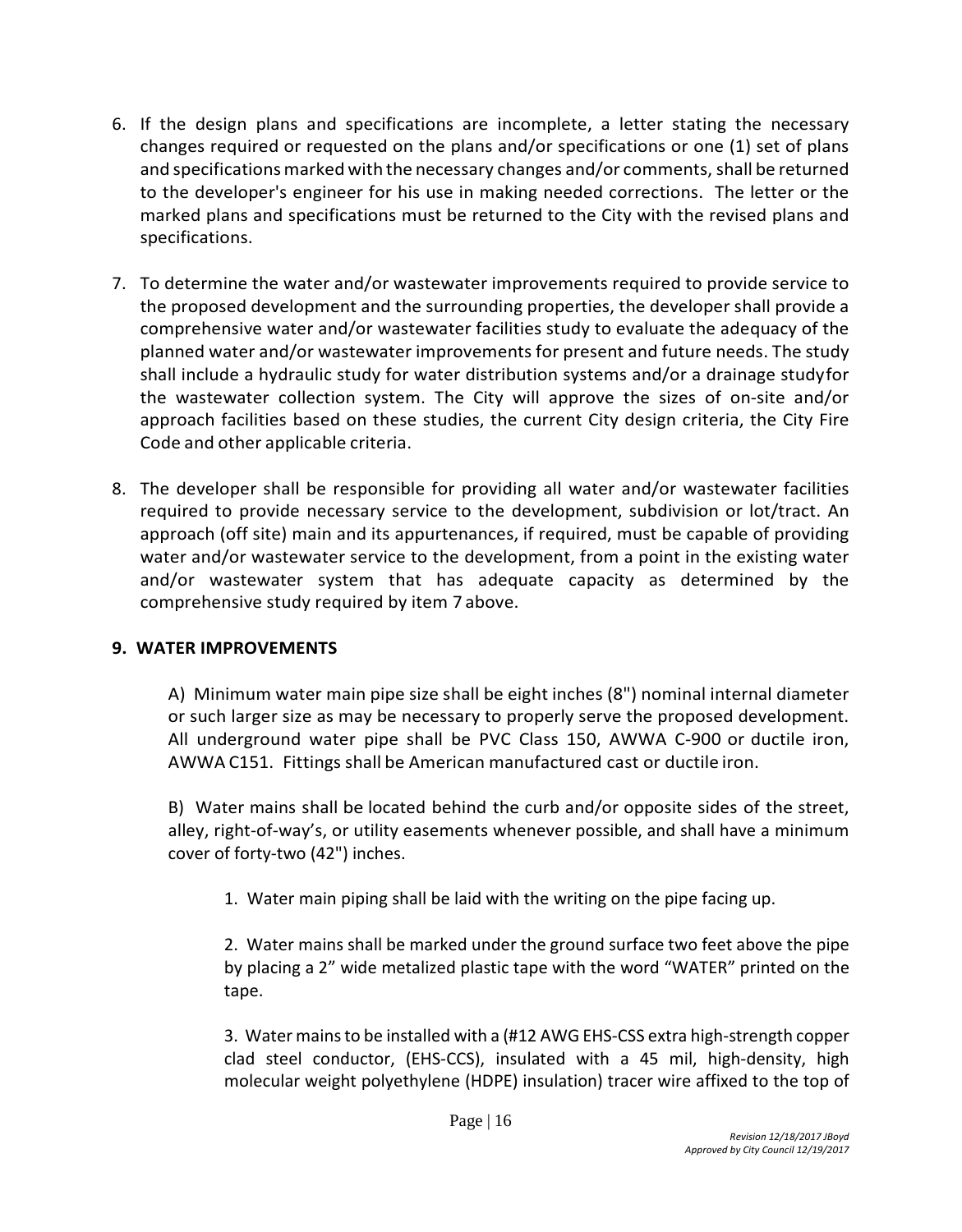the pipe and the wire extended up and to test stations at gate valve boxes and meter boxes. Make sure wires are accessible at gate valve boxes and meter boxes. (Tracer wire shall be Copperhead HS-CCS HDPE 30 mil or preapproved equal and made in the USA)

4. Test stations and connectors shall be Copperhead SnakePit or preapproved equal and made in the USA, Part number LD14B Lite Duty Box.

5. All tapping sleeves will be full circle stainless steel.

| 6. Water Main Embedment |                                                 |
|-------------------------|-------------------------------------------------|
| $\sim$                  | 6" minimum                                      |
| $\blacksquare$          | 12" minimum                                     |
|                         | $O.D. + 18''$                                   |
|                         | Cushion sand or other approved material that is |
|                         | different in appearance from native soil        |
|                         | 95% standard proctor density under pavement     |
|                         | 90% standard proctor density outside pavement   |
|                         |                                                 |

C) Water service lines shall be a minimum (one) 1" inch Type "K" copper, double strap bronze tapping saddles with compression brass fittings and shall be provided with a corporation at the main and a curb stop located at least two (2') feet outside of curb. Residential long side services shall be one (1") inch "K" copper (dual). All bullhead service shall be one  $(1'')$  inch "K" copper.

D) Water services for each lot shall be stubbed out with an angle stop to the location required, as shown on the City of Granbury standard detail. A meter box (DFW-2418- 1BA) or vault conforming to Public Works Department requirements shall be installed over the end of each service.

E) In general, fire hydrants shall be placed on block corners or near the center of the block in such a manner as to put all of every lot within four hundred and fifty (450') linear feet of a fire hydrant in residential areas and within four hundred and fifty linear feet (450') in commercial or industrial areas. Fire hydrants shall not be installed in the bulb of a cul-de-sac, and shall be installed no closer than the radius of the cul-de-sac intersection. At all locations flanged valve to "tee" connection or approved restraint coupling is required. Valve to tee connection shall be flanged or with approved restraint coupling.

F) All fire hydrants shall have one - five and one quarter inch (5 1/4") pumper nozzle and two (2) - two and one-half inch (2 1/2") hose nozzles with the City's standard threads, a main barrel valve opening of not less than five and one-quarter inches (5 1/4"). Six-inch gate valves shall be placed on all fire hydrant leads.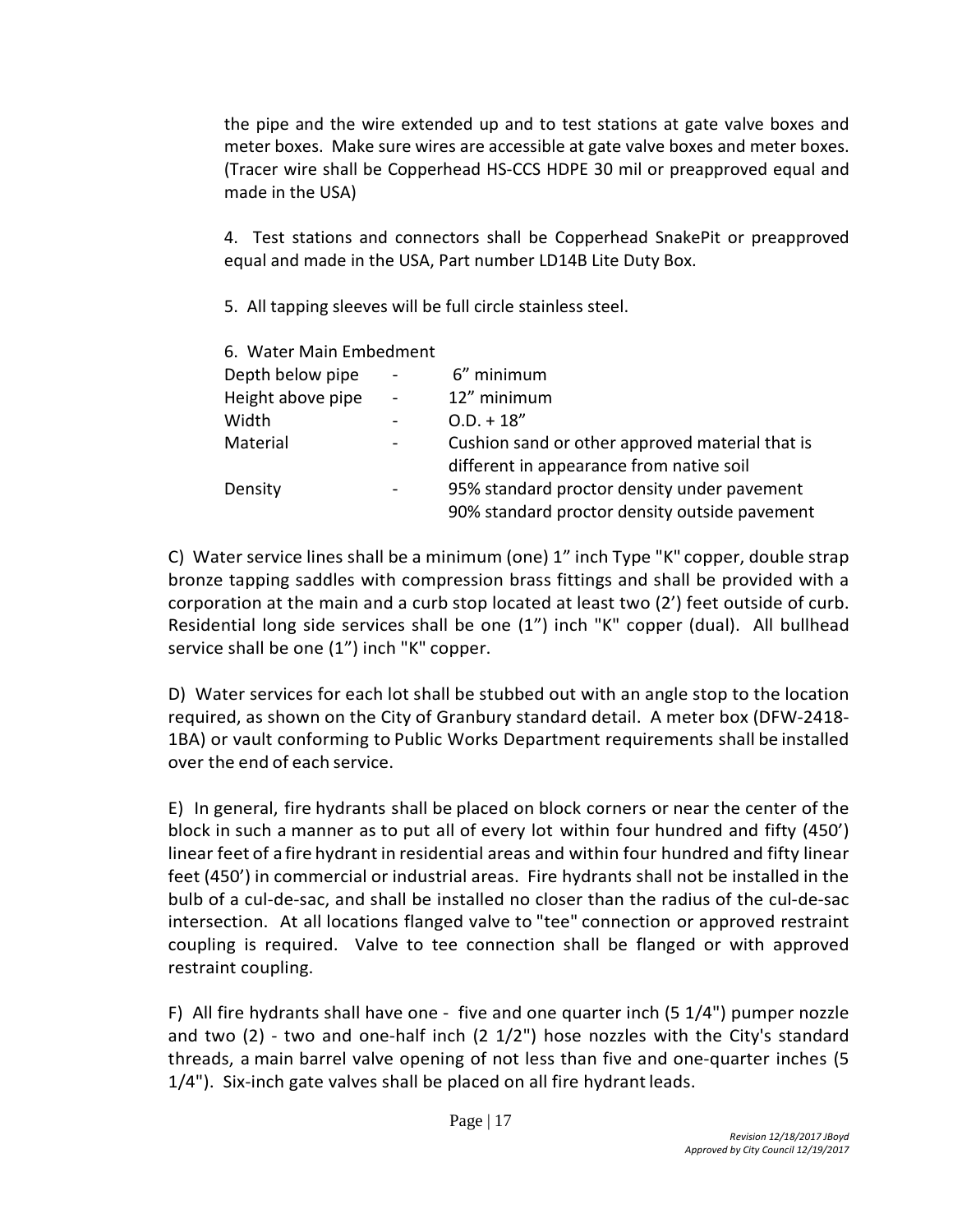1. Quick disconnect Storz caps for each hydrant shall be provided.

2. The bonnets shall be painted to correspond with the flow determined color code.

3. Fire hydrants shall be Mueller brand or approved equal.

G) All fire protection service lines require back flow protection valves contained in a vault at the connection to City main. Resilient wedge valves shall be placed on main side of the vault, outside the vault. If a combination of fire and domestic water meter is required, then a vault would be required.

H) All valves two (2") inches and larger shall be resilient wedge type and shall be square head operating nut. Location and frequency of valves to be approved by the City. Valve boxes located in non-paved areas shall have a 2'x 2'x 6" reinforced concrete pad around the top.

1. Tees should have (3) three set valves and crosses (4) four set valves where applicable.

2. All valves shall open counter-clockwise and fitted with Foam Mud Plugs to prevent dirt and infiltration.

I) Other appurtenances such as air relief valves, blow off valves and flushing valves shall be placed as required by the City.

#### **10. WASTEWATER IMPROVEMENTS**

A) Minimum wastewater main pipe size shall be eight inches (8") nominal internal diameter or such larger size as may be necessary to properly serve the developments. All underground wastewater pipe shall be PVC SDR 26 or ductile iron, AWWAC151.

1. Sanitary Sewer Embedment

| Depth below Pipe  |        | $6''$ min.                                         |
|-------------------|--------|----------------------------------------------------|
| Height above Pipe | $\sim$ | $12''$ min.                                        |
| Width             |        | $0.D. + 18''$                                      |
| Material          |        | Course Crushed Rock or Natural Gravel covered with |
|                   |        | landscaping fabric                                 |
| Density           |        | 95% Standard Proctor Density under Pavement        |
|                   |        | 90% Standard Proctor Density outside Pavement      |

2. Sewer mains shall be marked under the ground surface two (2') feet above pipe by placing 2" metalized tape with the word 'SEWER' printed on the tape at regular intervals.

3. Sewer mains to be installed with a (#12 AWG EHS-CSS extra high-strength copper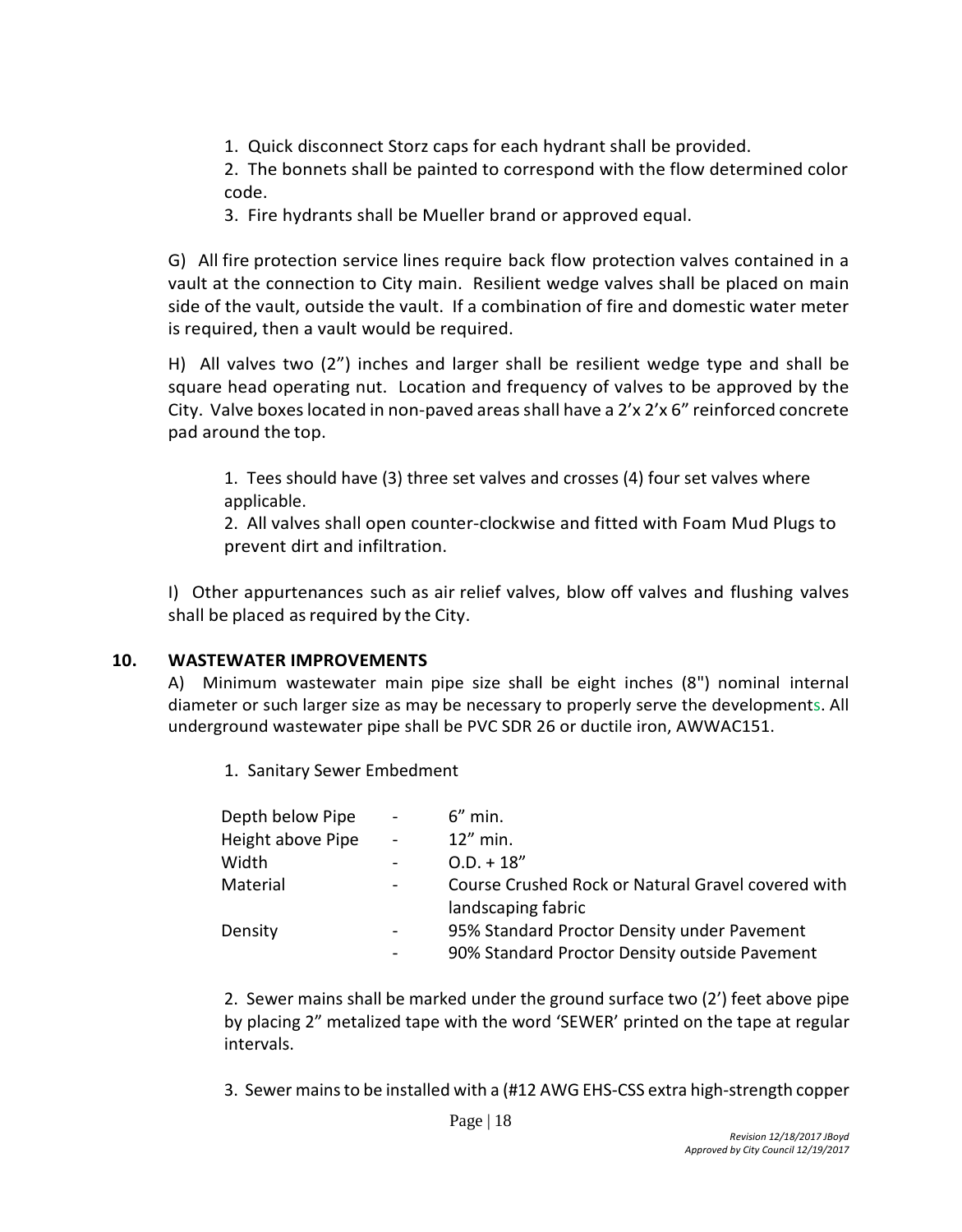clad steel conductor, (EHS-CCS), insulated with a 45 mil, high-density, high molecular weight polyethylene (HDPE) insulation) tracer wire affixed to the top of the pipe and the wire shall be extended up each service to the property line cleanout and up the outside of all manholes and stubbed out through the nonshrink group under the ring. (Tracer wire shall be Copperhead HS-CCS HDPE 30 mil or preapproved equal and made in the USA, connectors shall be Copperhead Snakebite Locking Connectors or pre-approved equal)

B) Wastewater service lines shall be a minimum four (4") inch internal diameter, schedule 40 PVC. Minimum grades for service lines is two (2%) percent. Curbs shall be stamped with a green "S" showing the location of sewer taps.

C) Wastewater service lines for each lot shall be carried to the property line at the center of the lot. Two-way clean outs shall be installed at the property line on services shallower than six (6') feet deep. A sweeping ell shall be installed at the base of the stack, at the property line, on services deeper than six (6') feet deep. Upon construction completion, the clean out assembly shall be fitted with a gasket tight threaded cap and terminated approximately six (6") inches below finished grade, and housed within a City approved vault or box. Precise location of the clean out needs to be indicated on the completed As-built and CAD file submitted to the City of Granbury upon final completion.

D) Where possible, wastewater mains shall be located in street or alley rights-of-way or utility easements, and shall be a minimum of thirty-six (36") inches deep to invert. Stacks shall be constructed for sewer connections where the services are more than 8' deep.

E) Grades and appurtenances of wastewater lines shall conform to the requirements ofthe Texas Commission on Environmental Quality (TCEQ).

F) The maximum distance between manholes shall be fivehundred (500') feet and shallbeconcrete castinplace only. Manholes shall be located at changes in pipe size, direction or grade. Manholes shall include an inflow protector lid liner and epoxy coating. All manholes shall have a 32" man-way/entryway and be fitted with an approved corrosion proof composite ring and lid.

G) Where necessary, location and design of lift stations and other appurtenances shall be as approved by the Director of Public Works.

H) Utility easements shall be provided by the developer along the entire length of the system for all water and/or wastewater facilities outside of a public right-of-way. The widthof all easements shall be approved by the City.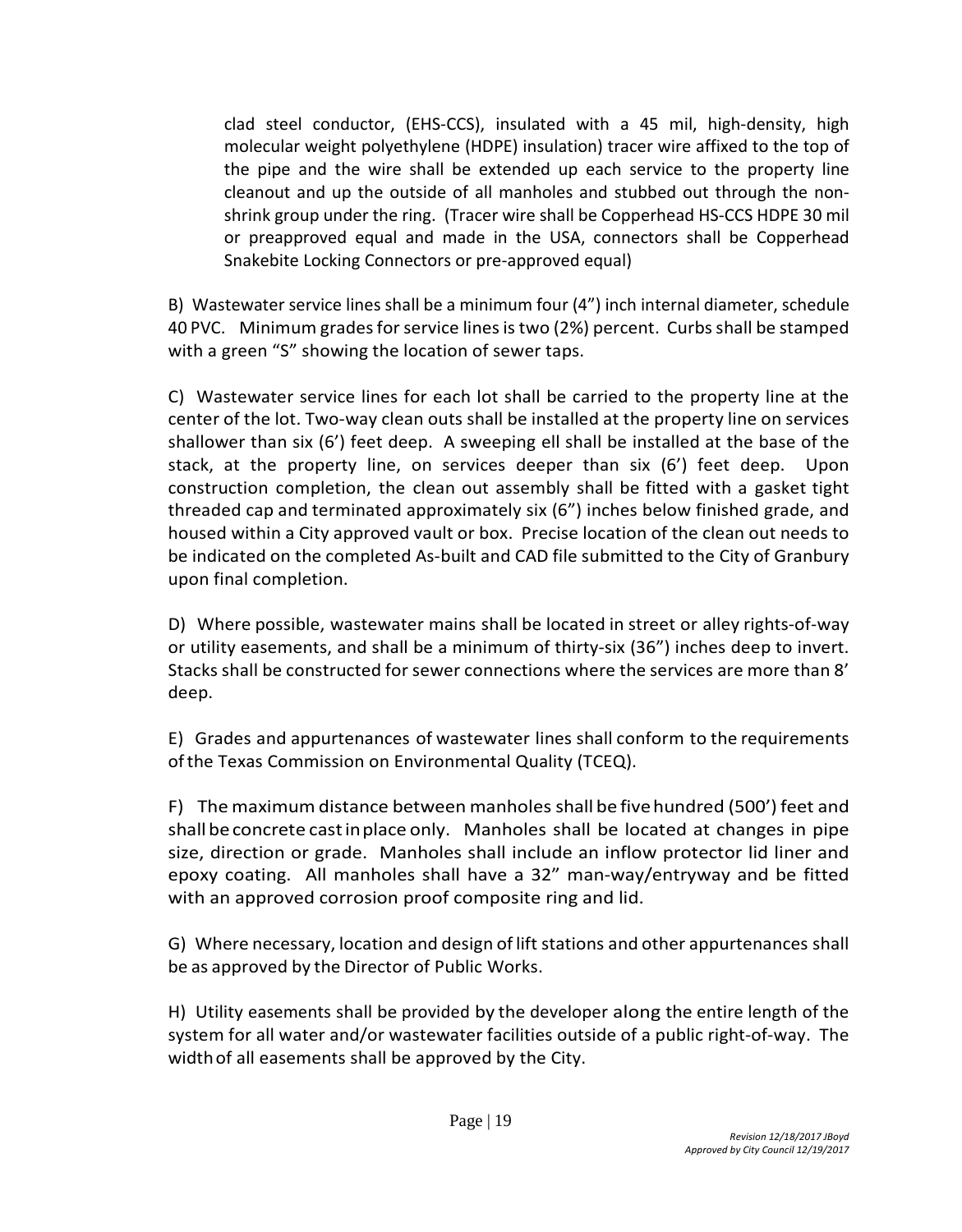#### **II. CONSTRUCTION REQUIREMENTS**

- 1. Standard Specifications for Public Works Construction, North Central Texas Council of Governments are hereby adopted by reference and made part of this policy, which shall be controlling in construction and installation of all water and/or wastewater improvements required herein. A copy of these standard specifications and/or design standards can be obtained from the North Central Texas Council of Governments. Specifications and/or design standards utilized locally by the City of Granbury may be obtained from the Public Works Department.
- 2. Construction of water, wastewater and storm water improvements shall be by a contractor employed by the City of Granbury, by Water/Wastewater employees of the City of Granbury or by a contractor employed by the developer as described in Section IV below.
- 3. Water and/or wastewater facilities and appurtenances shall be constructed at the locations and to the line and grade established in the approved final construction plans. It is the responsibility of the developer and his contractors to perform all construction in accordance with the approved construction plans and specifications. Any change in design required during construction shall be made by the Engineer whose seal and signature are shown on the plans. All changes shall be approved by the Director of Public Works.
- 4. All construction shall be performed in accordance with applicable local, State and Federal safety standards andrequirements.
- 5. Residential service connections shall be installed at the same time as the water and/or wastewatermains areconstructed.
- 6. Water lines shall be tested hydrostatically at 150 PSI for a minimum of four (4) hours or at 200 PSI for a minimum of (2) hours, both with no loss in pressure and disinfected per City and the Texas Commission on Environmental Quality (TCEQ) specifications prior to placement in use.
- 7. Air relief valves, blow off valves and flushing valves determined to be required by the City during construction, shall be constructed at designated locations in accordance with approvedspecifications.
- 8. The City will provide construction engineering and inspection, except for the setting of line and grade stakes for water and/or wastewater improvements on all projects regardless of size. The setting of line and grade stakes for water and/or wastewater improvements shall be the responsibility of the developer, except that the City reserves the right to pre-qualify persons and/or firms that are hired to provide this surveying and to check the accuracy ofthe surveying and the conformance of the stakes to the approved plans.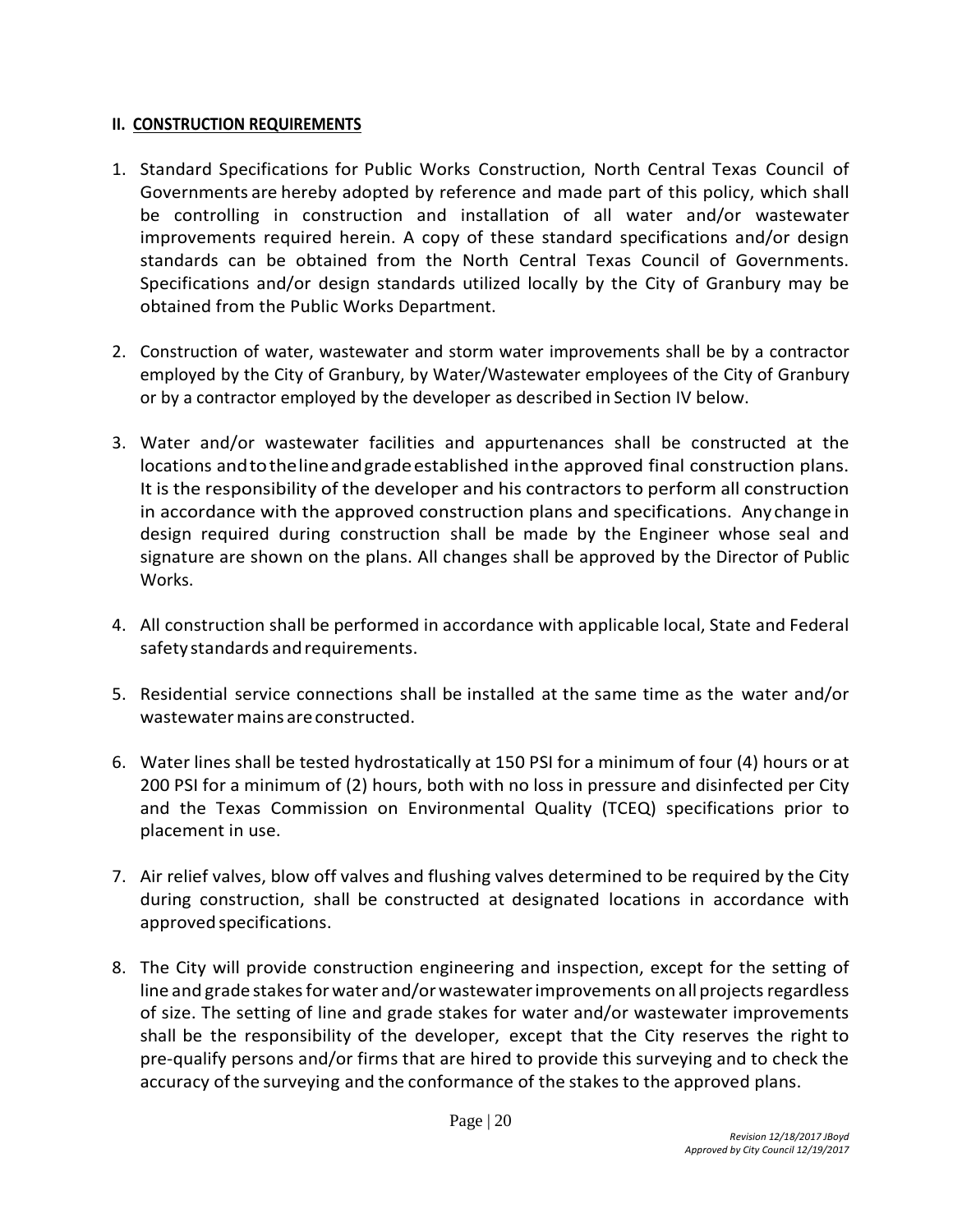#### **III. DISTRIBUTION OF COST**

- 1. The developer shall be responsible for one hundred percent (100%) of the cost of installing all standard water and/or wastewater improvements required by the City. Standard water main pipe size shall be eight inches (8") diameter or such larger size as may be necessary to properly serve the proposed development. Standard wastewater main pipe size shall be eight inches (8") diameter,orsuch larger size as may be necessary to properly serve the proposed development.
- 2. Inthe event that the City's Master Water/Wastewater Plan, Capital Improvements Plan or the City approved developer's comprehensive water or wastewater facilities study indicate that larger sized water and/or waste waterimprovements are needed, than those required to provide exclusive service to the proposed development, for ultimate growth considerations, the developer shall be responsible for one hundred percent (100%) of the cost of all improvements designed to provide exclusive service to the proposed development. Should the City elect to install larger facilities than indicated to be necessary for the exclusive service to the development, the additional incremental cost shall be borne by the City based on the unit prices contained in the lowest responsible bid received from a qualified bidder.
- 3. The developer shall be responsible for one hundred percent (100%) of the cost of installation of all water and/or wastewater services to each proposed or existing lot or tract within the development.
- 4. Any replacement orrelocation of an existing water and/orwastewaterfacility required by the developer to accommodate a contemplated or projected use of a property shall be the responsibility of the developer. In the event that the City requests that a larger line be substituted for the existing line, the City shall be responsible for the additional incremental cost. If the increase in size is necessary to properly serve the proposed development or to provide capacity at least equivalent to that of the existing line the developer shall be responsible for the total cost. The plans for any suchreplacement or relocation shall be approved in writing by the Director of Public Works prior to initiation of construction.
- 5. No permanent structures shall be constructed over an existing water main or an existing wastewater main or lateral. In the event that the developer desires to construct a permanent structure over an existing water and/or wastewater facility, the developer shall be responsible for the total cost of relocating the existing facility.
- 6. In those situations, where the construction of water main transmission facilities or wastewater collector main facilities are not economically feasible, the developer may petition the Director of Public Works to construct water supply facilities and/or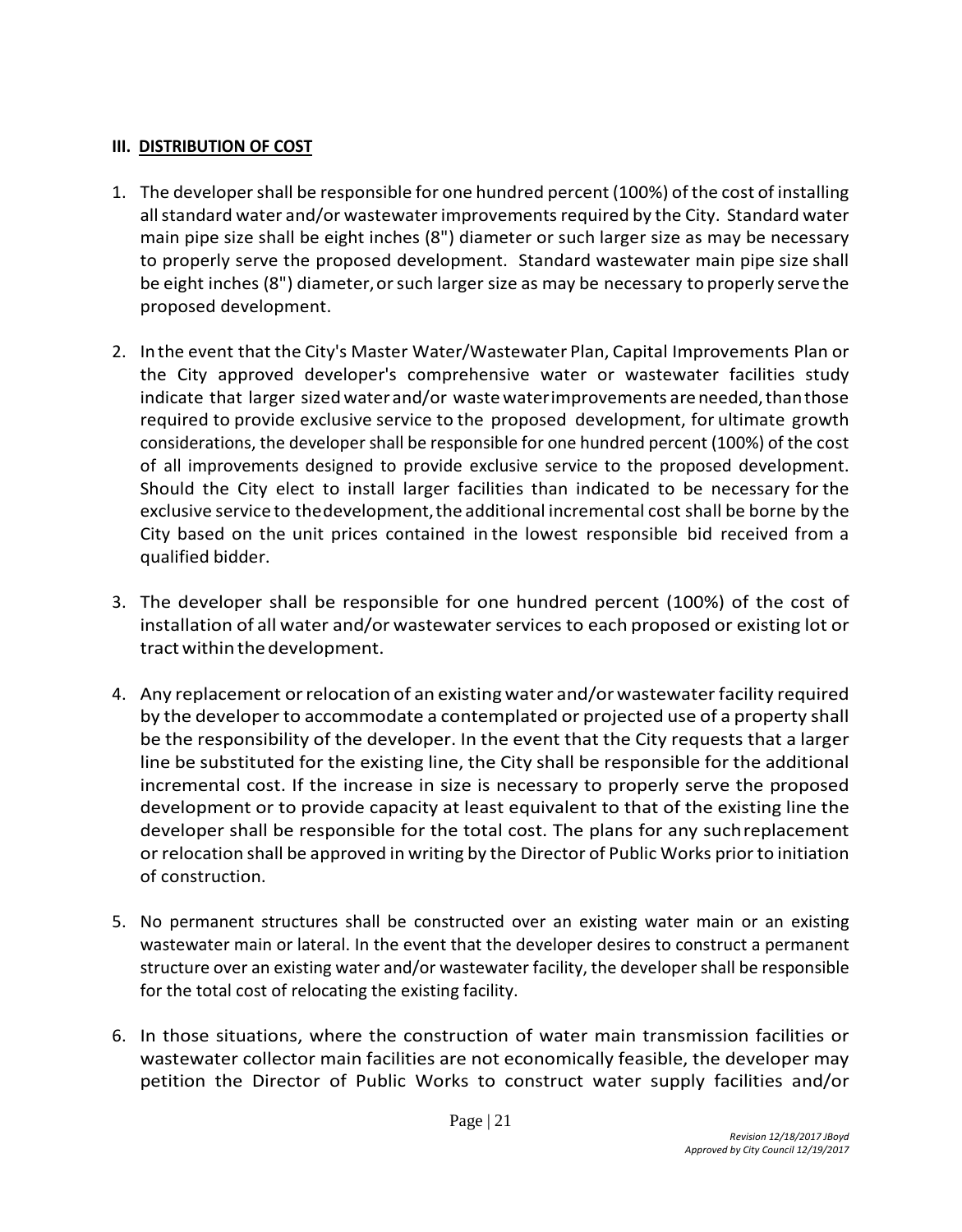package wastewater treatment facilities or water/wastewater pumping facilities, and, subject to the approval of the City Manager and the City Council, construct same.

> A) When the special facilities are designed to provide service exclusively to the development, the developer shall be responsible for one hundred percent (100%) of the cost of such facilities. In the event that the City requires largerfacilities be constructed to provide service to other areas, the developer shall be responsible forthe portion which represents the cost of constructing facilities to provide proportionate service to the proposed development and the City shall be responsible for the remainder of the cost. In the event City funds are not available, the developer shall install those special facilities as are required to provide service to the proposed development.

> B) The special facilities-statement of this policy shall not be construed as requiring the City to provide water and/or wastewater service to areas where normal service, as defined in this policy, is not" immediately or economically available. Rather, it is intended to permit an equitable method of providing such water and/or wastewater service where the best interests of the City will be served by the use of suchfacilities.

- 7. The developer shall pay a construction inspection and materials testing fee in the amount of three percent (3%) of the developer's share of the water and/or wastewater construction cost. The three percent (3%) amount shall be submitted as a cash deposit together with the signed Facility Improvement Agreement to the Director of Community Development. For the preparation of a Facility Improvement Agreement, three percent (3%) of the estimated costofthe developer'sshare ofthewater and/orwastewater construction cost shall be used for the construction inspection and materials testing fee. This amount may be adjusted by the developer or the City, upon written request or the latest Fee Schedule approved by the City Council, to conform to the actual construction cost upon completion and acceptance of the water and/or wastewater facilities, provided the difference is greater than twenty-five dollars (\$25.00).
- 8. The City shall assume a share of the cost of the water and/or wastewater improvements only if funds are available forsuch participation. In the event that no funds are available for City participation, the developer shall award the contract and deposit with the City cash or a bond in the amount of the total construction cost of the facility.

#### **IV. GENERAL ARRANGEMENTS AND FINANCING**

1. Subsequent to the approval of the-preliminary subdivision plat preliminary design plans and an adequate cost estimate, the developer shall request a Facility Improvement Agreement to provide for the installation of water and/or wastewater improvements. Such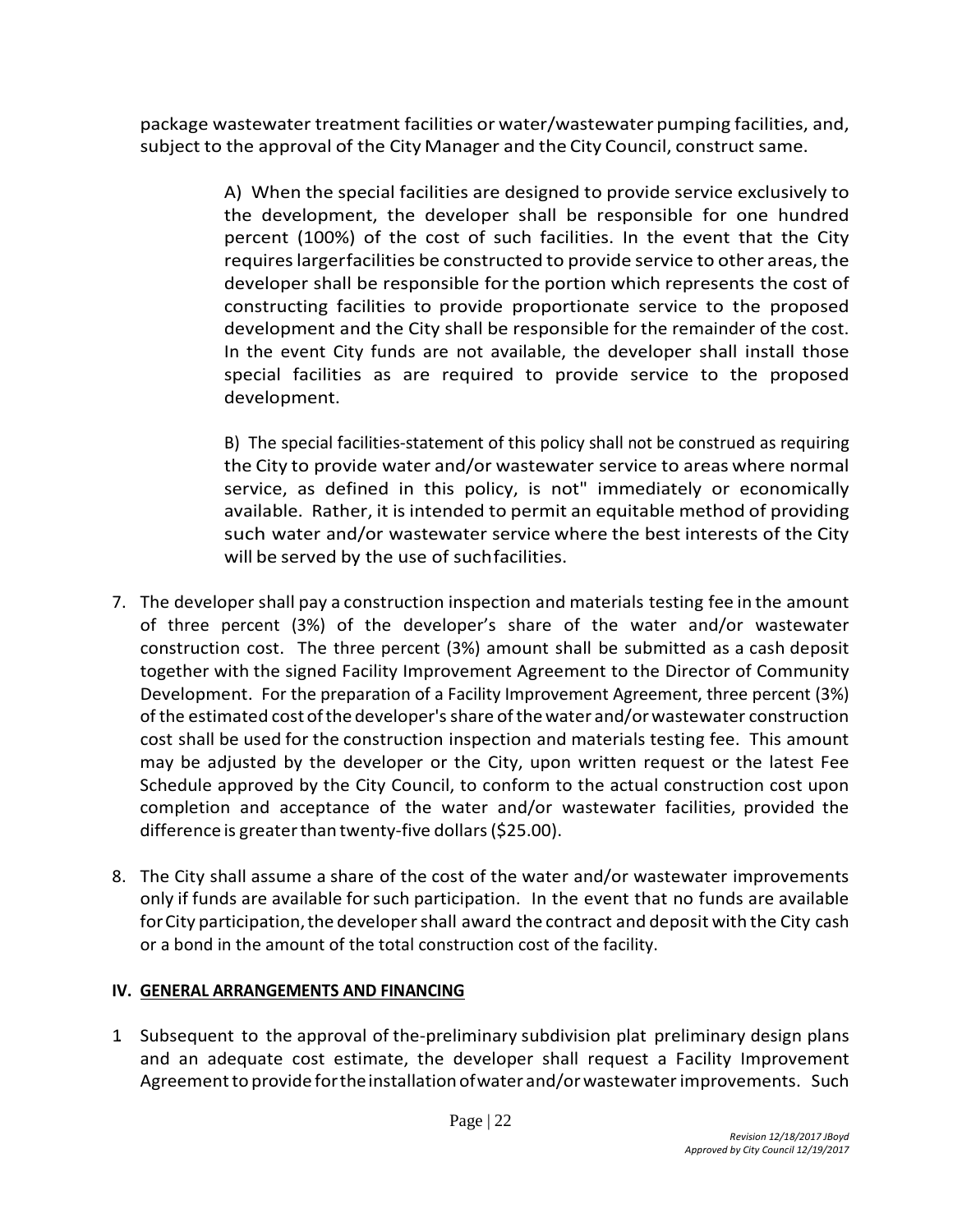request and accompanying information shall be inwriting and addressed to the Directorof Community Development. No construction shall begin until a Facility Improvement Agreement has been executed by the developer and the City.

- 2. The Public Works Department shall review and may approve or modify the improvement plans deemed necessary, submitted by the developer's engineer. TheDirector of Public Works will submit the approved or modified plans to the Director of Community Development.
- 3. Simultaneous with the execution of the proposed Facility Improvement Agreement by the developer, the developer shall furnish necessary security guarantees as specified under Item VI, Procedures for Obtaining a Contract for the Installation of Public improvements.
- 4. Where City financial participation is utilized and desired by the developer, the City may advertise and receive bids on the project. The City, in its sole discretion, may use any authorized method or procedure to comply with Texas laws related to awarding of contracts for the project, including, but not limited to, the procedures permitted by Texas Local Government Code, Chapter 252, as amended, or Texas Government Code, Chapter 2269, as amended. The developer shall not award the contract for the project until such time as he/she has received written approval from the Director of Public Works to do so. Under this procedure the developer is required to:

A) Require the contractor to furnish to the City satisfactory carriage of insurance in accordance with Item 1.26, Insurance, Standard Specifications for Public Works Construction, North Central Texas. Certificates of each policy shall be delivered to the City along with a written statement from the issuing company stating that said policy shall not be canceled, non-renewed or materially changed without advance notice being given to the City.

B) Require the contractor(s) to furnish to the City performance, payment and maintenance bonds executed by a surety company authorized to do business in the State of Texas and subject to the approval of the City Attorney in an amount equal to one hundred percent (100%) of the contract price of the improvements. The performance and payment bonds shall be submitted prior to the City issuing the Notice to Proceed. The two (2) year maintenance bond(s) shall be submitted and approved prior to acceptance of the project.

C) Following the installation of property pins and the setting of line and grade by a private surveyor hired by the developer, the contractor shall provide survey cut sheets and give 48 hours' notice to the Building Department so that inspection personnel will be available. No work shall begin until the assigned inspector gives his consent to proceed.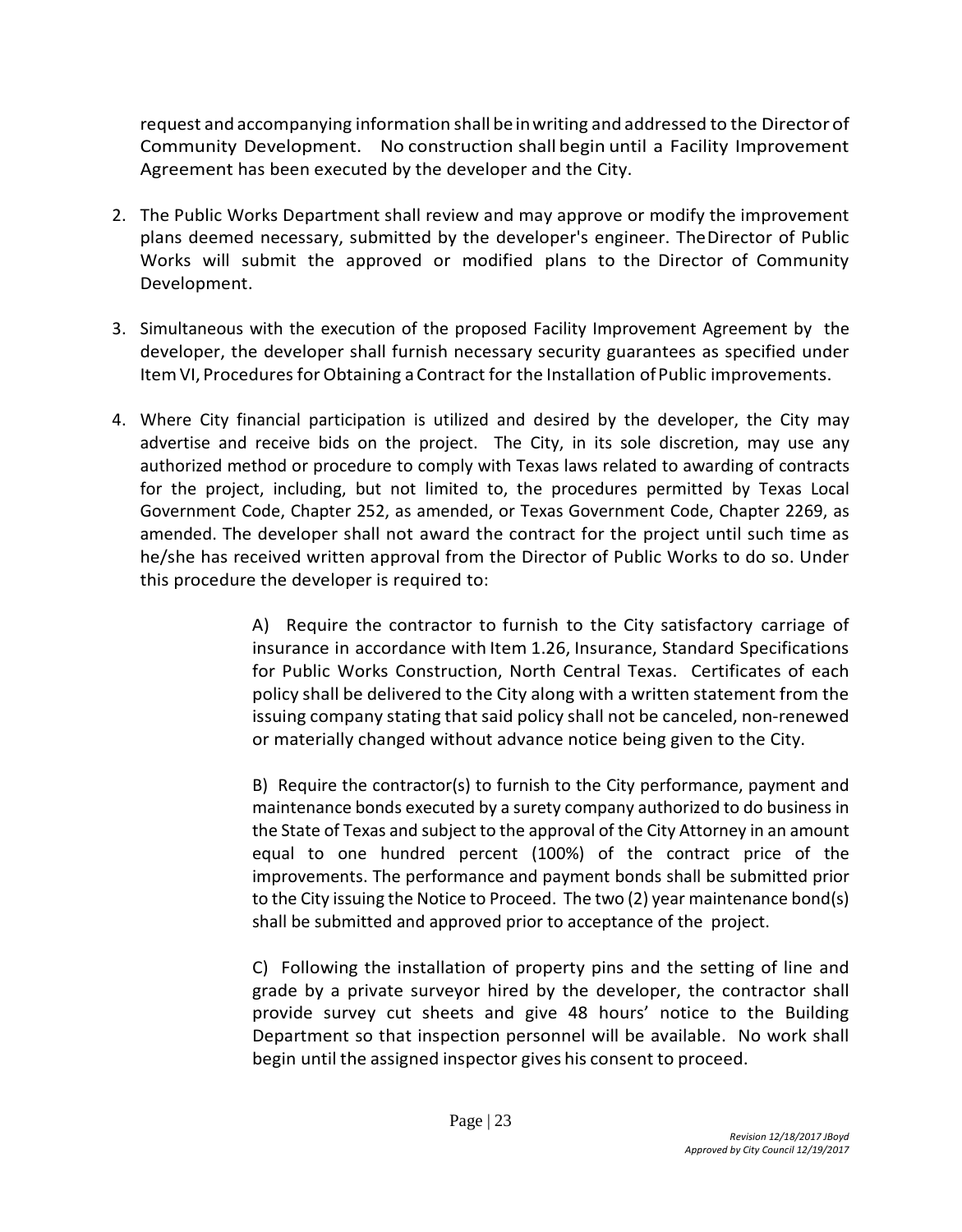D) Any change orderto the contract must be approved inwriting by the City.

E) Except for partial payments as provided below, the City's participation, if any, will not become due and payable to the developer until all work has been completed by the contractor and accepted by the City as complete, as evidenced by a letter stating such acceptance, and until the developer has submitted evidence satisfactory to the City that final payment to the contractor has been made, and that all subcontractors and persons furnishing labor and materials have been paid in full and all claims settled. The City's participation shall be based upon actual quantities constructed as measured and calculated by the developer's engineer and approved by the Building and Inspections and the Public Works Department.

F) For projects involving City participation and where the participation amount is fully secured by either performance and payment bonds or an equivalent escrow deposit, the developer may request partial payments of the City's participation, based on completed work. All estimates for partial payments shall be approved by the Director of Public Works prior to payment to the developer. The approval of any partial payment shall in no way constitute acceptance of the work, norin anyway affect the obligations ofthe developer under this policy or the Facility Improvement Agreement. Such partial payments may be approved on a monthly basis, and such payment checks will be issued by the City upon receipt of an affidavit executed by the contractor certifying that he had received payment for the accomplished work in accordance with contract documents.

5. Where no City financial participation is utilized or where City financial participation is utilized but not desired by the developer, the developer has the option of advertising and awarding his own construction contract to the responsive low bidder or awarding the contract on a negotiated basis. Under this procedure the developer is required to comply with items a) through d) listed in paragraph 4 above, plus the following:

> A) The developer shall employ a construction contractor who is approved by the City. This contractor must meet the City's requirements for being registered and bonded to perform work in a public right-of-way.

> B) Prior to commencing work, the developershall furnish copies of the contract between the developer and the contractor as required by the City. Upon approval by City officials, the developer will benotified in asto when hemay commencework.

6. When all work required under the Facility Improvement Agreement has been completed by the contractor and the following items have been accomplished, the City will accept the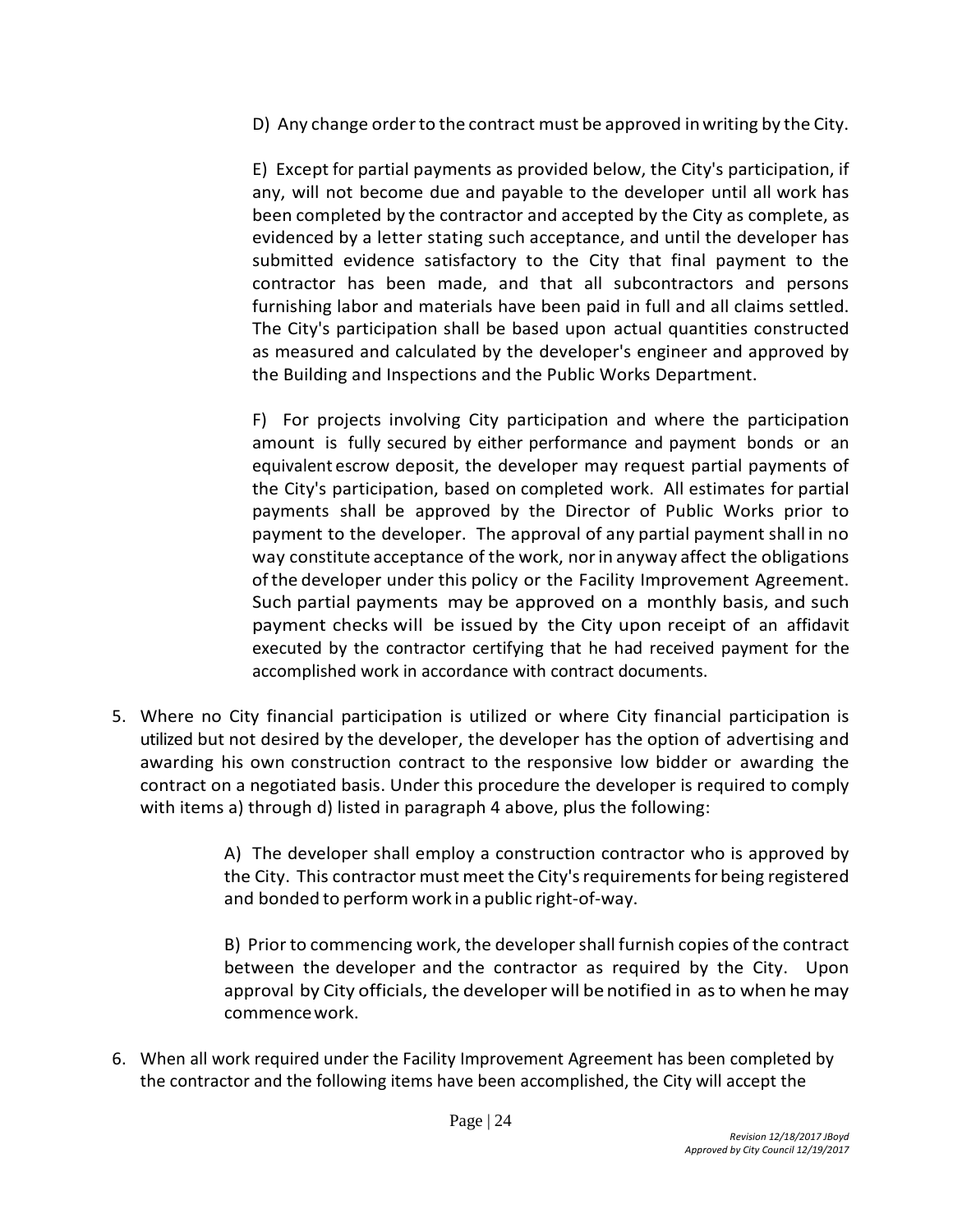project as being complete, as evidenced by a letter to the developer stating such acceptance.

A) A final inspection of all improvements has been accomplished and the resulting 'Punch List' corrected, and

B) The contractor has provided the City a Maintenance Bond indicating that he will be responsible for defects in the project due to faulty materials and/or workmanship for a period of two (2) years from date of final acceptance, and

C) The developer has submitted evidence satisfactory to the City that final payment to the contractor has been made, and that all subcontractors and persons furnishing labor and materials have been paid in and all claims settled, and

D) One (1) set of 11" x 17" (half size) set of "as-built" Mylar's signed and sealed by the Engineer of record have been submitted too and accepted by the City, and

E) The standard Letter of Inspection & Acceptance submitted by the Developer's Design Engineer along with a compact disk containing both CAD and .pdf files

- 7. Utility easements shall be provided to the City by the developer free of cost. Where a public or community necessity for such easement(s) has been determined by the City Council, and the requesting developer provided written evidence, including affidavits as appropriate, that he/she is unable to negotiate the purchase ofthe necessary easement(s) at a fair price, the City may expeditiously undertake to acquire same using its powers, provided the requesting developer agrees to pay the actual cost of the easement and any and all other costs connected with such attempted acquisition.
- 8. The Director of Public Works may require a developer to begin and complete construction of any water/wastewater facility included in the Facility Improvement Agreement when, in the judgement of the Director of Public Works, the facility is needed for the proper and orderly development of the area. When the Director of Public Works determines that a water and/or wastewater facility should be constructed, he shall notify the developer in writing to make arrangements for construction of the facility. Within 15 calendar days after receiving the notice, the developer shall begin constructing the facilities, including making the necessary payment to the City in accordance with this policy. Construction shall be completed within 90 days from the date on which the developer received notice from the City to proceed with construction. If construction has not beencompleted within the 90-day period, the City may take whatever action is required to insure prompt completion of the facilities, including but not limited to, awarding a construction contract for the facilities and requiring forfeiture of the security guarantee to pay all costs resulting from failure of the developer to complete the facilities. Such costs shall include, but not be limited to, construction costs, engineering costs, administrative and legal expenses, damages, etc.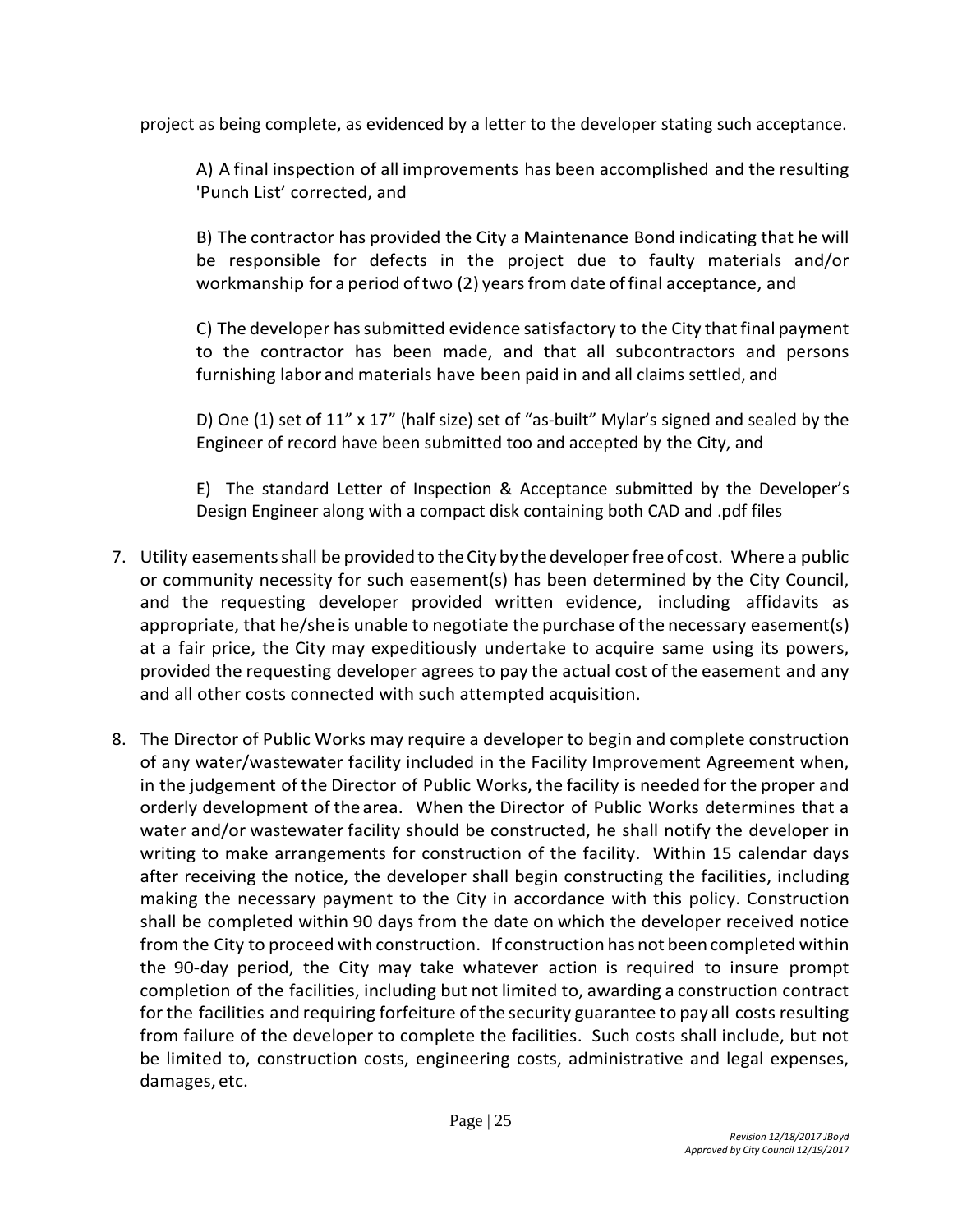#### **V. OWNER AND MAINTENANCE**

- 1. All water and wastewater mains installed in connection with a development project, which are located within a dedicated public right-of-way or public utility easement, shall be and shall remain the property of the City, and after expiration of the maintenance bonds, shall be maintained by the City.
- 2. All domestic/irrigation water services, from the water main to the meter (to include the meter andmeter box or vault), installed in connection witha developmentproject on private property shall be and shall remain the property of the developer or single customer property owner. After the expiration of the maintenance bonds, these water servicesshall be maintained by the developer or single customer property owner. The City assumes no responsibility for the maintenance and/or operation of such services or lines.
- 3. All fire protection service lines, from the water main to the gate valve on the main side of the check valve, installed in connection with a development project, shall be and shall remain the property of the City. After expiration of the maintenance bonds, these lines shall be maintained bythe City.
- 4. All domestic fire protection service lines, from the water main to the structure on the structure side of the main valve, installed in connection with a development project, shall be and shall remain the property of the developer or single customer property owner. After the expiration of the maintenance bonds, these service lines shall be maintained by the developer or single customer property owner. The City assumes no responsibility for the maintenance and/or operation of such services or lines.
- 5. All wastewater services installed in connection with a development project shall be and shall remain the property of the developer orsingle customer property owner. The City assumes no responsibility for the maintenance and/or operation of such service, even though the service is within a public right-of-way.

#### **VI. EFFECTIVE DATE**

This policy shall apply on all projects on which a Facility Improvement Agreement (including all necessary engineering, technical materials, cost estimates and exhibits) has not been fully executed by the Public Works Department by the date of policy adoption by the City Council and on any Facility Improvement Agreement that has not been fully executed and bonded by the developer and the City within ninety (90) days after the date of adoption of this policy by the City Council.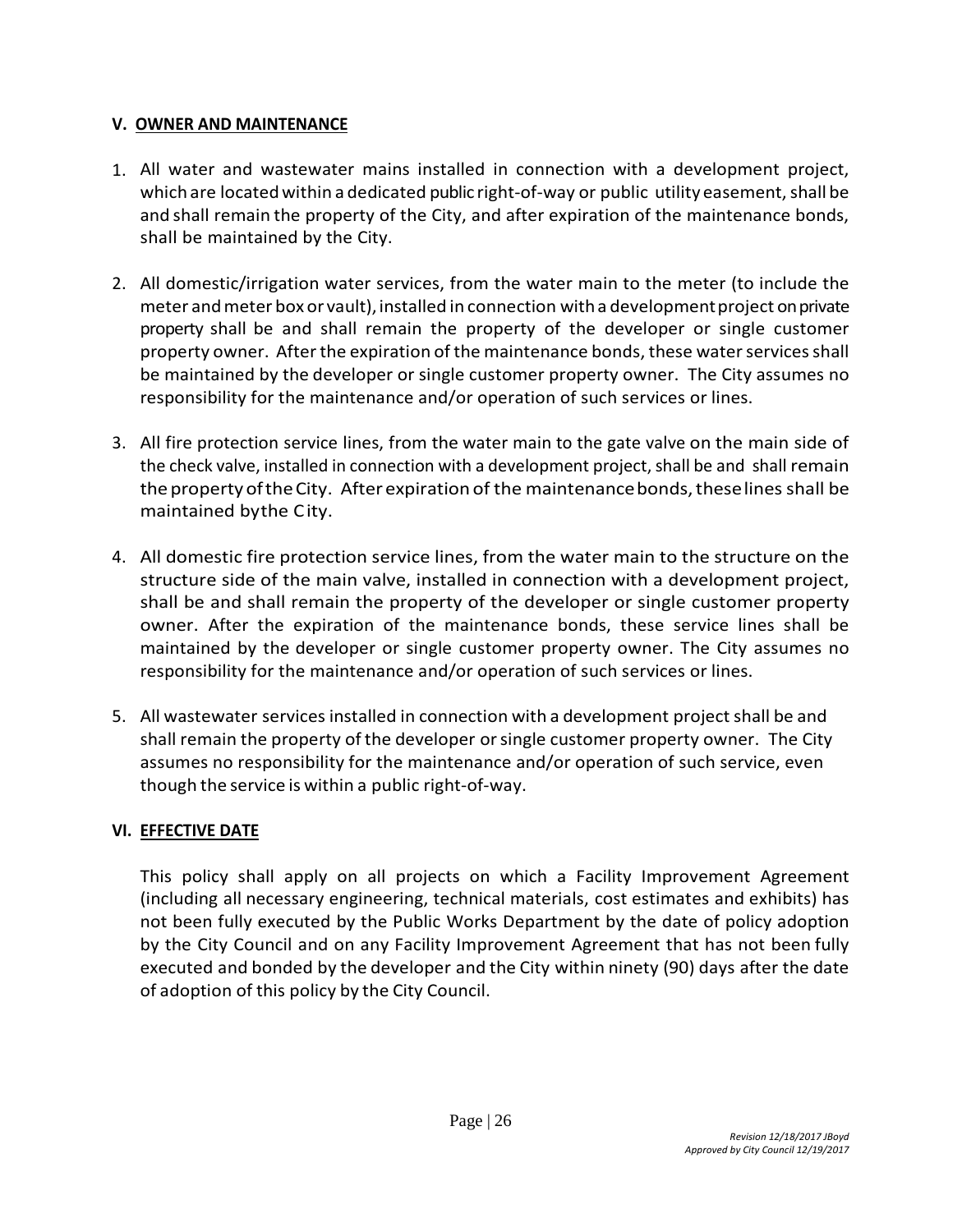# **POLICY FOR STORM DRAINAGE FACILITIES**

The following policy shall govern the installation of all drainage facilities within the corporate limits ofthe Cityof Granbury, Texas, and its extraterritorial jurisdictional area.

# **I. DESIGN REQUIREMENTS**

- 1. All storm drainage improvements shall be designed and constructed in accordance with the City of Granbury Subdivision Ordinance, these Public Improvements policies, the Standard Specifications for Public Works Construction, North Central Texas Council of Governments and other design criteria of the Public Works Department
- 2. The developershall retain a professional civil engineer, licensed to practice in the State of Texas, for the preparation of construction plans, specifications and contract documents for all public improvements required by the proposed development. No public improvements shall be installed until and unless said plans have been received and approved by the City.
- 3. The determination as to compliance of the plans and specifications with applicable policies, regulations and criteria shall be the sole responsibility of the City. Where there is a question as to the justification or size of facilities required, doubt will be resolved in favor of additional drainage capacity. Approval of the plans and specifications by the City signifies the City's acceptance of the general design concept and that the minimum criteria appear to be satisfied. Such approval shall not be deemed to be an assumption of responsibility or liability by the City of any negligent act, or omission in-the performance of the developer's engineer or in his preparation of such plans and specifications.
- 4. Design and construction plans shall be submitted according to the requirements set forth herein and any adopted City standards and/or specifications. Plans for all public improvements shall be submitted on sheets no largerthan twenty-four inches by thirty-six inches (24"x 36") and at a scale of one inch equals 40 or 50 feet (1" = 40' or 50') horizontally and one inch equals four or five feet  $(1" = 4'$  or 5') vertically.
- 5. The following minimum number of plans and specifications shall be submitted to the City during the review phase, construction phase and upon completion of the project. Additional sets mayberequiredforotherdepartments and/oragencies.

A) Four (4) sets of the design plans and two (2) preliminary specifications each time a submittal is made to the City for review purposes.

B) Five (5) sets of the approved final construction plans and approved specifications prior to award of contract: one (1) set (24"  $\times$  36") and four (4) sets (11"  $\times$  17").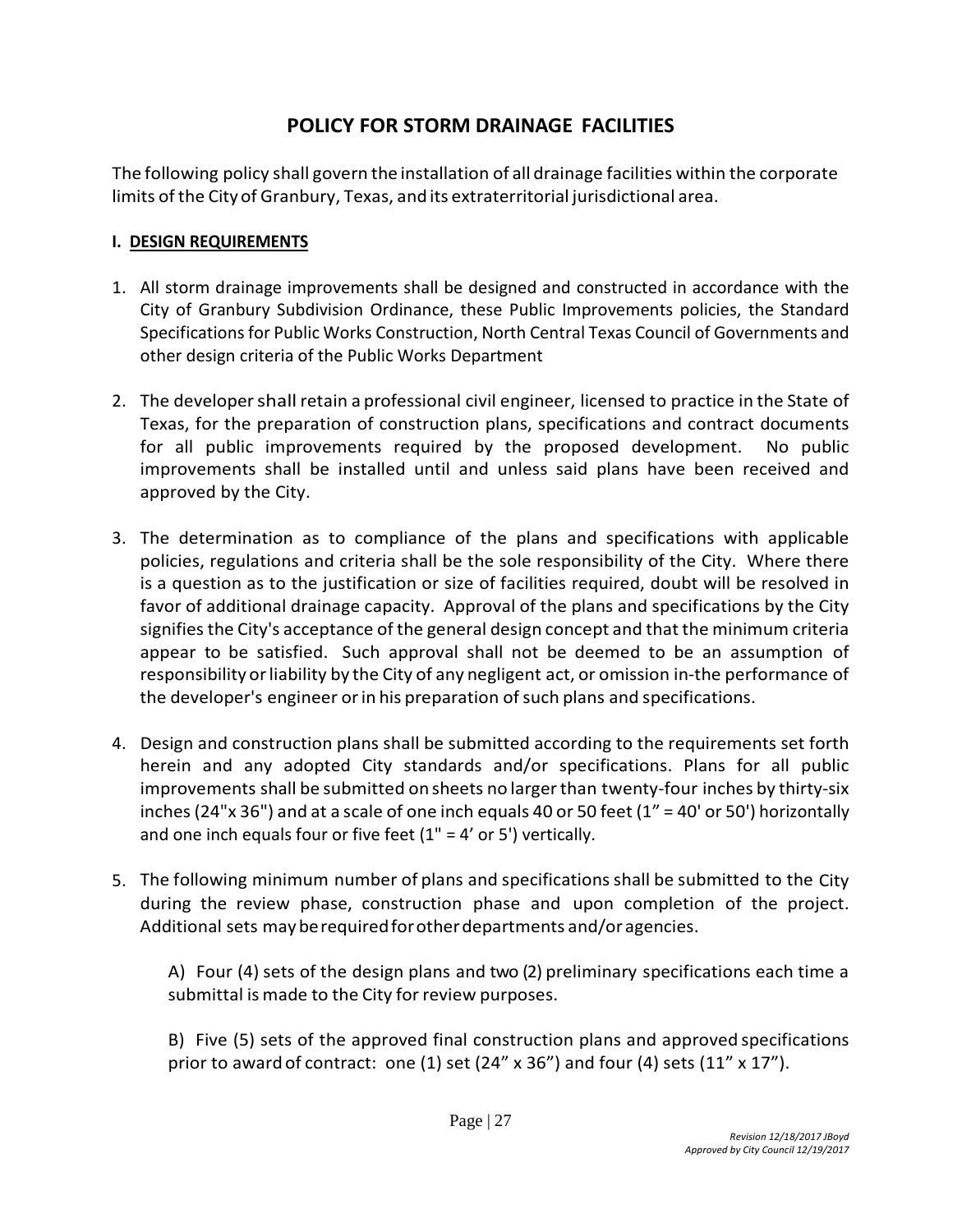- 6. If the design plans and specifications are incomplete, a letter stating the necessary changes required or requested on the plans and/or specifications or one (1) set of plans and specifications marked with the necessary changes and/or comments, shall be returned to the developer's engineer for his use in making needed corrections. The letter or the marked plans and specifications must be returned to the City with the revised plans and specifications.
- 7. For any set of plans which is 2 years old or older, a new submittal, review and new signatures shall be required before a construction contract can be let.
- 8. This policy is based on a total concept design which includes the carrying capacity of the street, the right-of-way or easement section and the underground drainage system or channel, which in combination will provide the necessary total carrying capacity to protect from runoff of a storm of 100-year design frequency magnitude.
- 9. Storm flow resulting from a one hundred (100) year frequency storm, once contained in a public right-of-way and/or drainage easement, shall continue to be retained within public easements or rights-of-way, unless approved by the City under a strictly controlled set of criteria. Over flow swellsintended to convey "public" storm flowshall be contained in a drainage easement, included in the design plans and constructed in conjunction with the storm drainage improvements.
- 10. There are several methods of relating runoff to precipitation in general use. As indicated in Section 3.10 Storm Drainage Facilities of the Subdivision Ordinance, two methods have been approved and accepted for use in the City of Granbury. The methods are (1) the use of the Rational Method for watersheds less than 500 acres, and (2) the use of synthetic unit hydrographs, developed from runoff data collected from watersheds judged similar to watersheds in or near Granbury, for watersheds equal to or greater than 500 acres.

The relationship between rainfall and runoff is expressed through application of the Rational Method with satisfactory accuracy for small watersheds, but the accuracy diminishes as the watershed to which the procedure is applied increases in size. Without actual records, it is believed that the use of the synthetic unit hydrograph procedure provides the best means for estimating the relationship between rainfall for the larger watersheds.

The following procedure will provide satisfactorily accurate estimates of the runoff for which the storm drainage and flood control systems must be designed. The Rational Formula will be used until the watershed area reaches approximately 500 acres. At that point, the peak rate of runoff will be estimated by both the Rational Formula and by the unit hydrograph method. If use of the unit hydrograph produces the greater estimate, it will be used to estimate runoff discharges for all further increases in the watershed area.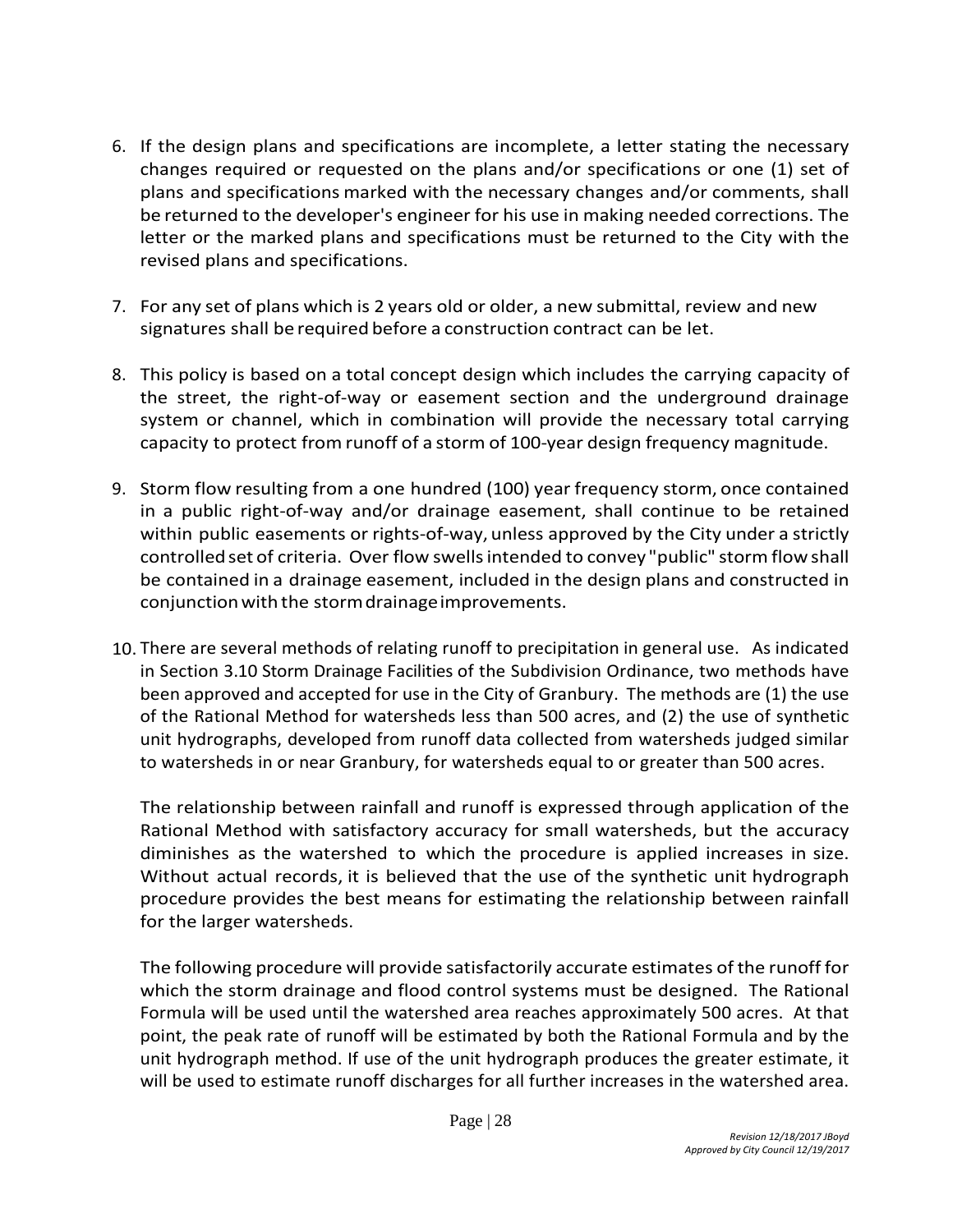If the Rational Formula produces the greater estimate, the above comparison will be repeated at incremental increases of approximately 100-acres in watershed area until the unit hydrograph produces the greater result, after which it will be used for further estimates, or until the design of the system serving the watershed is complete.

11. Drainage Area/Watershed - The size and shape of the watershed for each installation (project) must be determined. The area of each watershed may be determined through the use of planimetric maps and topographic maps of the area, supplemented by field surveys in areas where topographic data has changed or where the contour interval is insufficient to adequately determine the direction of flow.

The outline of the drainage area contributing to the system being designed and outline of the sub-drainage area contributing to each inlet point shall be determined the outline of the drainage divides must follow actual drainage lines rather than the artificial land divisions used in locating the drainage lines in the design of storm sewers. The drainage lines are determined by the pavement slopes, location of down spouts, paved and unpaved yards, grading of lawns and many other features that are altered by the development of a city.

A drainage area map shall be provided for each installation on a scale no smaller than 1 inch equals 200 feet (1" = 200').

12. The following table provides approximate valuesforthe runoff coefficient pertaining to land uses to be used in the determination of storm runoff:

| <b>LAND USE</b>               | "י"  |
|-------------------------------|------|
| PARKS OR OPEN AREAS           | 0.30 |
| RESIDENTIAL (LOTS > 1.0 ACRE) | 0.35 |
| RESIDENTIAL (LOTS < 1.0 ACRE) | 0.50 |
| INDUSTRIAL                    | 0.70 |
| <b>APARTMENTS</b>             | 0.75 |
| <b>BUSINESS</b>               | 0.80 |

**RUNOFF COEFFICIENT "C"**

In the event that an innovative design concept would result in a coefficient of runoff sufficiently different than that shown above, the Director of Public Works may allow the design runoff coefficient to be determined from approved cover data by applying 90% runoff from impervious areas and 20% runoff from pervious areas.

13. Time of concentration - The time of concentration is defined as the longest time without reasonable delay, that will be required for a drop of water to flow from the upper limit of a drainage area to the point of concentration. The time of concentration to any point in a storm drainage system is a combination ofthe"inlet time" and the time of flow in the drain. The inlet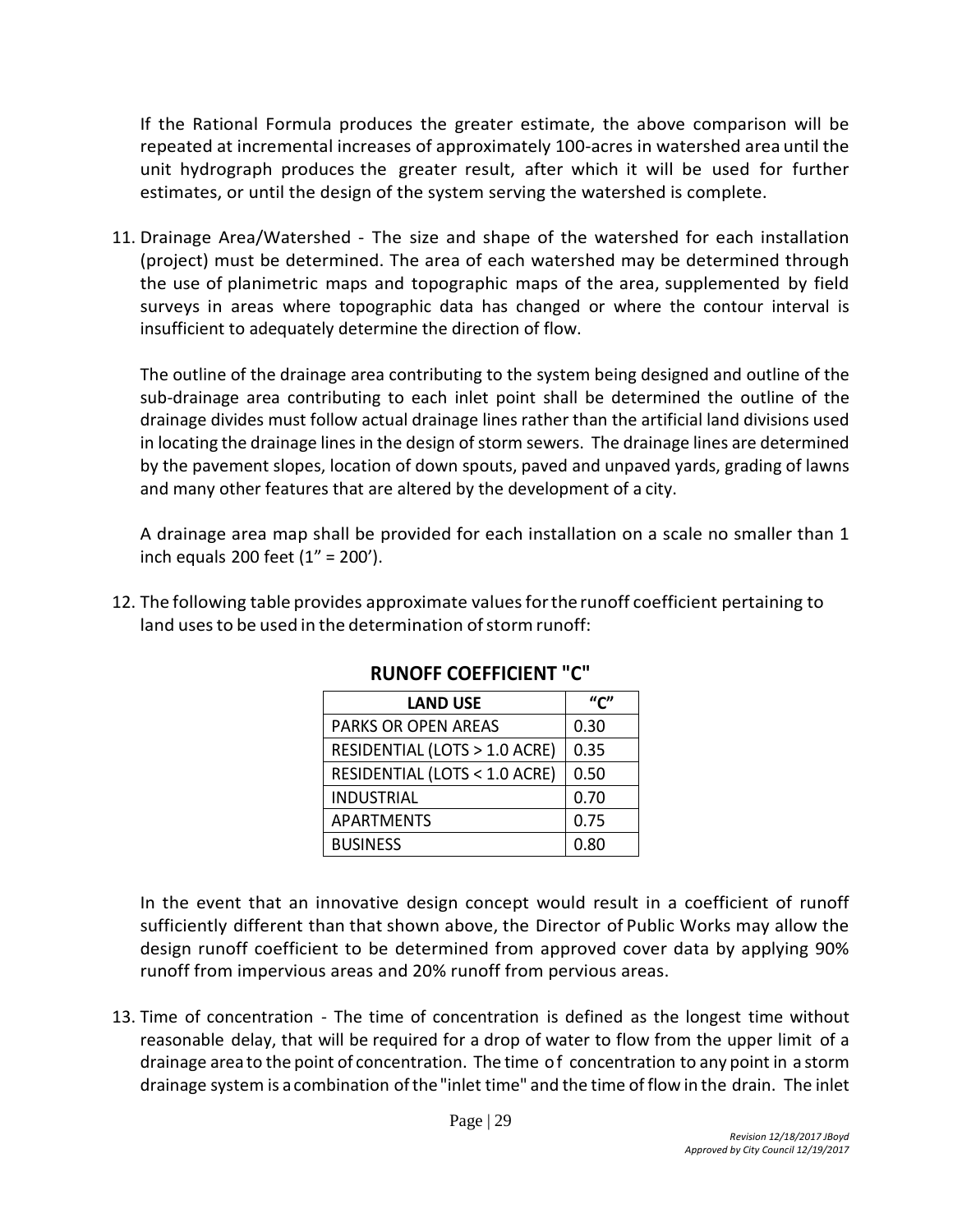time is the time for water to flow over the surface of the ground to the storm drain inlet. Because the area tributary to most storm drain inlets is relatively small, it is customary in practice to determine the inlet time on the basis of experience under similar conditions. Inlet time decreases asthe slope and the imperviousness ofthe surface increase, and it increases as the distance over which thewater hasto travel and the retention by the contact surfaces increase. Theshortestinlettimetobe allowed for imperviousareas onsteepslopesshallbe 5minutes. All "inlet time" should be verified by direct overland flow computations.

The following table provides the minimum values for inlet time of concentration which are recognized by the City of Granbury:

| <b>TYPE OF AREA</b>        | <b>MINIMUM INLET TIME</b> |
|----------------------------|---------------------------|
| PARKS AND OPEN AREAS       | 20 MINUTES                |
| RESIDENTIAL                | <b>15 MINUTES</b>         |
| INDUSTRIAL                 | <b>10 MINUTES</b>         |
| <b>BUSINESS</b>            | <b>10 MINUTES</b>         |
| <b>MERCANTILE DISTRICT</b> | 5 MINUTES                 |

# **MINIMUM INLET TIME OF CONCENTRATION**

14. Theminimumstormfrequency tobeusedinthedesignofvarious elementsofthestorm drainage system shall be as follows:

| <b>STREETS</b>                                           | 5 YEARS   |
|----------------------------------------------------------|-----------|
| SYSTEMS COLLECTING ON GRADE INLETS                       | 5 YEARS   |
| SYSTEMS COLLECTING LOW POINT INLETS                      | 100 YEARS |
| CULVERTS, BRIDGES, CHANNELS, CREEKS, STREET RIGHT-OF-WAY | 100 YEARS |

15. The relationship between rainfall intensity, storm duration, and frequency vary widely from place to place and with each storm, and there is no reliable method of predicting rainfall intensify with anydegreeof accuracy. Inthedesign of stormdrainage systems therefore, it is considered that the best procedure is to rely on historical records of duration, intensity; andfrequency of storms that have occurred in the past. The U. S. Department of Commerce, through theU. S. Weather Bureau, has compiled a considerable amount of information that is useful in this regard. This information is published by the U. S. Department of Commerce in Technical Paper No. 25 (T.P. 25), "Rainfall Intensity-Duration-Frequency Curves", December 1955 and Technical Paper No. 40 (T.P. 40), "Rainfall Frequency Atlas of the United States" May 1961.

When submitting the drainage calculations for the drainage plan or the Construction plans the developer's engineer shall submit to the City a copy of the Design Storm Frequency curves versus Rainfall Intensity and Storm Duration used in the calculations and the source of the data.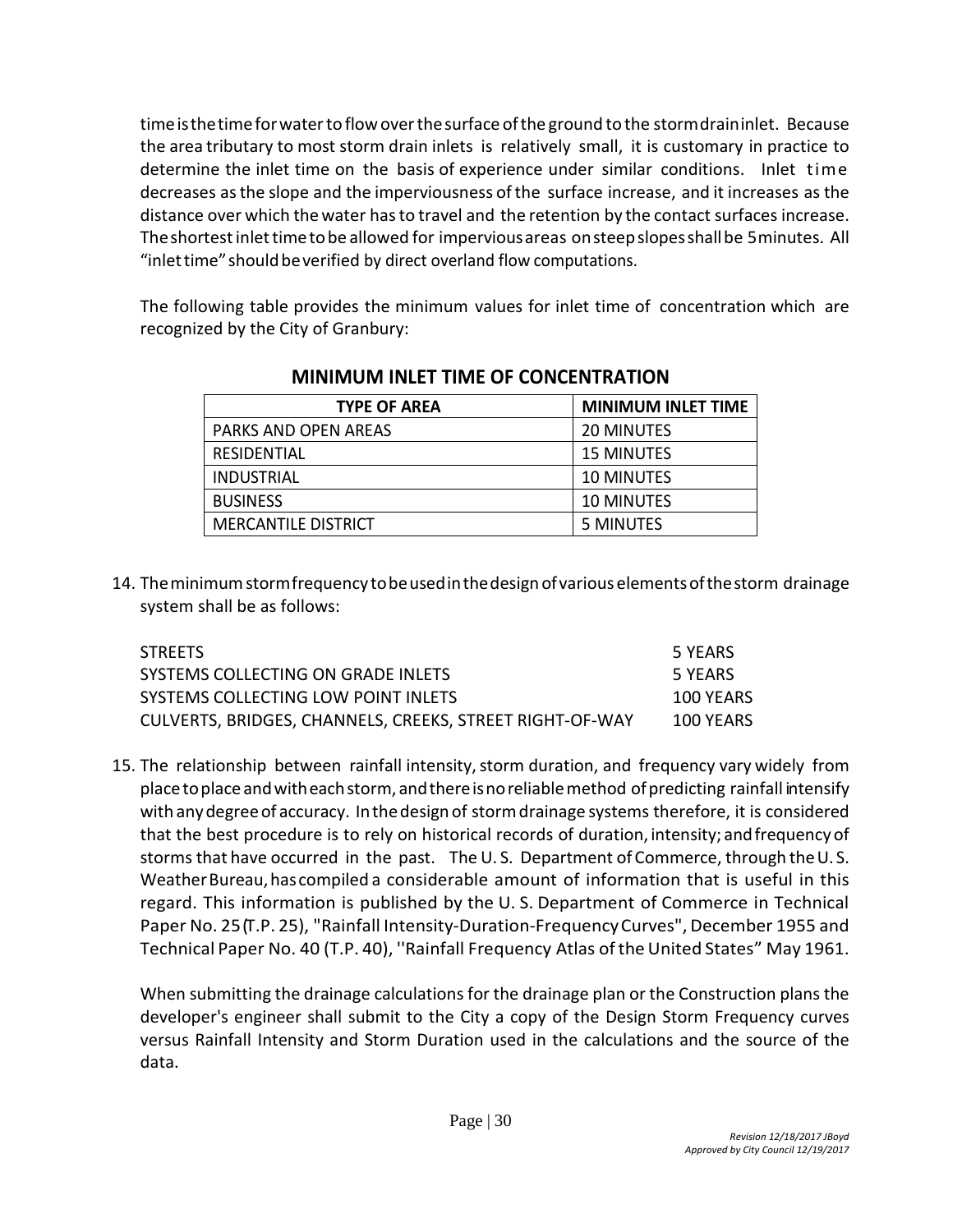- 16. When the Unit Hydrograph Method is used for developing drainage calculations the developer's engineer shall submit to the City a copy of the design output highlighting the unit period, the values used for watershed coefficients and the procedure or program used.
- 17. Each installation (project) and/or development phase shall provide a drainage system which is fully functional and readily maintained.
- 18. Whenever the capacity of a street to the top of either adjacent curb is exceeded by storm runoff from a five (5) year design frequency storm, a storm drainage system shall be designed and constructed.
- 19. Storm flow which can be contained in a seventy-two (72') inch internal diameter pipe, or smaller sized pipe, shall be carried in an underground drainage system constructed in streets, alleys or drainage easements.
- 20. Main lines of an enclosed storm drainage system shall not be smaller than a twenty-four (24") inch diameter RCP pipe. Inlet lead lines for an enclosed system shall not be smaller than an eighteen inch (18") diameter pipe.
- 21. Manholes shall be located at intervals not to exceed four hundred (400') feet for pipe thirty-six (36") inches in diameter or smaller. Manholes for pipe greater than thirty-six (36") inches in diameter shall be located at points where design indicates entrance into the system is desirable. However, in no case should the distance between openings exceed one thousand (1,000') feet. Manholes should preferably be located at street intersections, junctions or changes in alignment.
- 22. In those cases, where storm flow cannot be handled by a pipe seventy-two (72") inches or smaller in diameter, the developer shall either install a lined drainage channel, of approved design, or continue the underground drainage system with larger capacity pipe or box culvert to the development boundary into a natural channel.
- 23. Drainage.channels shall be designed to convey the 100-year design frequency storm while maintaining one foot of free board within its banks. Detailed drainage calculations substantiating the channel design shall be submitted to the City forits approval.
	- 1) Unlined channels shall have a maximum side slope of 3:1 and a minimum grade of 0.3 foot per 100 feet. The minimum design velocity should be 3 fps, based on a 10 year frequency storm, to reduce siltation. The maximum design velocity shall be lessthan 8 fps, based on a 100-yearfrequency storm, to control erosion. Unlessthe excavated channel bottom is Austin Chalk, limestone, or other similar acceptable rock, a reinforced concrete pilot channel of sufficient width shall be required by the City. If an unlined channel is built the developer shallsod or seed the exposed ground, up to the top of banks, to prevent erosion. Where the design velocity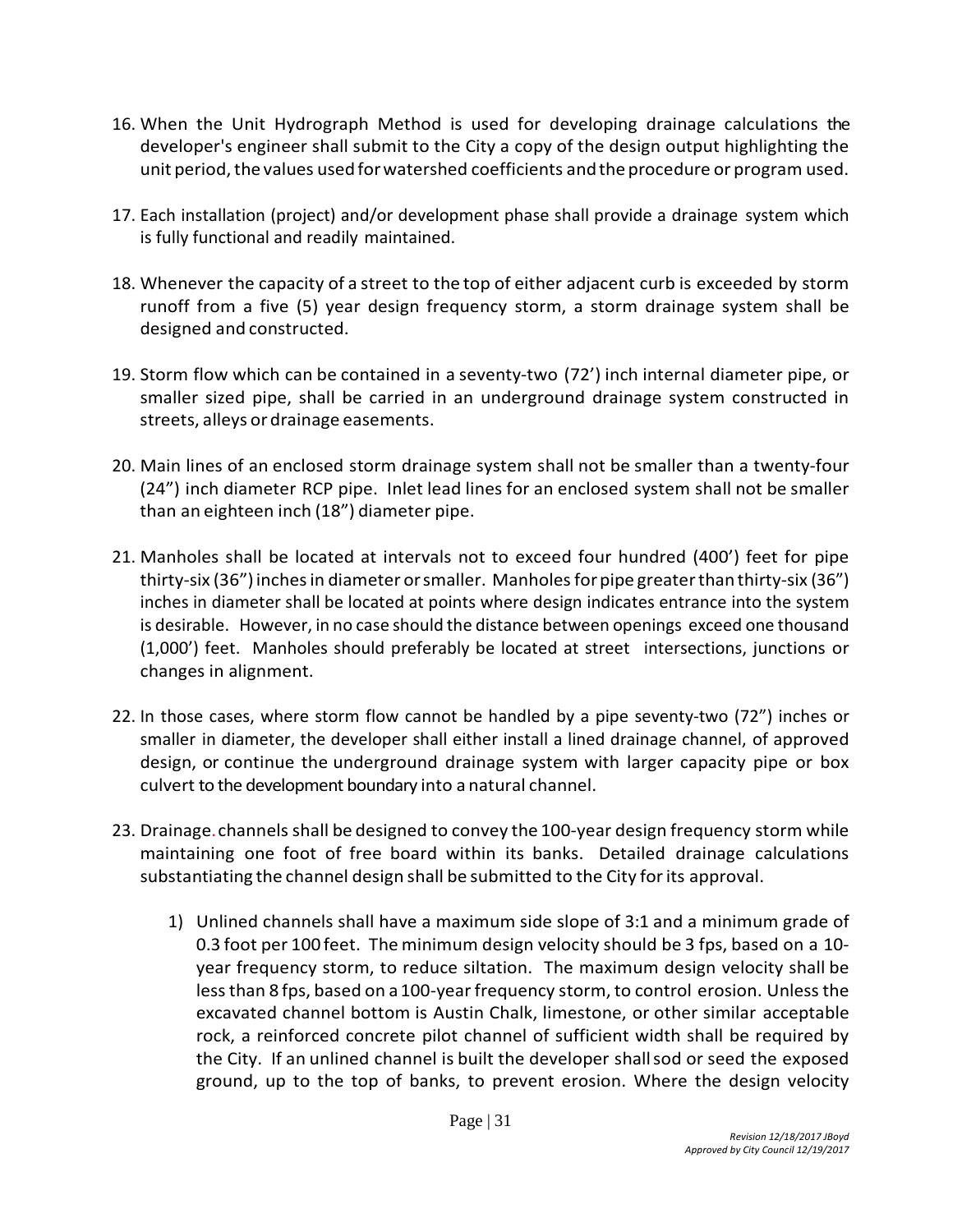exceeds eight feet (8') per second the channel shall he lined with reinforced concrete. If an unlined channel is constructed, an approved maintenance entity will be required to maintain the unlined channel. A maintenance agreement between the approved maintenance entity and the City is required describing the maintenance entity's responsibility for maintenance of the unlined channel.

- 24. Under some unusual circumstances which would preclude an adequate outfall condition, an on-site detention system may be allowed. In this case, the design of the detention system shall be such that the additional runoff generated by the proposed development will be detained on site until it can be safely discharged off-site, and will not increase the amount of original discharge nor change the time of concentration downstream. The provision of either an adequate outfall condition or an on-site detention system shall be subject to the approval of the City. Drainage easements along a required outfall channel or ditch shall be provided until the flowline "day lights" on natural grade. The minimum grade allowed on an outfall channel or ditch will be 0.3 foot per 100 feet. Drainage easements will generally extend at leasttwenty-five (25') feet past an outfall head wall to provide anareaformaintenance operations.
- 25. All coordination required with public and/or private utility agencies to eliminate conflicts with proposed storm drainage facilities shall be the responsibility of the developer and/or his engineer. Likewise, coordination with agencies requiring special conditions (i.e., railroads and the Texas Department of Transportation) shall be the responsibility of the developer and/or his engineer.
- 26. Drainage easements shall be provided by the developer along entire length of the system for all storm drainage facilities and to an adequate outfall condition acceptable to the City outside of public right-of-way.

#### **II. CONSTRUCTION REQUIREMENTS**

- 1. Standard Specifications for Public Works Construction, North Central Texas Council of Governments, are hereby adopted by reference and made part of this policy, which shall be controlling in construction and installation of all storm drainage facilities and other public improvements required herein. Standard Specifications for Construction of Highways, Streets and Bridges, 2014, Texas Department of Transportation, may also be referenced as applicable for particular items. A copy of the preceding standard specifications and/or design standards can be obtained from the identified originating agency. Specifications and/or design standards utilized locally by the City of Granbury may be obtained from the Public Works Department.
- 2. Construction of storm drainage facilities shall be by a contractor employed by the City of Granbury or by Public Works forces as described in Section III or by a contractor employed by the developer as described in the GENERAL ARRANGEMENTS AND FINANCING section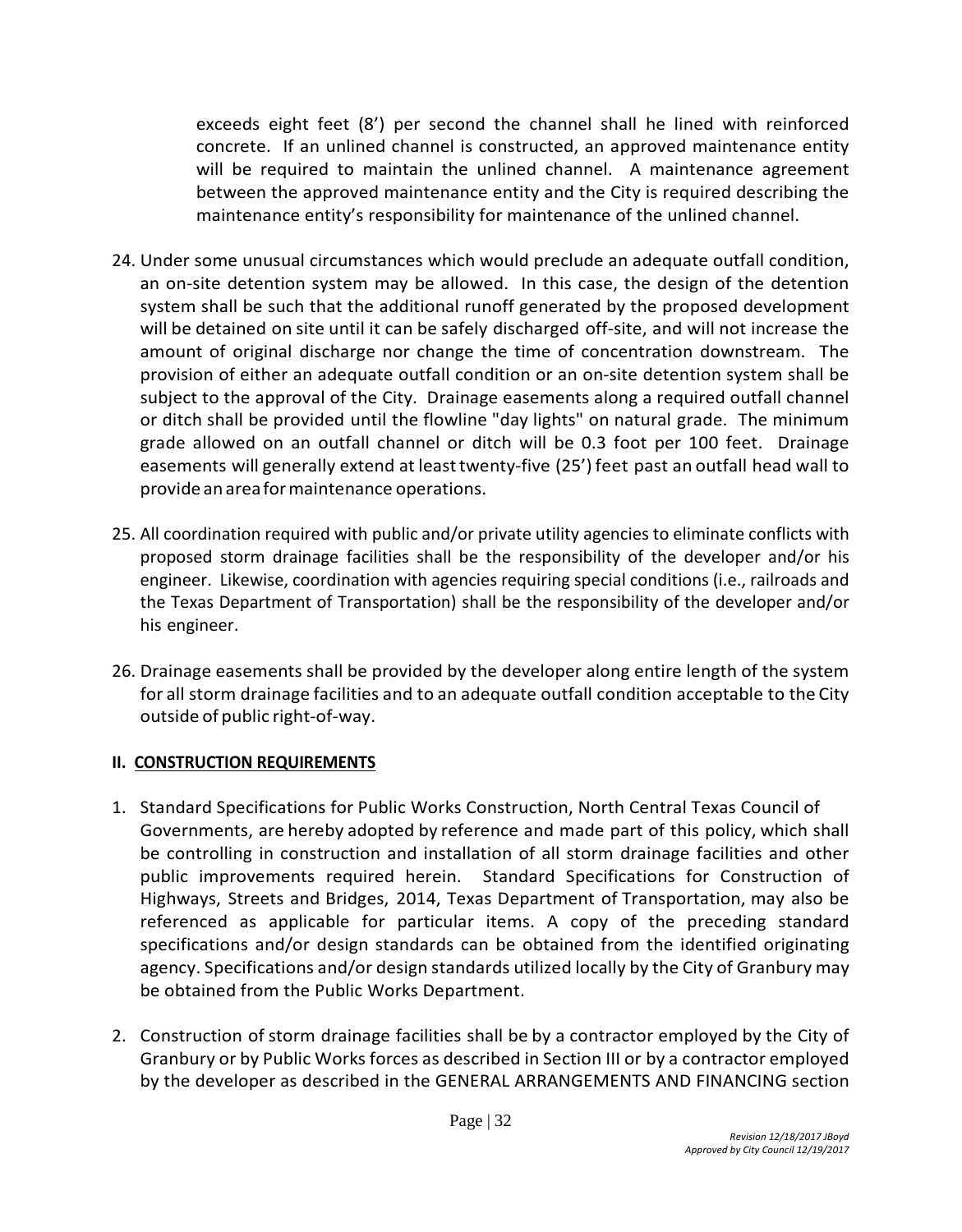below.

- 3. Storm drainage facilities and appurtenances shall be constructed to the line and grade established in the approved final construction plans. It is the responsibility of the developer and his contractors to perform all construction in accordance withthe approved construction plans and specifications. Any change in design required during construction shall be made by the Engineer whose seal and signature are shown on the plans. All changes shallbe approved bythe Director of Public Works.
- 4. Allconstructionshallbeperformedinaccordancewithapplicable local, state and federal safety standards and requirements.
- 5. The City may provide construction engineering and inspection, except for the setting of line and grade stakes for street and/or storm drainage improvements on all projects regardless of size. The setting of line and grade stakes for streets and storm drains shall be the responsibility of the developer, except that the City reserves the right to pre-qualify persons and/or firms that are hired to provide this surveying and to check the accuracy of the surveying and the conformance of the stakes to the approved plans.

# **III. DISTRIBUTION OF COST**

1. For existing developments, the City may bear the cost of drainage facilities where the drainage conditions, overall existing development, or planned improvement projects (e.g. street reconstruction) justify the installation of drainage facilities. Such financing of drainage facilities in these areas shall be limited to the availability of City funds and subject to the following exceptions:

A) Individual property owners may request the extension of an existing enclosed drainage facility across their property. Such an extension will be installed provided the benefitted property owner supplies a drainage easement to the City free of cost and furnishes the required and necessary storm drainage pipe. The Public Works Department will provide the design and the Street Department will provide construction forces for the installation of the extension. This arrangement shall be limited to the availability of necessary personnel and equipment.

B) Drainage facilities installed in conjunction with paving projects adjacent to platted property may be at City expense, except portions of systems which are adjacent to undeveloped, newly developing or redeveloping (re-platting) property or which extend out of the street right-of-way into new developments where it shall be financed in accordance with Item 2. below.

2. For New Developments and for Redeveloping property, the City may participate in the cost of storm drainage facilities located adjacent to the development and to an appropriate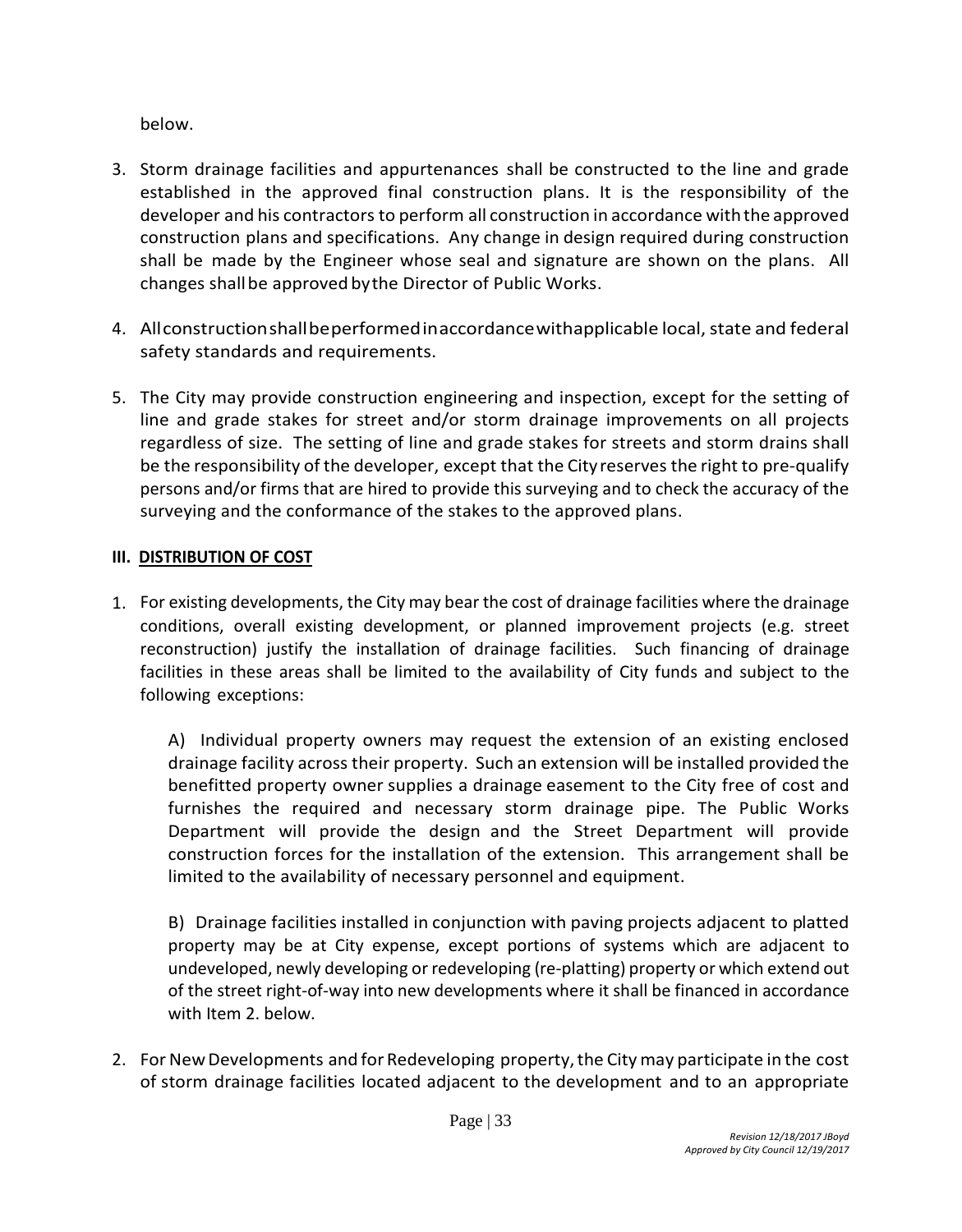outfall facility based on the following.

A) Residential Subdivisions or Additions

1) Where storm drainage pipes smaller than or equal to seventy-two (72") inches in diameter are installed the developer shall pay the total cost of the line and appurtenances required to complete the system.

2) Where storm drainage pipes larger than seventy-two (72") inches in diameter or a structure of some other shape with an internal cross-sectional area of more than 28.3 square feet is used, the City may pay twenty-five percent (25%) of the difference in the material cost between the 72-inch diameter pipe and the larger diameter pipe orstructure. The developershall pay the remaining percentage of the difference in cost plus the total cost of an equivalent 72-inch (72") inch diameter pipe. There shall be no City participation in the cost of any trench excavation, manholes, inlets, lead lines and/or any other facilities required to complete the system.

3) Where an improved drainage channel is installed, whether lined or unlined, the developer shall dedicate at his own expense a drainage easement of sufficient width to permit the construction and maintenance of the channel. The developer shall pay the total cost of the facility and all appurtenances required to complete the system. If an unlined channel is constructed, an approved maintenance entity, such as an HOA, will be required to maintain the unlined channel. A maintenance agreement between the approved maintenance entity and the City is required describing the maintenance entity's responsibility for maintenance of the unlined channel.

4) Where bridges or culverts underroadwaysrequire an opening larger than double 72-inch (72") diameter pipes or a structure of some other shape with an internal cross-sectional area of more 56.5 square feet the City will participate to the extent of twenty-five percent (25%) of the additional cost of the structure as approved by the City Council of the City of Granbury, and shall reimburse the developer for such costs when City funds become available.

5) There shall be no City participation in the cost of parkway improvements, including pedestrian ways, guardrails, etc.

6) If the City desires a roadway width greater than required, one hundred percent (100%) of the additional cost of the drainage facility necessary for that excess width will be paid by the City of Granbury.

7) If the developer constructs a roadway wider than determined necessary by the City, then there shall be no City participation for the additional cost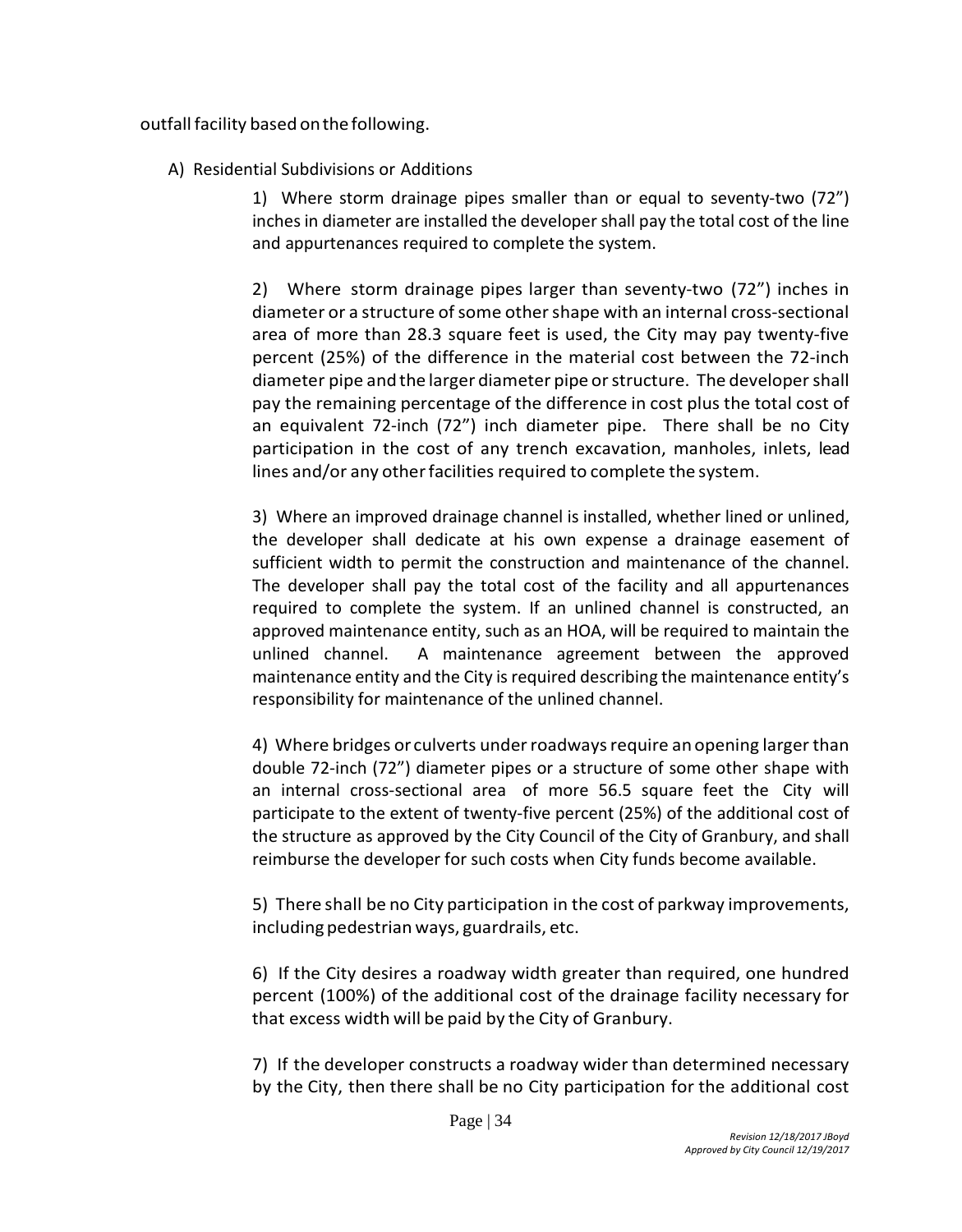of the drainage facility necessary forthe excess width.

B) Commercial and Industrial Developments

1) The developer shall pay the total cost of all underground drainage systems regardless *of* the size of the largest diameter ·of pipe required to carry the design storm flow.

2) Where an improved drainage channel is installed, whether lined or unlined, the developer shall dedicate at his own expense a drainage easement ofsufficient width to permit the construction and maintenance of the channel. The developer shall pay the total cost of the facility and all appurtenances required to complete the system. If an unlined channel is constructed, an approved maintenance entity will be required to maintain the unlined channel. A maintenance agreement between the approved maintenance entity and the City is required describing the maintenance entity's responsibility for maintenance of the unlined channel.

3) Where bridges or culverts under roadways require an opening larger than double 72-inch (72") diameter pipes or a structure of some other shape with a cross sectional area of more than 56.5 square feet, the City may participate to the extent of ten-percent (10%) of the additional construction cost of the structure as approved by the City Council of the City of Granbury and shall reimburse the developer for such costs when City funds become available.

4) There shall be no City participation in the cost of parkway improvements, including pedestrian ways, guardrails, etc.

5) If the City desires a roadway width greater than required, one hundred percent (100%) of the additional cost of the drainage facility necessary for that excess width will be paid by the City of Granbury

6) If the developer constructs a roadway widerthan determined necessary by the City, then there shall be no City participation forthe additional cost of the drainage facility necessary for theexcess width.

C) Bids and estimates forthe construction of bridges and culverts shall be prepared on a unit cost basis for the length of the basic structure (width of the street) with all appurtenances such as guard rail, wing walls, etc., being separate bid items, so that the cost distribution due to oversize structures can be readily determined.

D) Storm flow shall not be diverted from its natural drainage course to a perimeter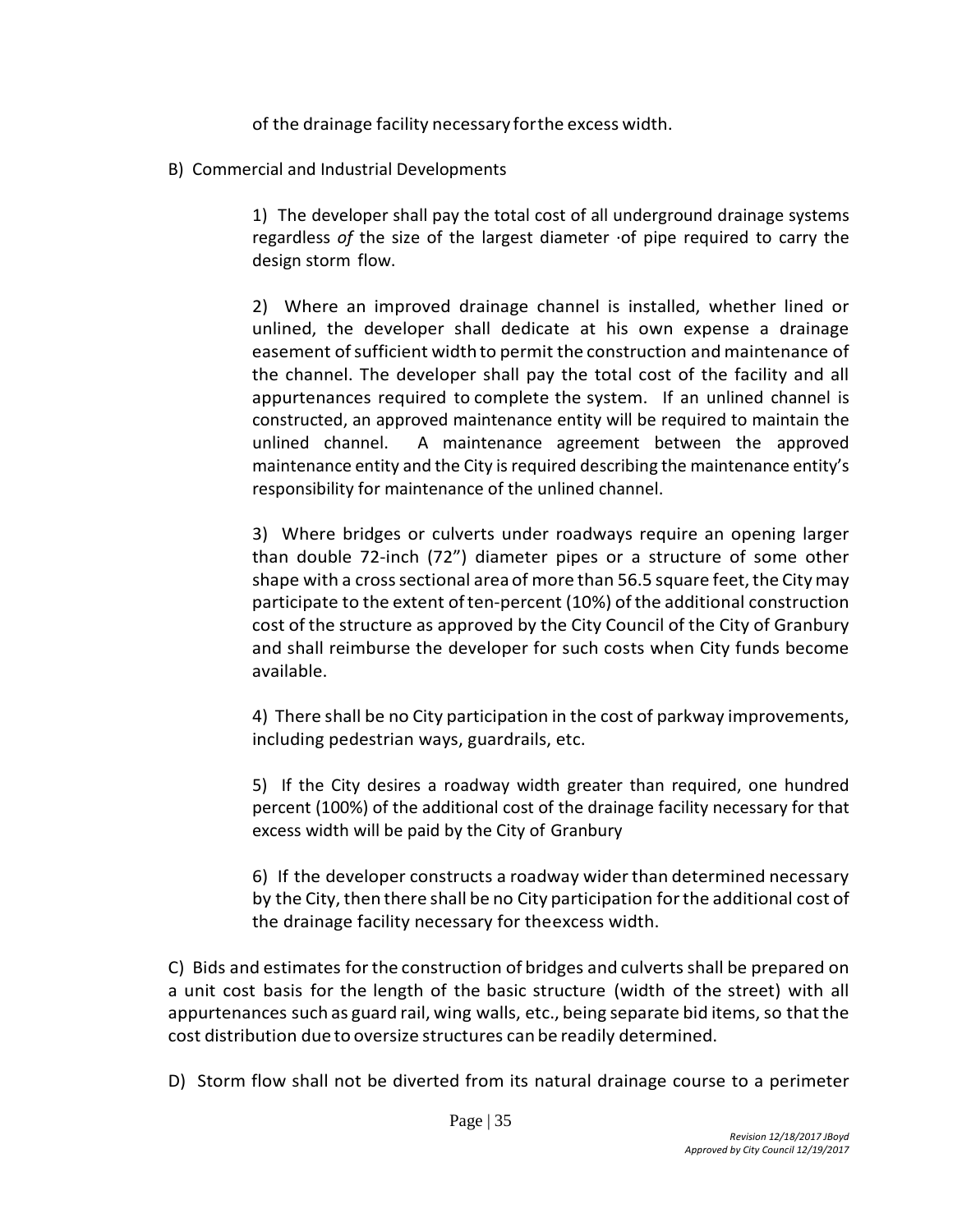street unless approved by the City. Where storm flow is diverted, in the opinion of the City, there shall be no City participation for the additional cost of constructing and/or oversizinganydrainage facilityorappurtenance requiredto handle such diverted storm flow and the City's participation shall stay the same as if the diversion did not occur.

E) The developershall pay a construction inspection and materials testing fee in the amount of three percent (3%) of the developer's share of the storm drainage construction cost as defined above. The three percent (3%) amount shall be submitted as a cash deposit together with the signed Facility Improvement Agreement to the City. For the preparation of a Facility Improvement Agreement, three percent (3%) of the estimated cost of the developer's share of the storm drainage construction cost, as defined above, shall be used for the construction inspection and materials testing fee. At the time when bids are received andprior to the work order being issued, the developer shall submit any additional amount required representing three percent (3%) of the developer's share of the storm drainage construction cost. This amount may be adjusted by the developer orthe City, upon written request, to conform to the actual construction cost upon completion and acceptance of the storm drainage facilities, provided the difference is greaterthan twenty-five (\$25.00) dollars.

- 3. Any replacement or relocation of an existing storm drainage facility required by the developer to accommodate a contemplated or projected use of a property shall be the responsibility of the developer. The plans for any such replacement or relocation shall be approved in writing by the Director of Public Works prior to initiation of construction.
- 4. No permanent structures shall be constructed over an existing or proposed storm drainage facility. In the event that the developer desires to construct a permanent structure over an existing storm drainage facility, the developer shall be responsible for the total cost of relocating the existing facility.
- 5. The City shall assume a share of the cost of the storm damage facilities only if funds are available for such participation. In the event that no funds are available for City participation, the developer shall award the contract and deposit with the City cash or a bond in the amount of the total construction cost of the facility.

#### **IV. GENERAL ARRANGEMENTS AND FINANCING**

1. Subsequent to the approval of a Drainage Plan, the preliminary subdivision plat, preliminary design plans and an adequate cost estimate, the developer shall request a Facility Improvement Agreement to provide for the installation of storm drainage improvements. Such request and accompanying information shall be in writing and addressed to the Director of Community Development. No construction shall begin until a Facility Improvement Agreement has been executed by the developer and the City.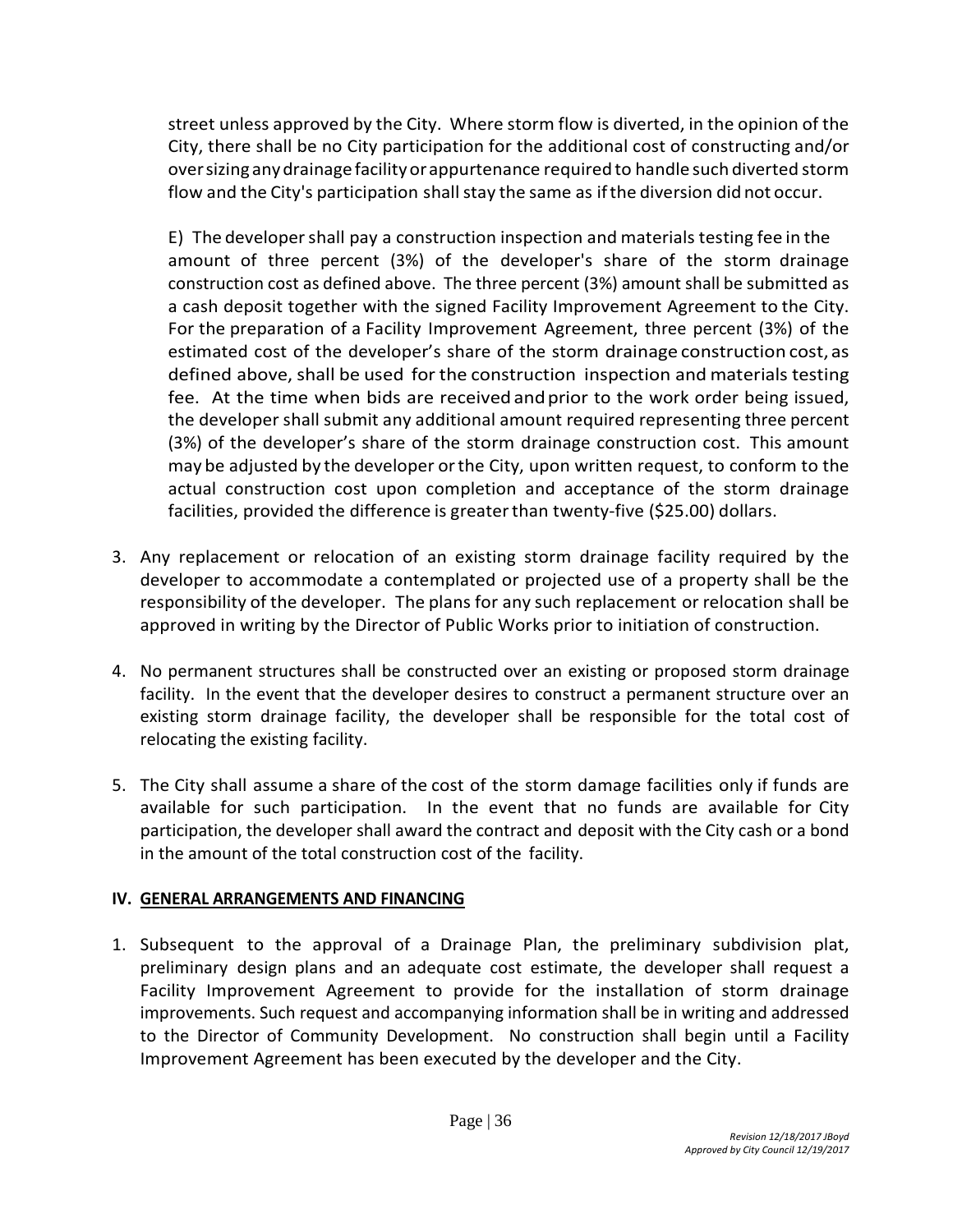- 2. The Public Works Department shall review and may approve or modify the drainage facilities deemed necessary by the developer's engineer. The Director of Public Works will submit the Public Works portion of the Facility Improvement Agreement to the Director of Community Development.
- 3. Simultaneous with the execution of the proposed Facility Improvement Agreement by the developer, the developer shall furnish necessary security guarantees as specified under ItemVI, Procedures for Obtaining a Contract forthe Installation of Public Improvements.
- 4. Where City financial participation is provided for and desired by the developer, the City may advertise and receive bids on the project. The City, in its sole discretion, may use any authorized method or procedure to comply with Texas laws related to awarding of contracts for the project, including, but not limited to, the procedures permitted by Texas Local Government Code, Chapter 252, as amended, or Texas Government Code, Chapter 2269, as amended. The developer shall not award the contract for the project until such time as he has received written approval from the Director of Public Works to do so. Under this procedure the developer is required to:

A) Require the contractor to furnish to the City satisfactory carriage of insurance in accordance with Item 1.26, Insurance, Standard Specifications for Public Works Construction, North Central Texas. Certificates of each policy shall be delivered to the City along with a written statement from the issuing company stating that said policy shall not be canceled, non-renewed or materially changed without advance notice being given to the City.

B) Require the contractor(s) to furnish to the City performance, payment and maintenance bonds executed by a surety company authorized to do business in the State of Texas and subject to the approval of the City Attorney in an amount equal to one hundred-percent (100%) of the contract price of the improvements. The performance and payment bonds shall be submitted prior to the City issuing the Notice to Proceed. The two (2) year maintenance bond(s) shall be submitted and approved prior to acceptance of the project.

C) Following the setting of line and grade by a private surveyor hired by the developer, the contractor shall give forty-eight (48) hours' notice to the Water/Wastewater Department so that inspection personnel will be available. No work shall begin until the assigned inspector gives his consent to proceed.

D) Any change orderto the contract must be approved inwriting by the City.

E) Except for partial payments as provided below, the City's participation will not become due and payable to the developer until all work has been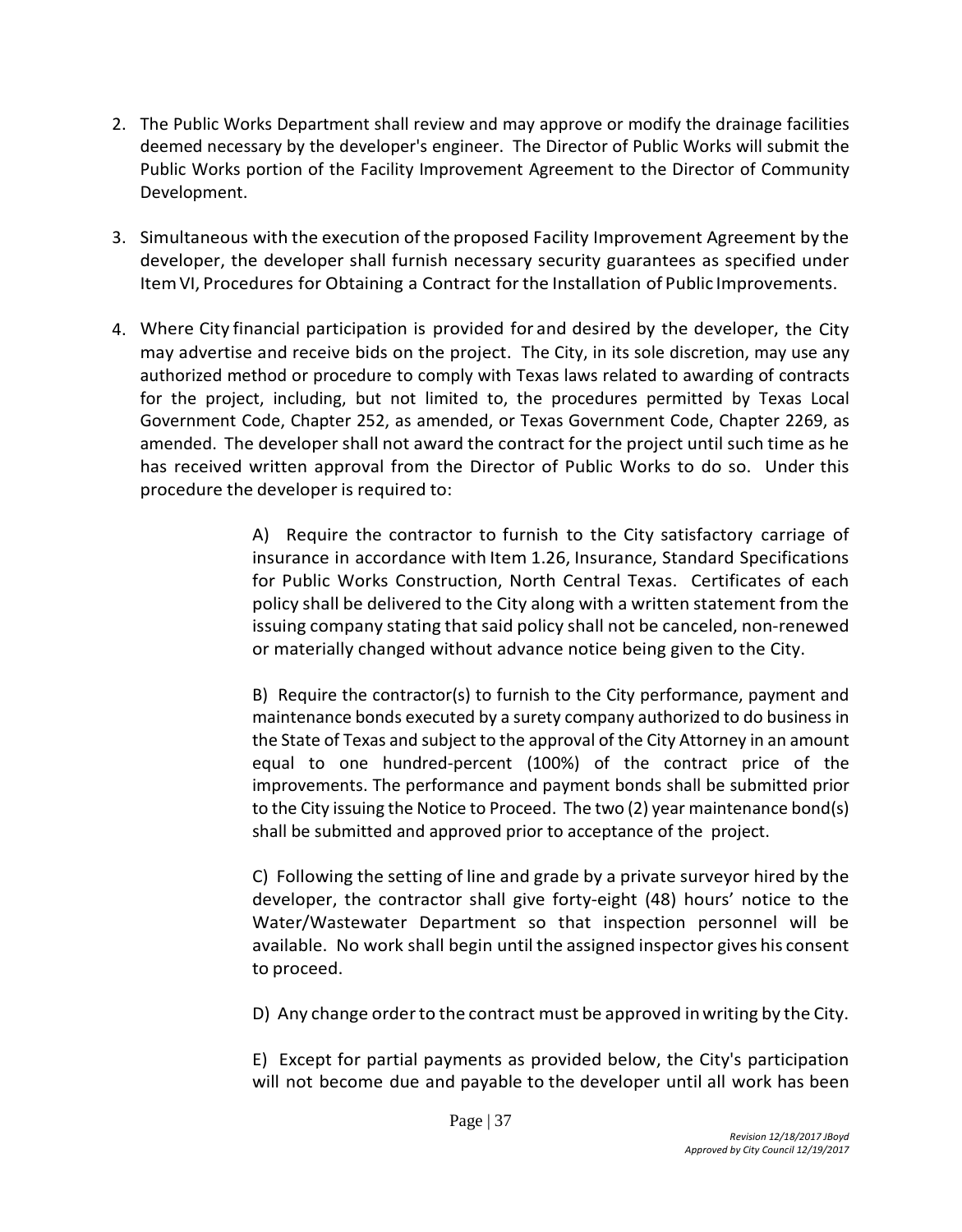completed by the contractor and accepted by the City as complete, as evidenced by a letter stating such acceptance, and until the developer has submitted evidence satisfactory to the City that final payment to the contractor has been made, and that all subcontractors and persons furnishing labor and materials have been paid in full and all claims settled. The City's participation shall be based upon actual quantities constructed as measured and calculated by the developer's engineer and approved by the Public Works Department.

F) For projects involving City participation and where the participation amount is fully secured by either performance and payment bonds or an equivalent escrow deposit, the developer may request partial payments of the City's participation, based on completed work. All estimates for partial payments shall be approved by the Director of Public Works prior to payment to the developer. The approval of any partial payment shall in no way constitute acceptance of the work, nor in anyway affect the obligations of the developer under this policy or the Facility Improvement Agreement. Such partial payments may be approved on a monthly basis, and such payment checks will be issued by the City upon receipt of an affidavit executed by the contractor certifying that they had received payment for the accomplished work in accordance with contracts documents.

5. Where no City financial participation is utilized or where City financial participation is utilized but not desired by the developer, the developer has the option of advertising and awarding his own construction contract to the responsive low bidder or awarding the contract on a negotiated basis: Underthis procedure, the developer is required to comply with items A) through D) listed in paragraph 4 above, plus the following:

> A) Thedevelopershall employ a constructioncontractorwhoisapprovedby the City. This contractor must meet the City's requirements for being registered and bonded to perform work in a public right-of-way.

> B) Prior to commencing work, the developer shall furnish copies of the contract between the developer and the contractor as required by the City. Upon approval by City officials, the developer will be notified in writing as to when he may commence work.

6. When all work required under the Facility Improvement Agreement has been completed by the contractor and the following items have been accomplished, the City will accept the project as being complete, as evidenced by a letter to the developer stating such acceptance.

A) A final inspection of all improvements has been accomplished and the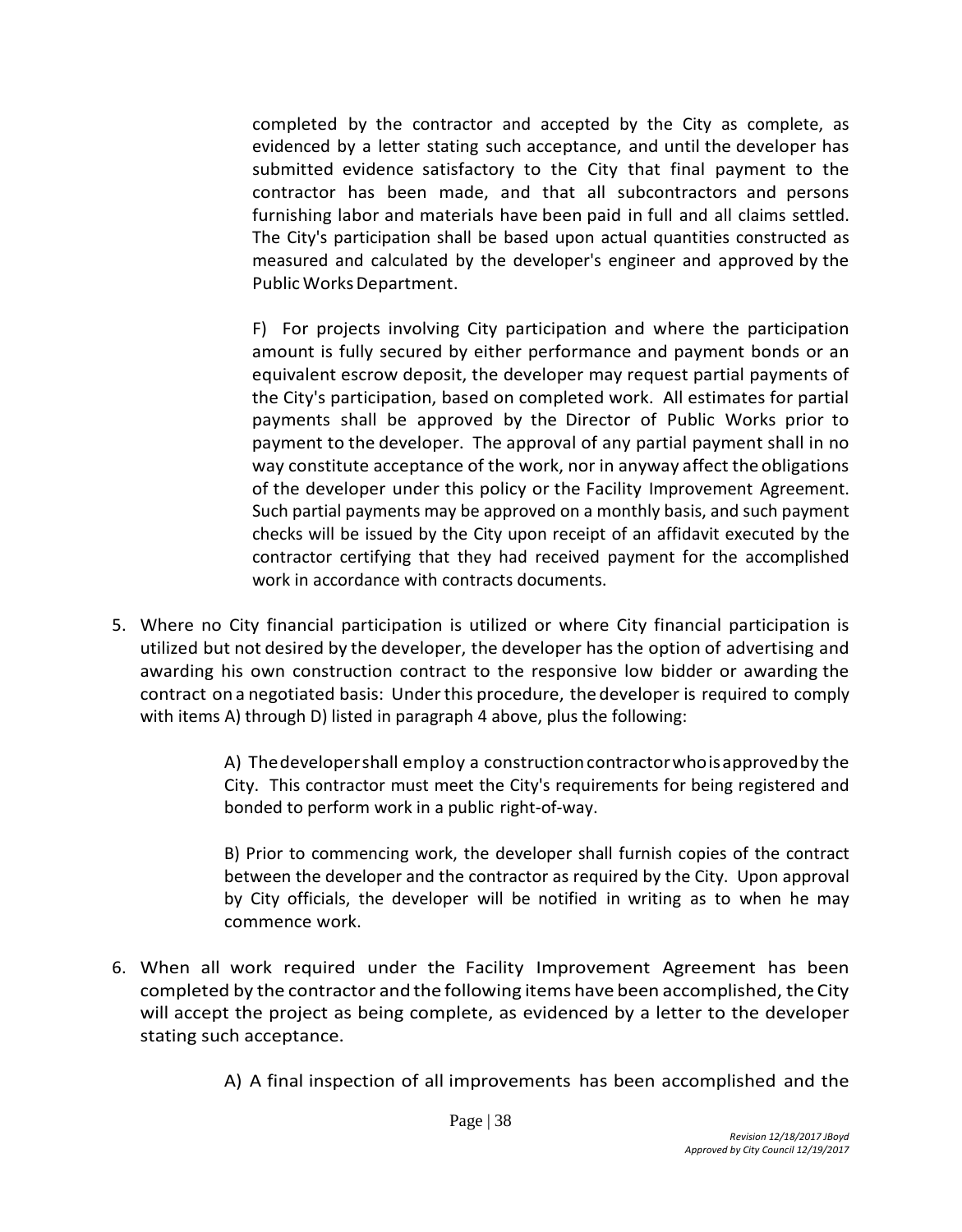resulting 'Punch List' corrected, and

B) The contractor has provided the City a Maintenance Bond indicating that he will be responsible for defects in the project due to faulty materials and/or workmanship for a period of two (2) years from date of final acceptance, and

C) The developer has submitted evidence satisfactory to the City that final payment to the contractor has been made, and that all subcontractors and persons furnishing labor and materials have been paid in full and all claims settled, and

D) One (1) set of 11" x 17" (half size) of "as-built" Mylar's, signed and sealed by the Engineer of record have been submitted too and accepted by the City.

E) The standard Letter of Inspection & Acceptance submitted by the Developer's Design Engineer along with a compact disk containing both CAD and .pdf files.

- 7. Drainage easements shall be provided to the City by the developer free of cost. Where a public or community necessity for such easement(s) has been determined by the City Council, and the requesting developer provided written evidence, including affidavits as appropriate, that he is unable to negotiate the purchase of the necessary easement(s) at a fair price, the City may expeditiously undertake to acquire same using its powers, provided the requesting developer agrees to pay the actual cost of the easement and any and all other costs connected with such attempted acquisition.
- 8. The Director of Public Works may require a developer to begin and complete construction of any storm drainage facility included in the Facility Improvement Agreement contract when, in the judgement of the Director of Public Works, the facility is needed for the proper and orderly development of the area.

When the Director of Public Works determines that a storm drainage facility should be constructed, he shall notify the developer in writing to make arrangements for construction of the facility. Within fifteen (15) calendar days after receiving the notice, the developer shall make arrangementsfor constructing the facility, including making the necessary payment to the City in accordance with this policy. Construction must be completed within ninety (90) days from the date on which the developer received notice from the City to proceed with construction. If construction has not been completed within the ninety (90) day period, the City may take whatever action is required to insure prompt completion of the improvements, including but not limited to, awarding a construction contract for the improvements and requiring forfeiture of the security guarantees to pay all costs resulting from failure of the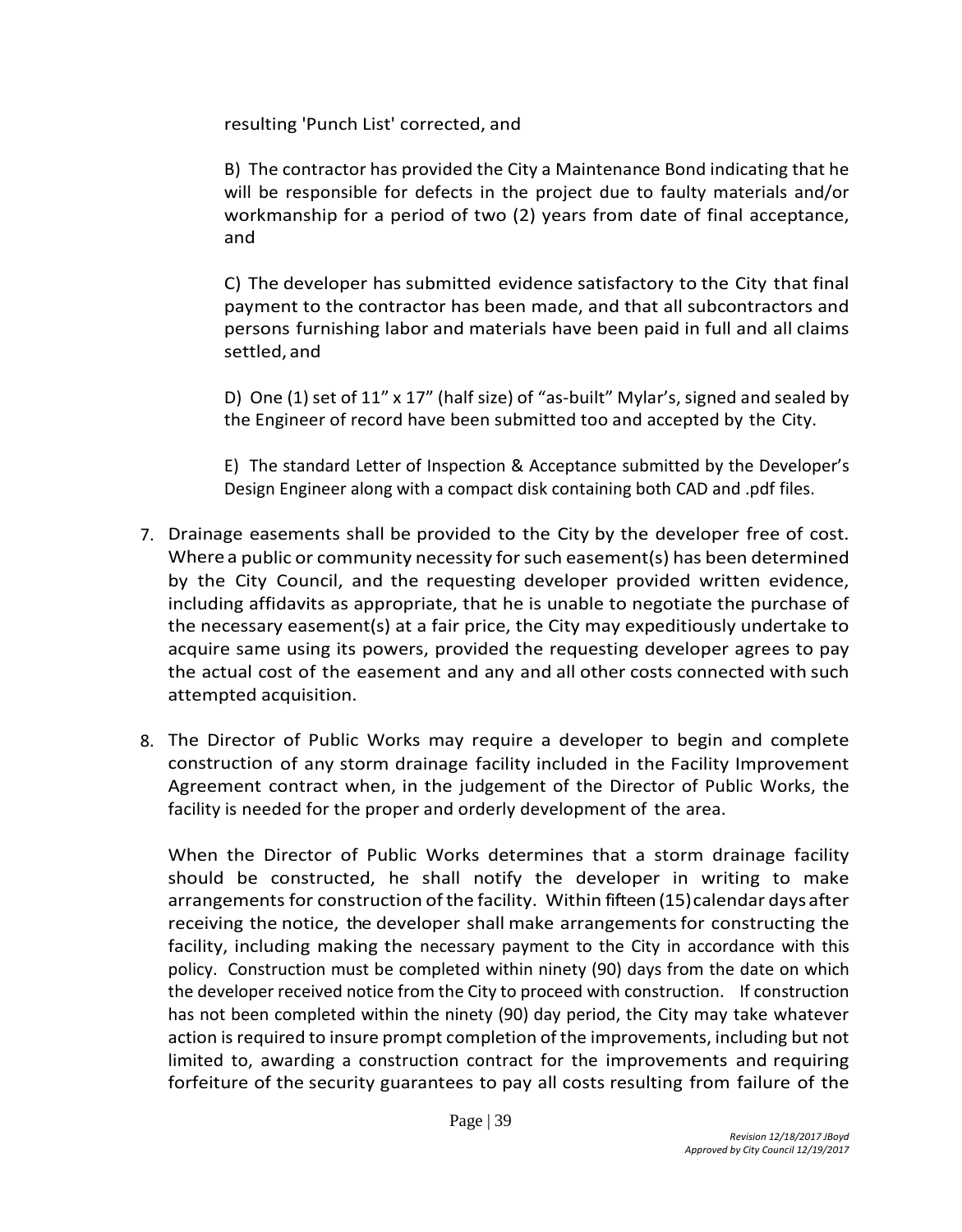developer to complete the improvements. Such costs shall include, but not be limited to, construction costs, engineering costs, administrative and legal expenses, damages,etc.

#### **V. OWNERSHIP AND MAINTENANCE**

- 1. All underground storm drainage facilities installed in connection with a development project and which are in a public right-of-way and/or easement shall be and shall remain the property of the City, and shall be operated and maintained by the City unless special agreements to the contrary are entered into by the developer and the City.
- 2. The developer may choose to construct a reinforced concrete lined channel for facilities located in a public right-of-way and/or easement. When all City standards, including special design criteria, are satisfied the City shall own, operate and maintain the channel, unless special agreements to the contrary are entered into by the developer and the City.
- 3. Where the developer chooses to construct storm drainage facilities on private property, an improved unlined channel, detention or retention pond orleave a natural creek in its natural state in accordance with this policy, the drainage facilities shall be maintained by an approved maintenance entity. The plat shall contain a perpetual maintenance statement and the maintenance entity shall also be required to enterinto an agreement which would indemnify the City against any harm that may come to person or property.

#### **VI. EFFECTIVE DATE**

This policy shall apply on all projects on which a Facility Improvement Agreement (including all necessary engineering, technical materials, cost estimates and exhibits) has not been fully executed by the Public Works Department by the date of policy adoption by the City Council and on any Facility Improvement Agreement that has not been fully executed and bonded by the developer and the City within ninety (90) days after the date of adoption of this policy by the City Council.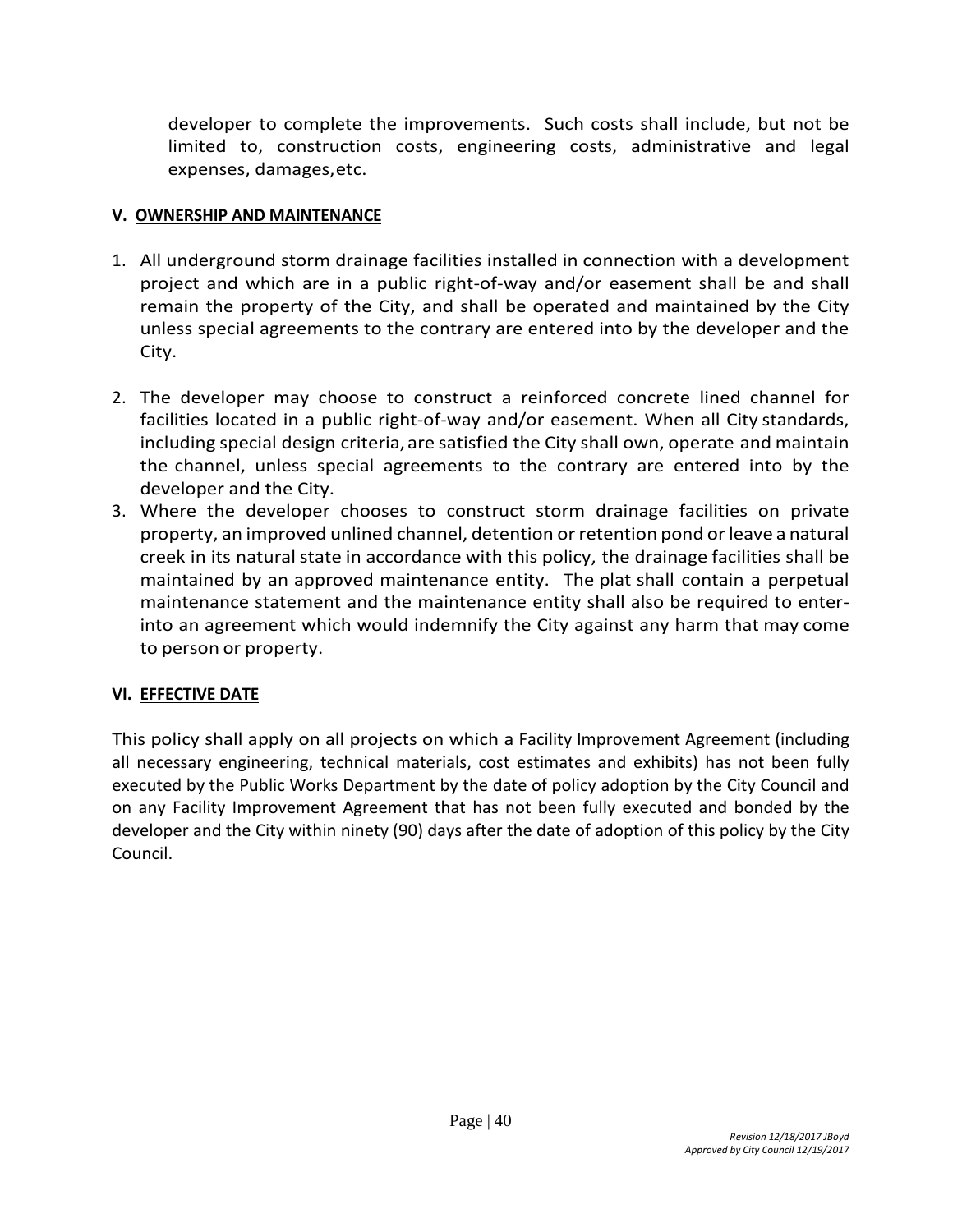# **POLICY FOR STREET IMPROVEMENTS**

The following shall govern the installation of all street, alley and parkway improvements with the corporate limits of the City of Granbury, Texas, and its extraterritorial jurisdictional area.

#### **I. DESIGN REQUIREMENTS**

- 1. All street, alley and parkway improvements shall be designed and constructed in accordance with the City of Granbury Subdivision Ordinance, these Public Improvement Policies, the adopted Standard Specifications and Standard Details and other design criteria of the Public Works Department.
- 2. The developer shall retain a professional civil engineer, license to practice in the State of Texas, for the preparation of construction plans, specifications and contract documents for all public improvements required by the proposed development. Not public improvements shall be install until and unless said plans have been received and approved by the City.
- 3. The determination as to compliance of the. plans and specifications with applicable policies, regulations and criteria shall be the sole responsibility of the City. Approval of the plans and specifications by the City signifies the City's acceptance of the general design concept and at the minimum criteria appears to be satisfied. Such approval shall not be deemed to be an assumption of responsibility or liability by the City of any negligent act, or omission in the performance of the developer's engineer or in his preparation of such plans and specifications.
- 4. Design and construction plans shall be submitted according to the requirements set forth· herein and any adopted City standards and/or specifications. Plans for all public improvementsshall besubmitted onsheetsnolargerthan twenty-four inches by thirty-six inches(24" x36") and ata scaleofoneinchequals40or50 feet(1"=40'or 50') horizontally and one inch equals four or five feet  $(1" = 4'$ or 5') vertically.
- 5. The following minimum number of plans and specifications shall be submitted to the City during the review phase, construction phase and upon completion of the project. Additional sets may be required for other departments and/or agencies:

A) Four (4) sets of the design plans and two (2) preliminary specifications each time a submittal is made to the City for review purposes.

B) Five (5) sets of the approved final construction plans and approved specifications prior to award of contract: one (1) set (24"  $\times$  36") and four (4) sets (11"  $\times$  17").

6. If the design plans and specifications are incomplete, a letter stating the necessary changes required or requested on the plans and/or specifications or one (1) set of plans and specifications marked with the necessary changes and/or comments, shall be returned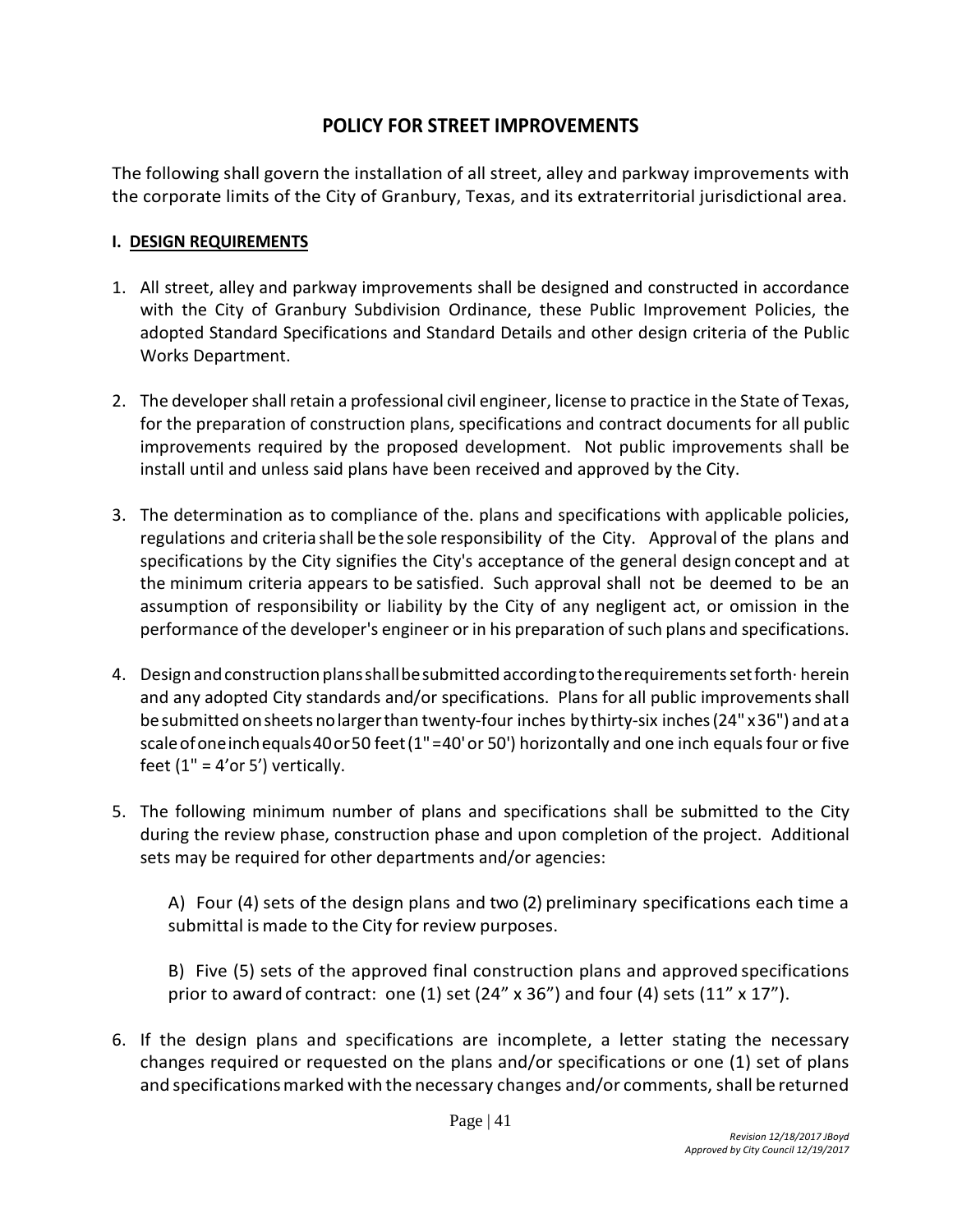to the developer's engineer for his/her use in making needed corrections. The letter or the marked plans and specifications must be returned to the City with the revised plans and specifications.

7. All dedicated public streets shall conform to the "General Design Criteria" provided in the following table:

| <b>STREET CLASSIFICATION</b>            |                  | *MINIMUM<br><b>ROW WIDTH</b> | <b>MINIMUM ROADWAY</b><br><b>WIDTH FACE TO FACE</b> | <b>NUMBER OF</b><br><b>LANES &amp; WIDTH</b> |
|-----------------------------------------|------------------|------------------------------|-----------------------------------------------------|----------------------------------------------|
| PRIMARY<br><b>THOROUGHFARE</b>          | P6U              | 100'                         | 80'                                                 | $3 - 12'$<br>$4 - 11'$                       |
| <b>SECONDARY</b><br><b>THOROUGHFARE</b> | S <sub>4</sub> D | 84'                          | $2' - 24'$                                          | $4 - 12'$                                    |
| <b>SECONDARY</b><br><b>THOROUGHFARE</b> | S <sub>4U</sub>  | 68'                          | 48'                                                 | $4 - 12'$                                    |
| COMMERCIAL/<br><b>INDUSTRIAL</b>        | C/I              | 60'                          | 40'                                                 | $2 - 12'$<br>$2 - 8'$                        |
| <b>COLLECTOR</b>                        | C                | 60'                          | 36'                                                 | $2 - 10'$<br>$2 - 8'$                        |
| <b>RESIDENTIAL</b>                      | R                | 50'                          | 27'                                                 | $1 - 11'$<br>$2 - 8'$                        |

#### **GENERAL DESIGN CRITERIA**

\*Additional right-of-way other than the minimums shown above in the General Design Criteria, may be required at intersections and high-volume driveways for turning lanes. This additional right-of-way will be determined by the City during the design phase of the street system and before submittal of the final plat.

All proposed streets shall be planned, designed and constructed based on their anticipated function, traffic volumes, adjacent land use and system continuity.

8. In addition to the "General Design Criteria" shown in item 7 above, all dedicated streets shall conform to the "Technical Design Criteria" provided inthe following table: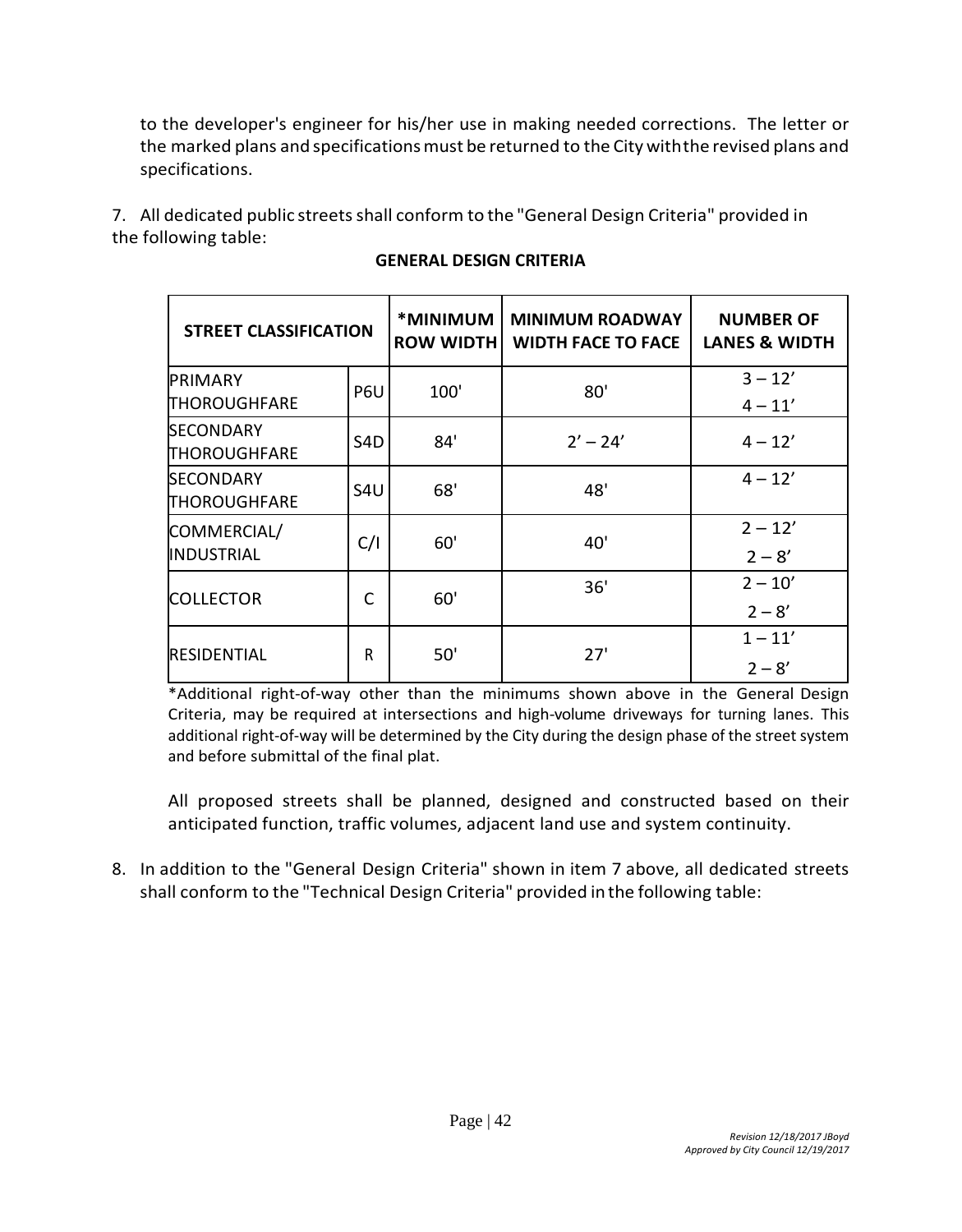#### **TECHNICAL DESIGN CRITERIA**

| <b>STREET CLASSIFICATION</b>     |                  | <b>MINIMUM</b><br><b>DESIGN</b><br><b>SPEED</b><br>(MPH) | <b>MAXIMUM</b><br>GRADE (%) | <b>MINIMUM</b><br><b>GRADE</b> (%) | <b>AREA FREE OF 5-YEAR</b><br><b>FREQ. STORM</b> |
|----------------------------------|------------------|----------------------------------------------------------|-----------------------------|------------------------------------|--------------------------------------------------|
| <b>PRIMARY</b><br>THOROUGHFARE   | P <sub>6U</sub>  | 45                                                       | 6                           | 0.4                                | <b>ONE LANE EACH</b><br><b>DIRECTION</b>         |
| <b>SECONDARY</b><br>THOROUGHFARE | S <sub>4</sub> D | 45                                                       | 6                           | 0.4                                | <b>ONE LANE EACH</b><br><b>DIRECTION</b>         |
| <b>SECONDARY</b><br>THOROUGHFARE | S4U              | 40                                                       | 6                           | 0.4                                | CENTER 16 FT.                                    |
| COMMERCIAL/<br><b>INDUSTRIAL</b> | C/I              | 30                                                       | 8                           | 0.4                                | CENTER 12 FT.                                    |
| <b>COLLECTOR</b>                 | C                | 35                                                       | 8                           | 0.4                                | CENTER 12 FT.                                    |
| <b>RESIDENTIAL</b>               | R                | 25                                                       | 10                          | 0.4                                | N/A                                              |

9. Soil samples to determine the Plasticity Index (PI) of the natural soil, at the ultimate level of the pavement base course, shall be taken at least once per block or every 400 feet, whichever is less. A minimum of two (2) samples per project will be tested. Should the PI vary considerably from one sample to another, additional samples will be taken as determined by the Director of Public Works. All soil testing shall be paid for by the developer.

A) If the PI of the soil is less than 10, soil stabilization will not generally berequired.

B) If the PI of the soil is between 10 and 20, the subgrade shall be stabilized to a depth of at least 5 inches (5") with the application of 4% by weight of Portland cement or 6% by weight of lime.

C) If the PI exceeds 20, soil stabilization to a depth of at least 6 inches (6") will be required utilizing 6% by weight of either Portland cement or lime.

D) At the developer's option and expense, a lime series test may be made by an approved, qualified testing firm, and lime may then be applied at theoptimum rate indicated by the test.

E) When a proper subgrade cannot be constructed in soils having a low PI, cement stabilization may be required when deemed necessary by the Director of Public Works.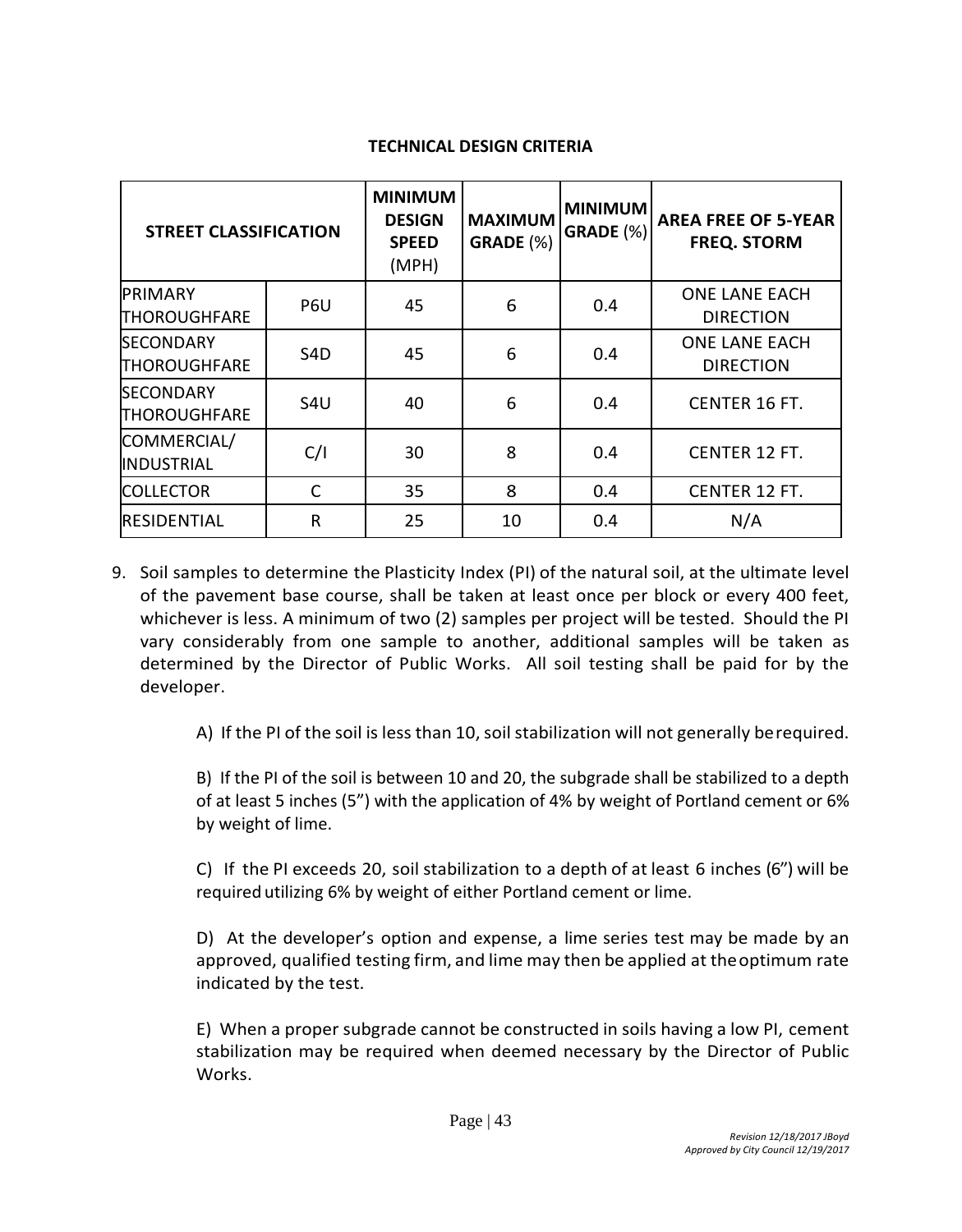10. The following assumptions were made in determining the minimumpavement sections required by this policy.

> A) The concrete design achieves a 28-day compressive strength (fc) of at least 3600 psi (minimum requirement – 5 sack mix).

> B) The concrete design achieves a 28-day modulus of rupture (MR) of at least 3600 psi when measured in accordance with the American Society for Testing Materials, ASTM C78, third-point loading.

- 11. Residential roadways shall have a minimum pavement section of (6) six inches (6") of reinforced concrete on a subgrade stabilized as required by item 9, above. This pavement section with subgrade stabilization is equivalent to a structural number of 3.30.
- 12. Collector roadways shall be designed based on their anticipated vehicular and truck traffic and the existing subgrade characteristics. Collector roadways shall have a minimum pavement section of six inches (6") of reinforced concrete on a subgrade stabilized as required by item 9, above. This pavement section with subgrade stabilization isequivalent to astructural numberof 3.55.
- 13. Commercial roadways shall have a minimum payment section-of eight inches (8") of reinforced concrete on a subgrade stabilized as required by item 9, above.
- 14. Industrial and secondary thoroughfare streets shall have a minimum pavements section of eight inches (8") of reinforced concrete on a subgrade stabilized as required by item 9 above.
- 15. Primary thoroughfare streets shall have a minimum pavement section of eight inches (8") of reinforced concrete on a subgrade stabilized as required by item 9 above.
- 16. The City shall retain the right to require the developer's engineer to design a greater pavement thickness based onAmerican Concrete Pavement Association or AASHTO design criteria, if it is determined that the anticipated loading characteristics, traffic volumes or soil conditions warrant a greater pavement strength.
- 17. All streets shall be designed to accommodate storm water runoff resulting from a 100 year frequency design storm. The 100-year storm shall be contained within the available right-of-way and/or drainage easements. The capacity of the street and parkway and/or easement must be designed so as to safely accommodate both pedestrian and vehicular traffic.
- 18. Collector streets shall be designed to allow at least one 12-foot wide lane to be open to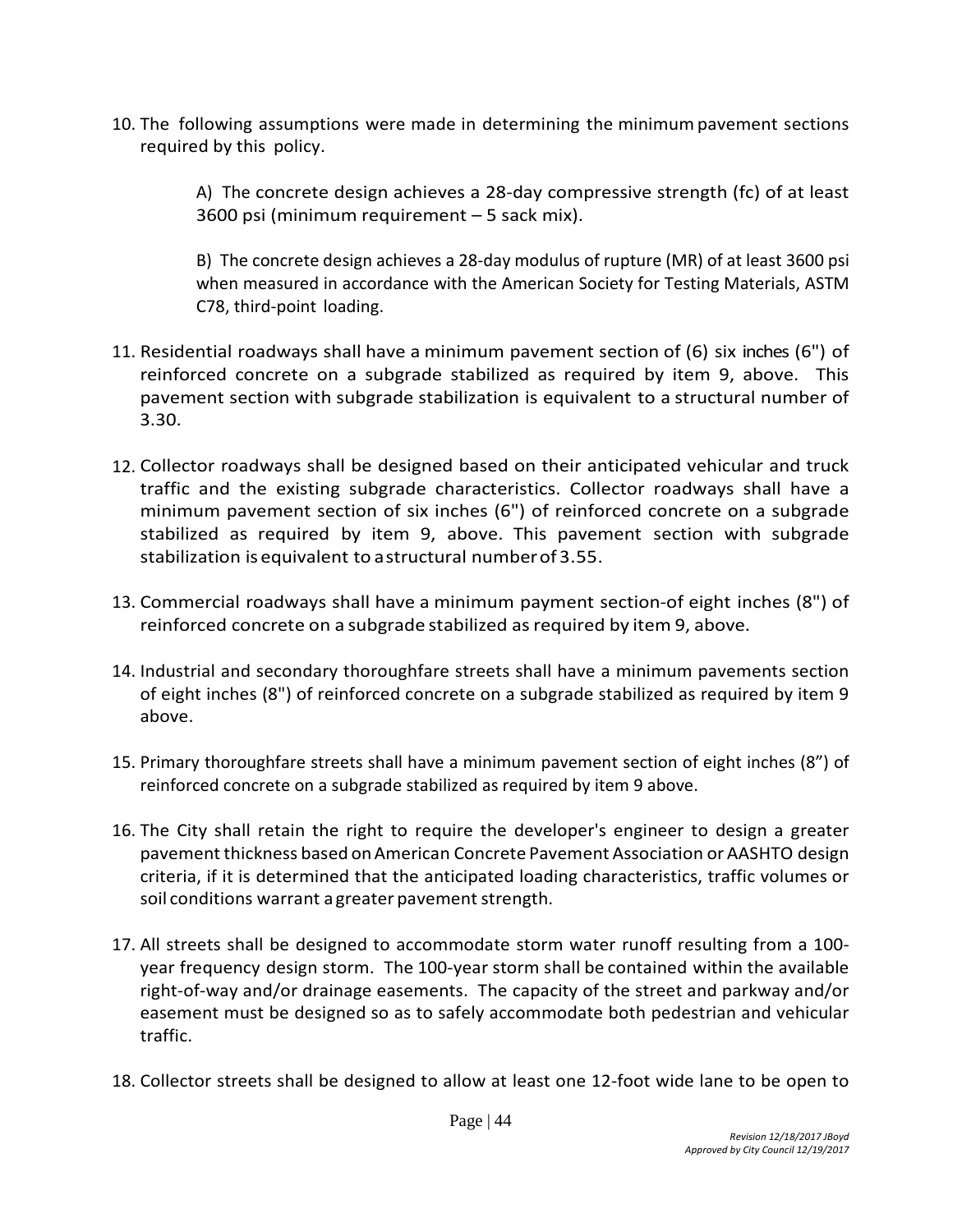traffic and free of storm water (using the 5-year design storm) at all times. Undivided secondary thoroughfare streets shall be designed to allow at least one 16-foot wide (two 8 foot wide) lane to be open to traffic and free of storm water (using the 5-year design storm) at all times. Divided secondary thoroughfares and primary thoroughfares shall be designed to allow at least one 12-foot wide lane to be open to traffic in each direction and free of storm water (using the 5-year design storm) at all times.

#### **19. Alleys**

A) Alleys serving residential areas shall have a right-of-way width of twenty (20') feet and a paved width of fifteen (15') feet, exclusive of any items which may be required for drainage purposes. Alleysservingnon-residentialareas shallhavea minimum rightof-way and paving width of twenty (20') feet. Alleys shall be paved with reinforced concrete.

B) Alley pavement sections shall be constructed in accordance with the City of Granbury's Standard Details.

C) Alley paving should have aminimum grade of 0.4% and a maximum grade of 10.0%.

D) Alleys shall intersect streets at right angles or radially to curved streets. The intersection of a street and an alley shall be constructed as a standard driveway approach.

E) Dead end alleys shall be avoided where possible, but, if unavoidable, shall be provided with an adequate turnaround at the dead end as approved by the Director of Public Works.

#### **20. Sidewalks**

A) If sidewalks are constructed they shall be a minimum of four (4') feet. In residential areas, the sidewalks are to be placed five (5') feet behind the back of curb or as directed by the Director of Public Works.

B) In commercial and industrial areas, the sidewalks may either be placed one (1') foot in front of the property line or adjacent to the streets curb. If sidewalks are located a minimum of five (5) feet behind the back of curb, a minimum width of four (4') feet is required. If sidewalks are located adjacent to the streets curb, a minimum width of five (5') feet is required.

C) Sidewalks not less than six (6') feet wide shall be required by the Public Works Director where deemed essential to provide circulation or access to public/community facilities such as schools, shopping centers, transportation hubs andothersimilarlocations.

D) In commercial, industrial and multi-family areas, the cost and installation of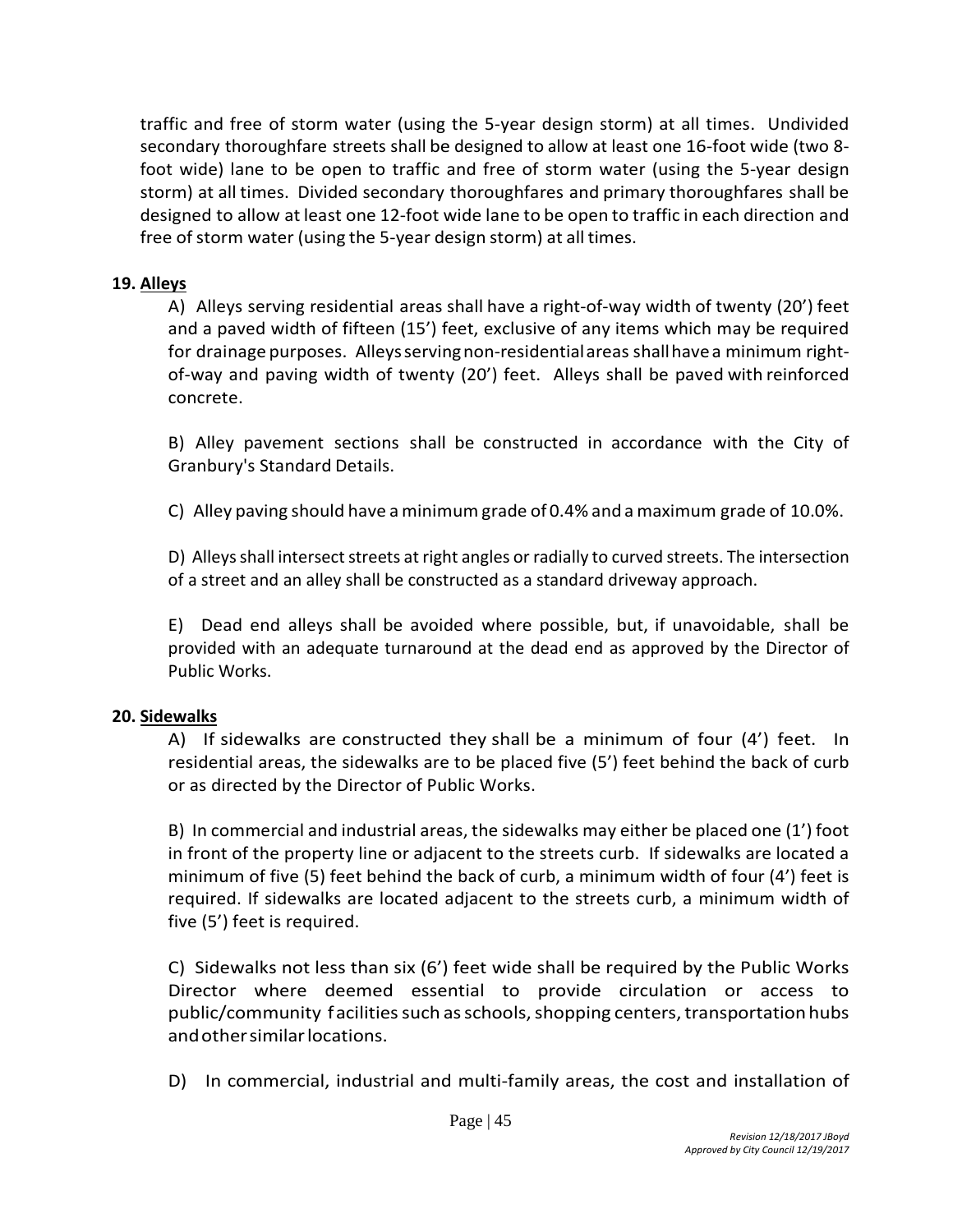the required sidewalk shall be the responsibility of the developer and such cost shall be itemized and included in the Facilities Improvement Agreement (FIA). The installation of the sidewalk to city specifications shall be subject to a final inspection and acceptance prior to the release of any surety and issuance of any building permits.

E) In single-family areas, the cost and installation of the required sidewalk may be accomplished by the homebuilder as a part of the building permit request for the street frontage. The City will have sole discretion to:

1)) deny a final inspection; or,

2) refuse to turning-on utilities to the building, until the final inspection and acceptance of the sidewalk has been conducted.

In single-family areas where the builder cannot construct the sidewalk as a part of the permit activity (near common areas, parks, ponds, streets or boulevards which do not propose lots fronting the street, etc.), the cost and installation of the required sidewalk shall be the responsibility of the developer. Such costs shall be itemized and included in the Facilities Improvement Agreement (FIA).

The installation of the sidewalk to city specification shall be subject to a final inspection and acceptance prior to the release of any surety and issuance of any building permits.

- 21. All railroad crossings on roadway widths less than forty (40') feet shall be full depth timber crossings. Railroad crossings on roadway widths forty (40') feet or greater shall be either rubber type or concrete crossings without exception. If it is necessary for the City to condemn railroad property, the developer shall reimburse the City the entire cost of the condemnation process including attorney fees plus any other costs associated with the right-of-way and or easement acquisition.
- 22. All necessary storm drainage facilities shall be installed inaccordance with the ''Policy for Storm Drainage Facilities".
- 23. All coordination required with public and/or private utility agencies to eliminate conflicts with proposed street grades or storm drainage facilities shall be the responsibility of the developer and/or his engineer. Likewise, coordination with agencies requiring special conditions (i.e., railroads and the Texas Department of Transportation) shall be the responsibility of the developer and/or his engineer.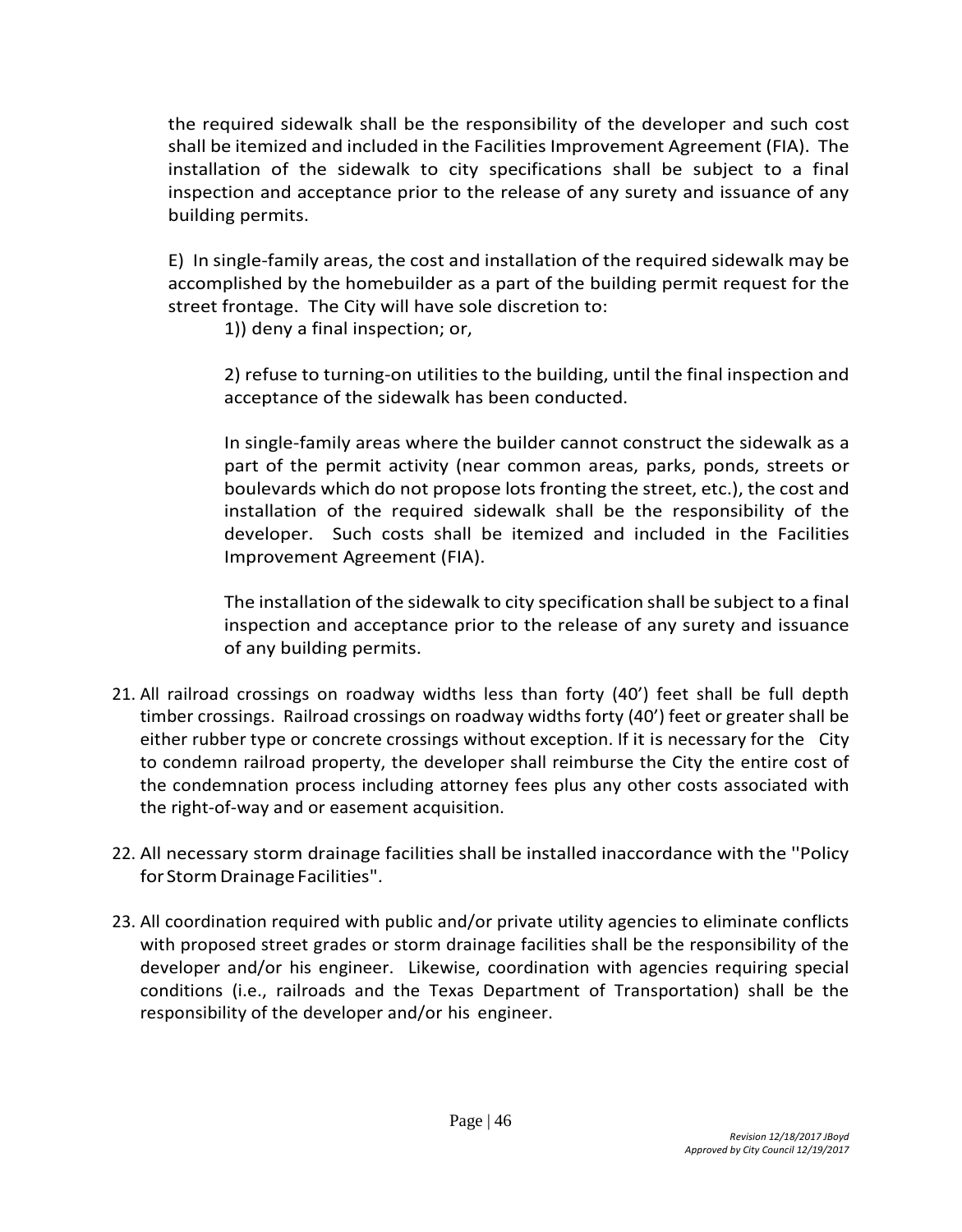#### **II. CONSTRUCTION REQUIREMENT**

- 1. Standard Specifications for Public Works Construction, 2004 or as adopted in the future as updated, North Central Texas Council of Governments, are hereby adopted by reference and made part of this policy, which shall be controlling in construction and installation of street paving, curbs and gutters, sidewalks, utilities and other public improvements required herein. Standard Specifications for Construction of Highways, Streets and Bridges, 2014, Texas Department of Transportation, may also be referenced as applicable for particular items. A copy of the preceding standard specifications and/or designstandards can be obtained fromtheidentified originating agency Specifications and/or design standards utilized locally by the City of Granbury may be obtained from the Public Works Department.
- 2. Construction of street, alley and sidewalk improvements shall be by a contractor employed by the City of Granbury, by Public Works forces or by a contractor employed by the developer as described in Section IV below.
- 3. Streets, including parkways, and alleys shall be constructed to the line and grade established in the approved final construction plans. It is the responsibility of the developer and his contractors to perform all construction in accordance withthe approved construction plans and specifications. Any change in design required during construction shall be made by the Engineer whose seal and signature are shown on the plans. All changes shall be approved by the Public Works Director.
- 4. All construction shall be performed in accordance with applicable local, State and Federal safety standards and requirements.
- 5. For purposes of this design criteria the City of Granbury considers six-inch (6") curb to be standard.
- 6. Parkways shall be graded for their full width to provide suitable finished grades for sidewalks, driveways and planting strips with adequate surface drainage and convenient access to adjacent lots.
- 7. All utilities and services to be located in the parkway shall be installed at least two (2') feet back of the curb line prior to the construction of curb and gutter and the paving of the roadway. All trenches shall be backfilled in accordance with the standard specifications.
- 8. Sub-drains determined to be required by the City during construction, shall be constructed at designated locations in accordance with approved specifications.
- 9. The City will provide construction engineering and inspection, except for the setting of line and grade stakes for street and storm drainage improvements on all projects regardless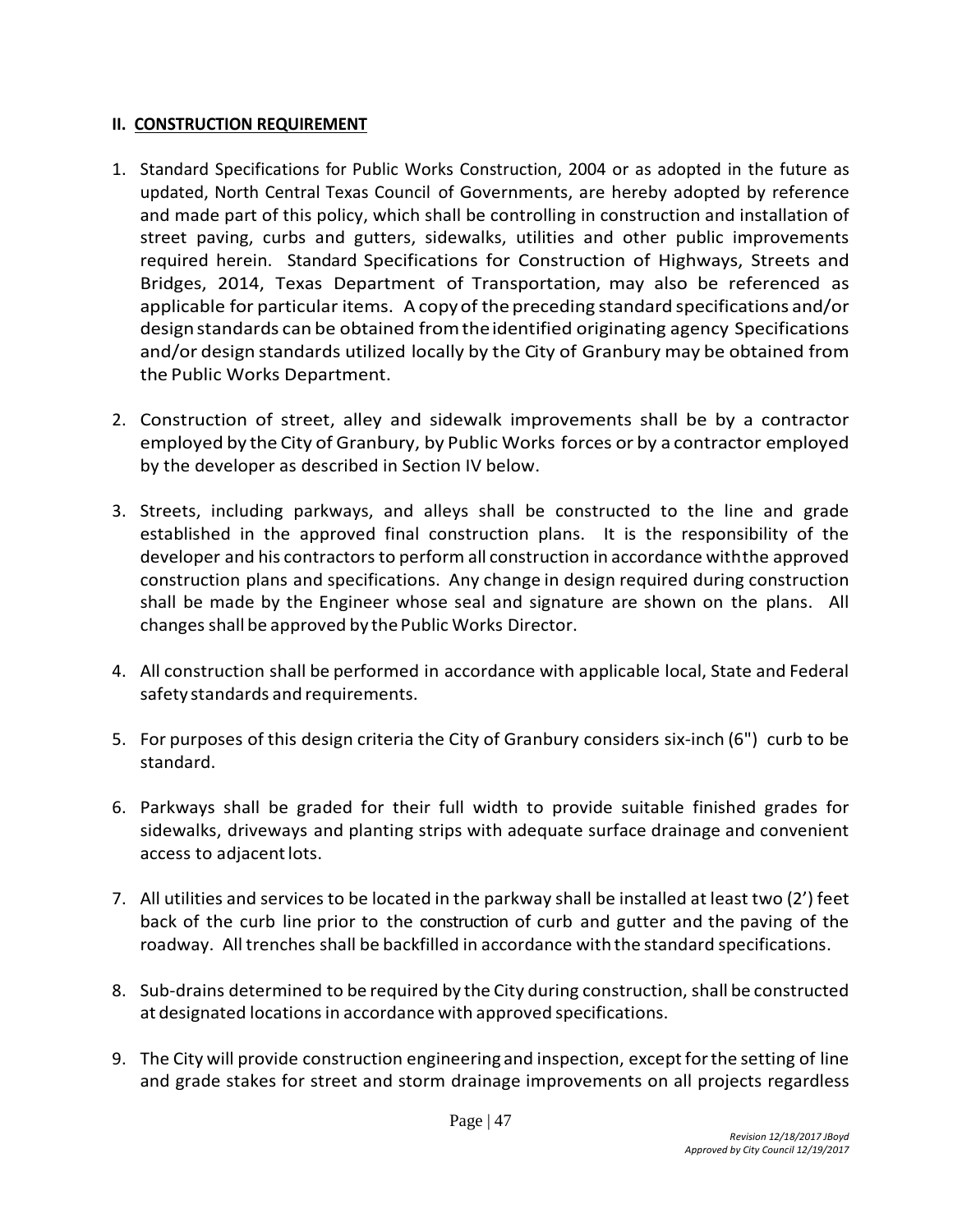of size. The setting of line and grade stakes for streets and storm drains shall be the responsibility of the developer, except that the City reserves the right to pre-qualify persons and/or firms that are hired provide this surveying and to check the accuracy of the surveying and the conformance of the stakes to the approved plans.

#### **III. DISTRIBUTION OF COST**

The arrangement, character, extent and location of all streets shall conform to the requirements of this ordinance and the City of Granbury Comprehensive Plan, and shall be considered in their relation to existing and planned streets or driveways, to topographical conditions, to drainage constraints, to public safety and in their appropriate relations to the proposed uses of the land to be served by such streets. All proposed streets shall be planned, designed and constructed based on their anticipated function, traffic volumes, adjacent land use and system continuity.

- 1. A) Interior Streets
	- 1) The developer shall bear the full cost of constructing all street improvements meeting the adopted specifications for roadway widths equal to or less than forty (40') feet, unless it is determined through engineering analysis or study that a greater roadway width is required to support the proposed development. In this case, the developer would be responsible for all street improvement costs as stipulated in the engineering analysis or study
	- 2) The developer shall bear the cost of constructing the full width of the streets within a properly dedicated right-of-way as provided in Section III. 1. A. 1. Above. For City requested roadway widths greater than required by the developer in Section III. 1. A. 1. Above, the City Council may for the additional widths and lengths when City funds are available.
	- 3) The developer shall bear the cost of constructing a pavement section up to the value required as listed in Section II, 11-16 above, of reinforced concrete on a stabilized subgrade for zoning other than industrial. For industrial development, the developer shall bear the cost of constructing a pavement section equivalent to eight inches (8") of reinforced concrete on a stabilized subgrade. For secondary and primary thoroughfares, the Developer shall bear the excess cost of pavement sections greater than eight inches (8") of concrete for all zoning other than industrial. For industrial zoning, the City shall bear the excel cost of pavement sections greater than eight inches (8") of concrete.
	- 4) If the developer chooses to construct a wider or thicker street than required or requested by the City, there shall be no City participation for the cost of the extra width or thickness. The City may at its discretion, choose to contribute monetarily for extra street width and thickness beyond the developer's construction cost requirements as stipulated in Section III. 1. A. 1 above.
- B) Perimeter Streets
	- 1) If the City Council determines that an improved roadway is needed for the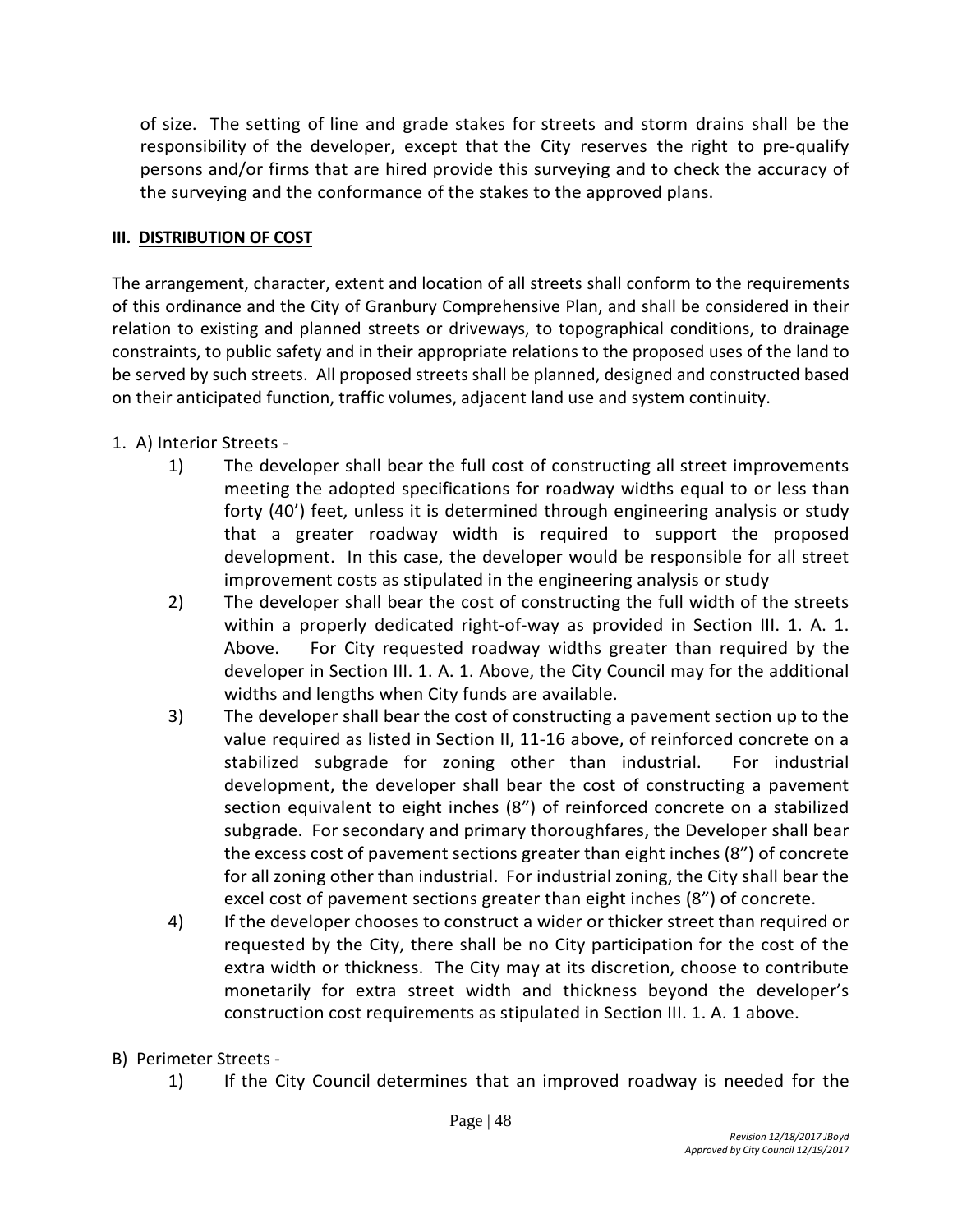proper and orderly development of the surrounding area, the perimeter street improvements shall be constructed at the time of development. The developer shall bear the full cost of constructing one-half of required street improvements for all widths equal to or less than forty (40') feet, unless it is determined through engineering analysis that a greater roadway width is required to support the proposed development.

- 2) For secondary and primary thoroughfares, the City shall bear the excess cost of pavement thickness as described in paragraph 3) above, based on the adjacent zoning.
- 3) Should the City Council determine that it is not feasible to construct or improve the perimeter road at the time of development, the developer shall provide the City with funds equivalent to the cost of constructing his share of the roadway improvements (i.e., pavement, curb and gutter, storm drainage, water and wastewater, street lights and street signs) as described in item 1) above.
- C) Alleys The developer shall bear the full cost of construction required improvements within alley right-of-way.
- D) Sidewalks The developer shall bear the cost of constructing-sidewalks in new additions where they are required by the Facility Improvement Agreement.
- E) Railroad Crossings
	- 1) The developer shall bear the full cost of constructing railroad crossings for roadway widths less than forty (40') feet, unless it is determined through engineering analysis that a greater roadway width is required to support the proposed development. In this case, the developer would be responsible for all street improvement cost as stipulated in the engineering analysis or study
	- 2) For City requested roadway widths greater in width than required by the developer in Section III. 1. E. 1 above, the City Council may pay for the additional widths and length when City funds are available.
	- 3) If the developer constructs a wider street than required by the City, there shall be no City participation in the cost of the crossing through the extra width.
- 2. The developer shall pay a construction inspection and materials testing fee in the amount of three percent (3%) of the developer's share of the street construction cost. The three percent (3%) amount shall be submitted as a cash deposit together with the signed Facility Improvement Agreement to the Director of Community Development. For the preparation of a Facility Improvement Agreement, three percent (3%) of the estimated cost of the developer's share of the street construction cost shall be used for the construction inspection and materials testing fee. This amount may be adjusted by the developer or the City, upon written request, to conform to the actual construction cost upon completion and acceptance of the street facilities, provided the difference is greater than twenty-five dollars(\$25.00).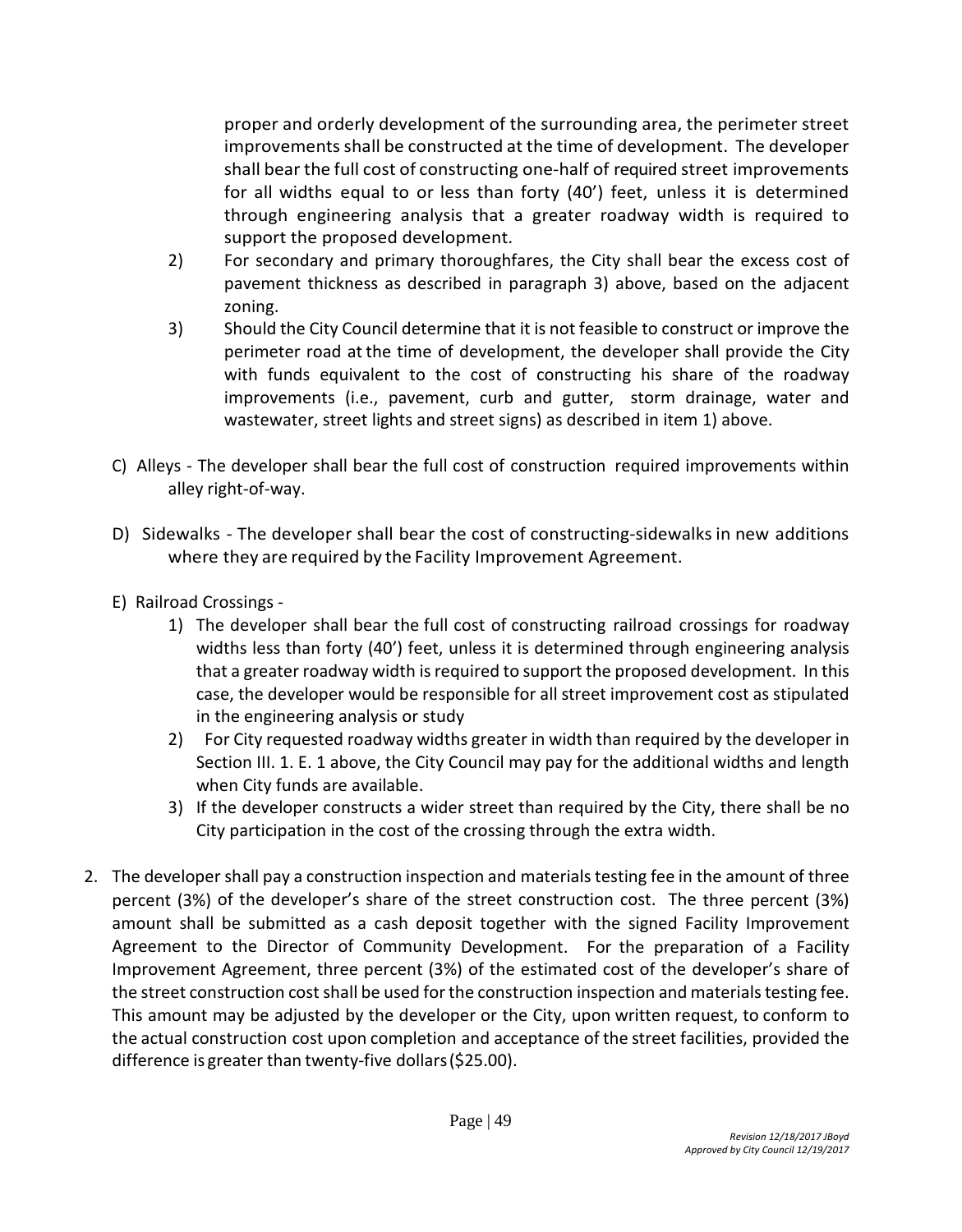3. The developer shall award the contract and deposit with the City cash or a bond in the amount of the total construction cost ofthe facility in accordance with the Facility Improvement Agreement.

# **IV. GENERAL ARRANGEMENTS AND FINANCING**

1. Subsequent to the approval of the preliminary subdivision plat, preliminary design plans and an adequate cost estimate, the developer shall request a Facility Improvement Agreement to provide for the installation of street and alley improvements. Such request and accompanying information shall be in writing and addressed to the Director of Community Development. No construction shall begin until a Facility Improvement Agreement has been executed by the developer and the City.

2. The Public Works Department shall review and may approve or modify the street improvements deemed necessary by the developer's engineer. The Director of Public Works will submit the Public Works portion of the Facility Improvement Agreement to the Director of Community Development.

3. Simultaneous with the execution of the proposed Facility Improvement Agreement by the developer, the developer shall furnish necessary security guarantees as specified under Item VI, Procedures for Obtaining a Contract for the Installation of Public Improvements.

4. Where City financial participation is utilized by this policy and desired by the developer, the City may advertise and receive bids on the project. The City, in its sole discretion, may use any authorized method or procedure to comply with Texas laws related to awarding of contracts for the project, including, but not limited to, the procedures permitted by Texas Local Government Code, Chapter 252, as amended, or Texas Government Code, Chapter 2269, as amended. The developer shall not award the contract for the project until such time as he has received written approval from the Director of Public Works to do so. Under this procedure the developer is required to:

A) Require the contractor(s) to furnish to the City satisfactory carriage of insurance in accordance with Item 103.4, Insurance, Standard Specifications for Public Works Construction, North Central Texas. Certificates of each policy shall be delivered to the City along with a written statement from the issuing company stating that said policy shall not be canceled non-renewed or materially changed without advance notice being given to the City.

B) Require the contractor(s) to furnish to the City performance, payment and maintenance bonds executed by a surety company authorized to do business in the State of Texas and subject to the approval of the City Attorney in an amount equal to one hundred percent (100%) of the contract price of the improvements. The performance and payment bonds shall be submitted prior to the City issuing the Notice to Proceed. The two (2) year maintenance bond(s) shall be submitted and approved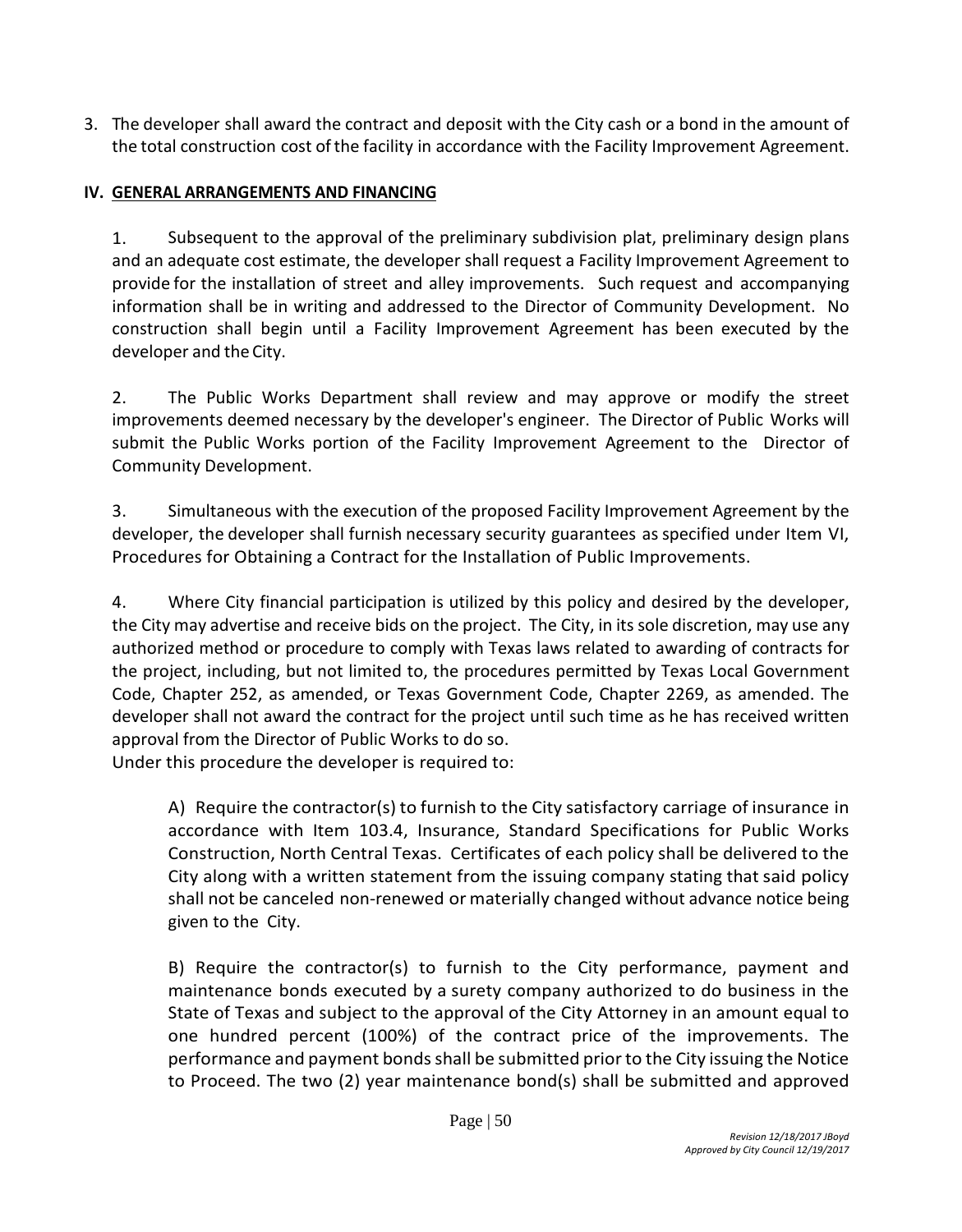priorto acceptance ofthe project.

C) Following the setting of line and grade by a private surveyor hired by the developer, the contractor shall give 48-hours' notice to the Public Works Department so that inspection personnel will be available. No work shall begin until the assigned inspector gives his consent to proceed.

D) Any change orderto the contract must be approved in-writing by the City.

E) Except for partial payments as provided below, the City's participation will not become due and payable to the developer until all work has been completed by the contractor and accepted by the City as complete, as evidence by a letter stating such acceptance, and until the developer has submitted evidence satisfactory to the City that final payment to the contractor has been made, and that all subcontractors and persons furnishing labor and materials have been paidin full and all claims settled. The City's participation shall be based upon actual quantities constructed as measuredand calculated by the developer's engineer and approved by the Public Works Department.

F) For projects involving City participation and where the participation amount is fully secured by either performance and payment bonds or an equivalent escrow deposit, the developer may request partial payments of the City's participation, based on completed work. All estimates for partial payments shall be approved by the Director of Public Works prior to payment to the developer. The approval of any partial payment shall in no way constitute acceptance of the work, nor in anyway affect the obligations of the developer under this policy or the Facility Improvement Agreement. Such partial payments may be approved on a monthly basis, and such payment checks will be issued by the City upon receipt of an affidavit executed by the contractor certifying that he had received payment for the accomplished work in accordance with contracts documents.

5. Where no City financial participation is provided for by this policy or where City financial participation is provided for but not desired by the developer, the developer has the option of advertising and awarding his own construction contract to the responsive low bidder or awarding the contract on a negotiated basis. Under this procedure the developer is required to comply with items A) through D) listed in paragraph 4 above, plus the following:

A) The developer shall employ a construction contractor who is approved by the City. This contractor must meet the City's requirements for being registered and bonded to perform work in apublic right-of-way.

B) Prior to commencing work, the developer shall furnish copies of the contract between the developer and the contractor as required by the City. Upon approval by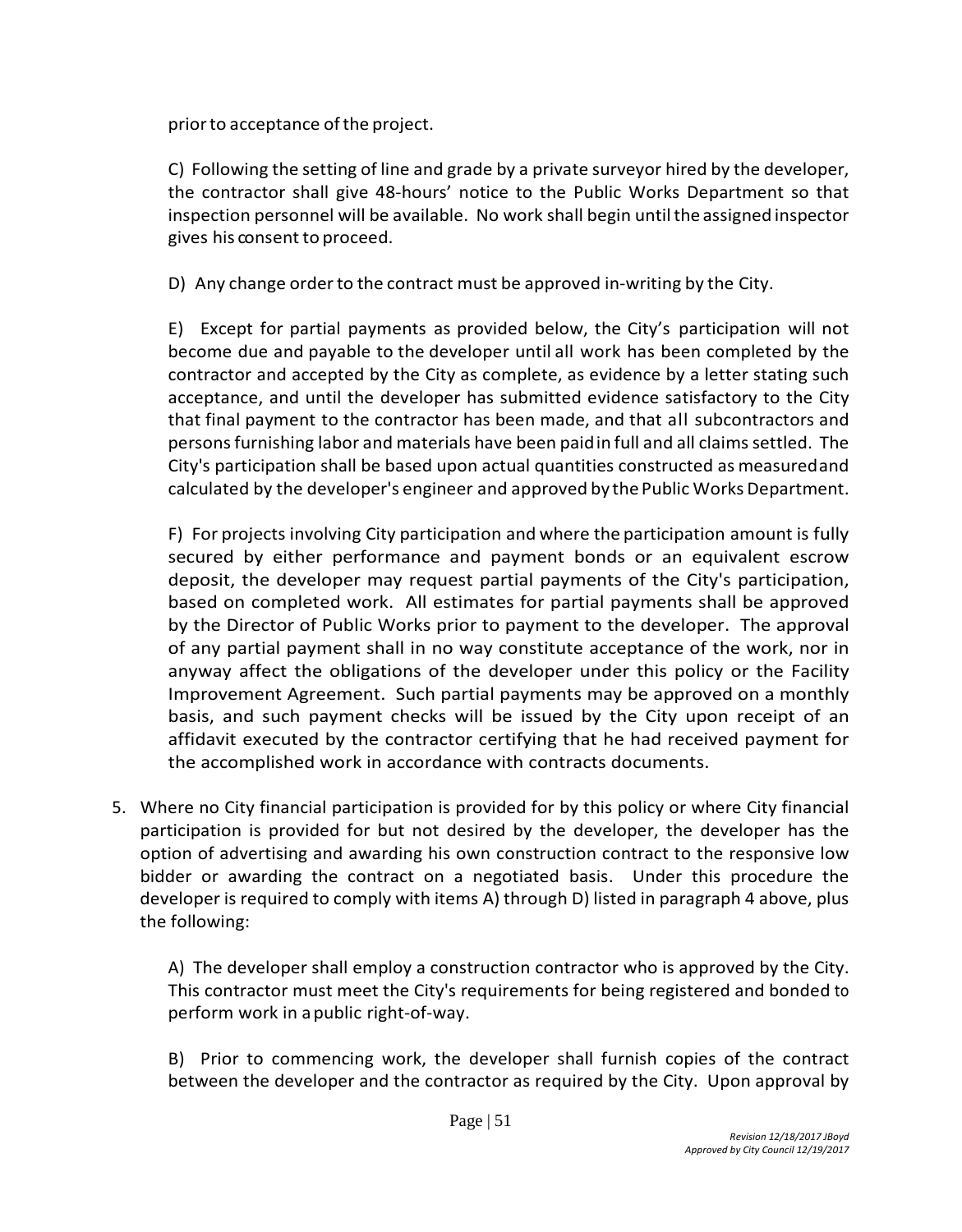City officials, the developer will be notified in writing as to when he may commence work.

6. When all work required under the Facility Improvement Agreement has been completed by the contractor and the following items have been accomplished, the City will accept the project as being complete, as evidenced by a letter to the developer stating such acceptance.

A) A final inspection of all improvements has been accomplishedand the resulting 'PunchList' corrected, and

B) The contractor has provided the City a Maintenance Bond indicating that he will be responsible for defects in the project due to faulty materials and/or workmanship for a period of two (2) years from date of final acceptance, and

C) The developer has submitted evidence satisfactory to the City that final payment to the contractor has been made; and that all subcontractors and persons furnishing labor and materials have been paid in full and all claims settled, and

D) One (1) set of 11" x 17" (half size) set of "as-built" Mylar's signed and sealed by the Engineer of record has been submitted too and accepted by the City, and

E) The standard Letter of Inspection & Acceptance submitted by the Developer's Design Engineer along with a compact disk containing both CAD and .pdf files

7. The Director of Public Works may require a developer to begin and complete construction of any street or storm drainage included in the Facility Improvement contract when, in the judgement of the Director of Public Works, the facility is needed for the proper and orderly development of the area. In addition, installation of all underground utilities will be required before the paving is installed.

When the Director of Public Works determines that a street or streets, including underground utilities, should be constructed, he shall notify the developer in writing to make arrangements for construction of the facilities. Within fifteen (15) calendar days after receiving the notice, the developer shall make arrangements for constructing the streets and utilities including making the necessary payment to the City in accordance with this policy. Within ninety (90) calendar days after receiving the notice, the developer shall have completed construction of the utilities and streets. In the event the developer fails to complete the required street and/or utility improvements within the ninety (90) calendar day period, as required by the Director of Public Works, the City may take whatever action is required to insure prompt completion of the improvements, including, but not limited to, awarding a construction contract for the street and/or utilities improvements or the incomplete portions of such improvements, and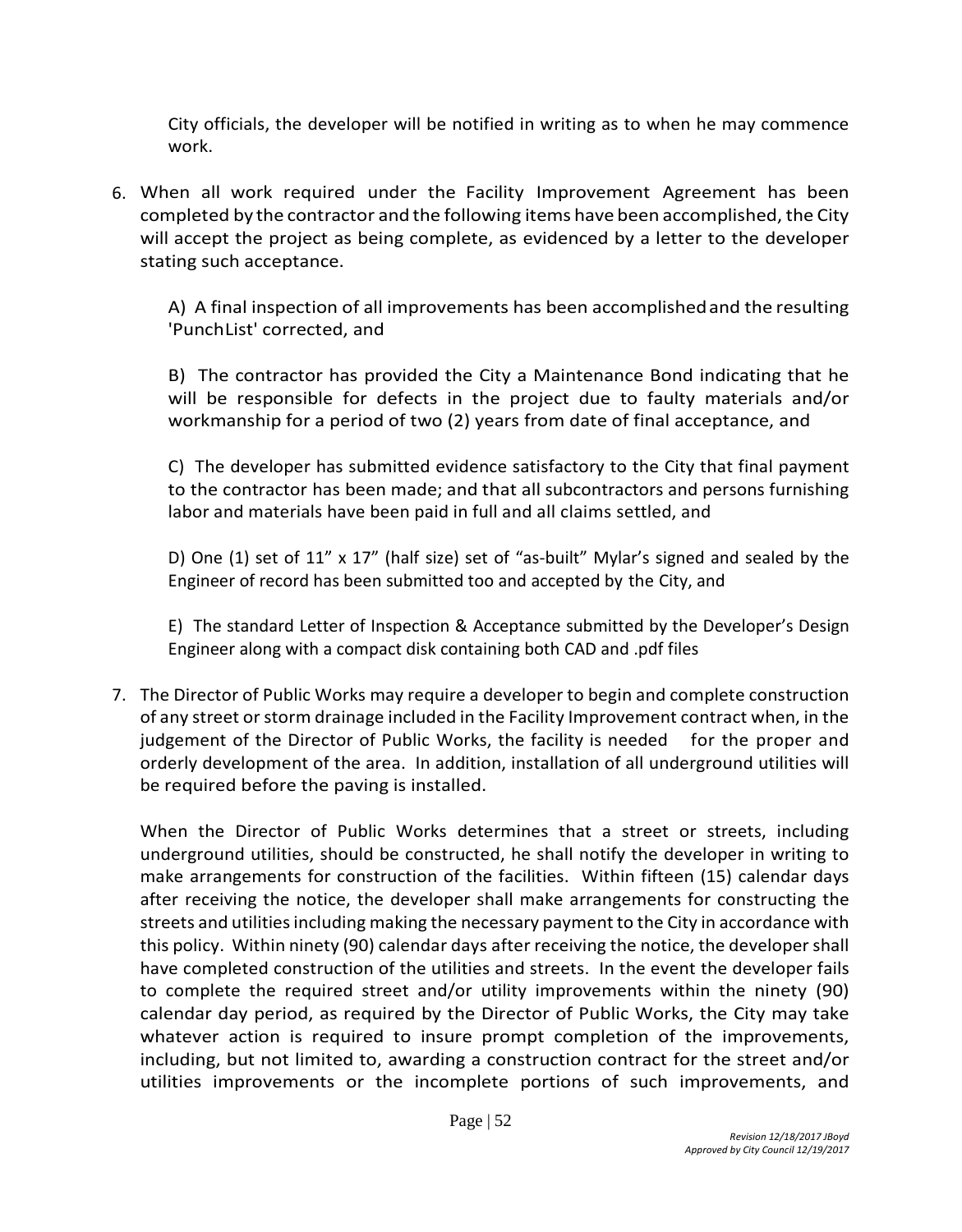requiring forfeiture of the security guarantees to pay all costs-resulting from the failure of the developer to complete the improvements as required. Such costs shall include, but not be limited to, street and/or utilities construction costs, engineering costs, administrative and legal expenses, damages, etc.

#### **V. OWNERSHIP AND MAINTENANCE**

- 1. All street and alley improvements installed in connection with a development project located within the city boundary which are within a dedicated street or alley dedicated to the public, shall be and shall remain the property of the City and after expiration of the maintenance bonds, shall be maintained by the City.
- 2. All street and alley improvements installed in connection with a development project which are within a dedicated street or alley dedicated to a private maintenance entity or Homeowner's Association (HOA), shall be and shall remain the property of the  $HOA|TL2$ .

All street and alley improvements, which are within a dedicated street or alley dedicated to the public, installed inconnection with a development project located outside of the city boundary, within Hood County and within the cities ETJ, shall be maintained by the County unless specified otherwise on the plat or other recording documents.

#### **VI. EFFECTIVE DATE**

This policy shall apply on all projects on which a Facility Improvement Agreement (including all necessary engineering, technical materials, cost estimates and exhibits) has not been fully executed by the Public Works Department by the date of policy adoption by the City Council and on any Facility Improvement Agreement that has not been fully executed and bonded by the developer and the City within ninety (90) days after the date of adoption of this policy by the City Council.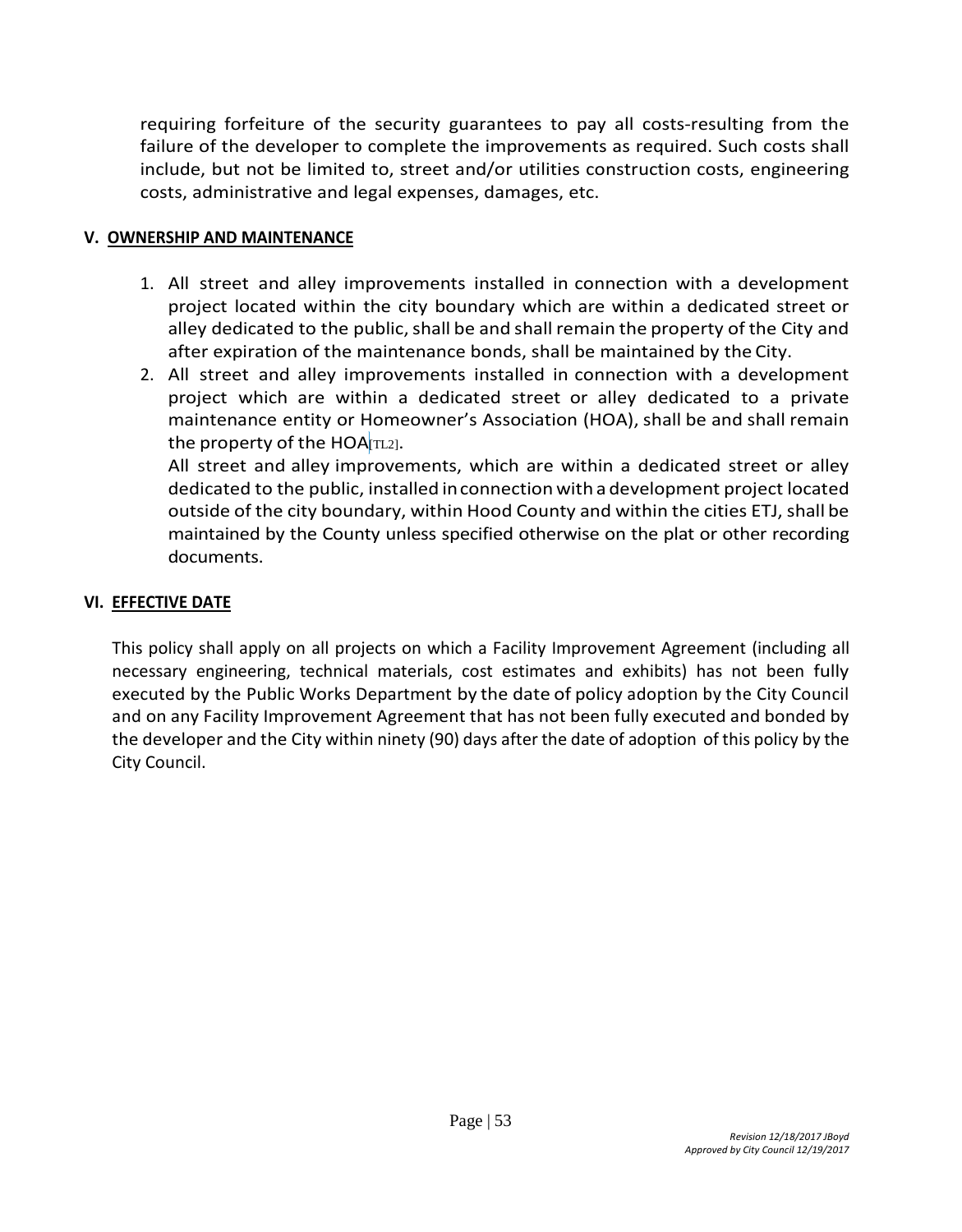# **POLICY FOR STREET LIGHT INSTALLATION**

The following policy shall govern all street light installations within the corporate limits of the City of Granbury, Texas.

#### **I. DESIGN REQUIREMENTS**

- 1. All street light improvements shall be designed and installed in accordance with the City of Granbury Subdivision Ordinance, these Public Improvement policies, the adopted Standard Specifications and Standard Details and other design criteria of the Public Works Department. The Director of Public Works shall specify the equipment and materials which will be acceptable for allstreet lighting projects.
- 2. The developer shall furnish exhibit plat at a standard engineering scale showing street light locations and a cost estimate along with his submittal of the request for a Facility Improvement Agreement. For developments scheduled to be done in phases, the developer shall submit an exhibit platshowing the total development.
- 3. The developer shall employ an engineer proficient in street light design and registered in the State of Texas for preparation of required plans and specifications. All plans and specifications must be approved by the City. Approval of the plans and specifications by the City signifies the City's acceptance of the general design concept and that the minimum criteria appear to be satisfied. Such approval shall not be deemed to be an assumption of responsibility or liability by the City of any negligent act, or omission in the performance of the developer's engineer or in his preparation of such plans and specifications.
- 4. A minimumofthree (3)sets of design plans and specificationsshall be submitted to the City for review by appropriate staff. Additional sets may be required for other departments and/oragencies.
- 5. If the design plans and specifications are incomplete, either:

a) Aletterstating thenecessary changes required or requested ontheplans and/or specifications, or

b) One (1) set of plans and specifications marked with the necessary changes and/or comments, shall be returned to the developer's engineer for his use in making needed corrections.

The letter or the marked plans and specifications must be returned to the City with the revised plans andspecifications.

6. The following criteria highlights, the City's minimum design standards based on street classification: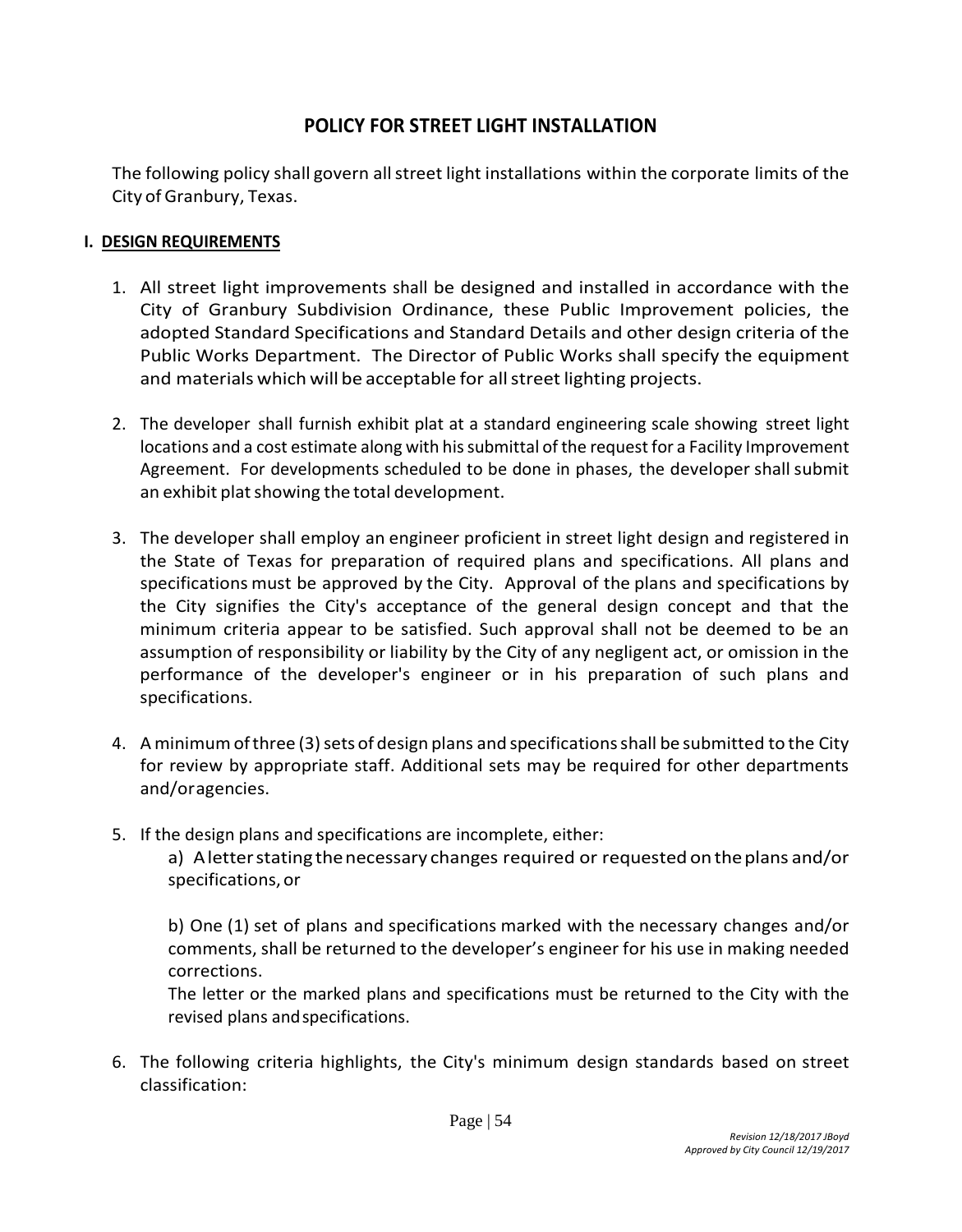- A) Residential or Local Streets
	- 1) Street lights shall be installed at the following locations:
		- a) At all intersections
		- b) On all cul-de-sac or dead-end streets longer than 250 feet
		- c) At all significant changes indirection of the roadway

d) At mid-block if the block is longer than 600 feet. Mid-block lights will be equally spaced within the block so thatlights are lessthan 500 feet apart, except asrequired in c) above.

2) The design standard for local or residential streets shall consist of a mast-arm mounted, 50-60 Watt LED, mounted at a 28-foot height above the roadway surface on a metal pole using underground wiring in accordance with the National Electric Code.

- 3) Existing utility poles may only be used with the prior approval of the City.
- B) Collector Streets
	- 1) Street lights shall be installed at the following locations:
		- a) At all intersections,and
		- b) Equally spaced within the block between 250 and 300 feet apart.

2) The design standard for collector streets shall consist of a mast-arm mounted, 90- 125 Watt LED, mounted at a 28-foot height above the roadway surface, on ametal pole µsing underground wiring in accordance with theNational Electrical Code.

3) Existing utility poles may only be used with the prior approval of the City.

#### C) Thoroughfare Streets

- 1) Street lights shall be installed at the following locations:
	- a) At all intersections, and

b) Equally spaced along theblock at 200foot intervals. Ondivided road-ways the lighting can be back to back along the center of the median. On undivided roadways lighting shall be provided on both sides of the roadway.

2) The design standard for thoroughfare streets shall consist of a mast-arm mounted, 90- 125 Watt LED, mounted at a 40-foot height above the roadway surface, on a steel pole using underground wiring in accordance with the National Electrical Code.

D) Frontage/ServiceRoads

1) Street light installation on any frontage road, service road or other roadway adjacent to a U. S. or State highway or a County road will be determined by the City on an individual basis.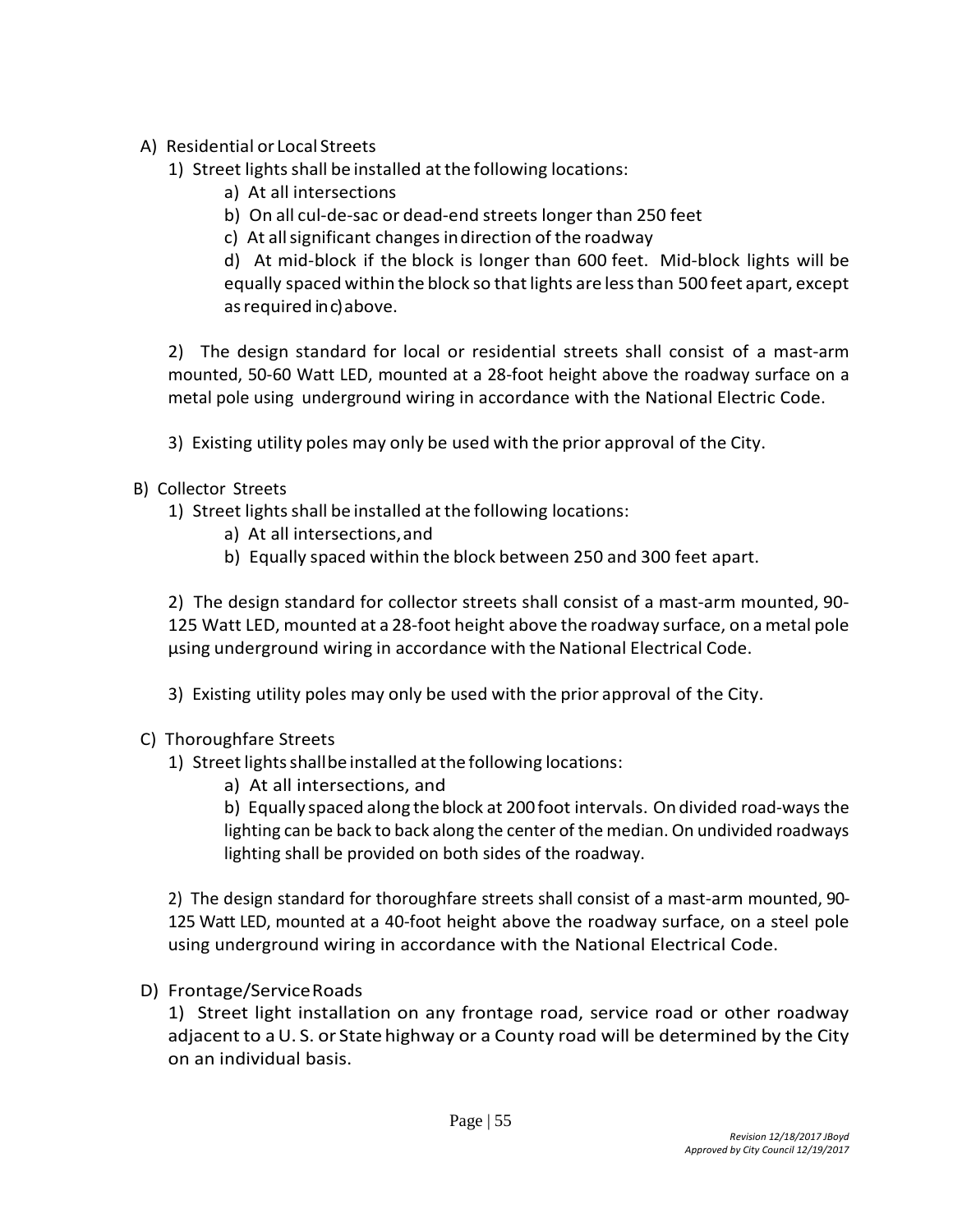7. Requests for approval of designs other than the City's minimum standarddesign must include calculations of average, maximum and minimum light levels demonstrating that the proposed design equals or exceeds the current ANSI criteria and the City's minimum standard.

#### **I. CONSTRUCTION REQUIREMENTS**

- 1. Standard Specifications for Public Works Construction, North Central Texas, arehereby adopted by reference and made part of this policy, which shall be controlling in construction and installation of all street lighting facilities and other public improvements· required herein. Standard Specifications for Construction of Highways, Streets and Bridges, 1993, Texas Department of Transportation, may also be referenced as applicable for particular items. Design Standards together with all exhibits, charts, drawings and diagrams pertaining hereto, which have been approved by the City may be obtained from the Public Works Department.
- 2. Installation of street lighting facilities shall be by a contractor employed by the City of Granbury, by Public Works forces or by a contractor employed by the developer which has been approved by the City.
- 3. The developer's contractor shall give 48-hour notice to the Electric Superintendent and the appropriate utility company prior to start of construction so that inspection personnel will be available.
- 4. The developer's contractor shall provide electrical service to each street light in conformity with the approved plans andspecifications.
- 5. Inspection of all street light construction work shall be performed by the Building and Permit Department.

#### **III. DISTRIBUTION OF COST**

1. For existing developments where either one (1) street light has not been installed or two (2) street lights do not meet current design standards, the City will pay 100% of the cost to install the minimum standard design if:

A) Amajority ofthe adjacent property owners petition the Public Works Department for a street light, and

B) The property owners agree to provide the necessary utility easements forthe electrical service to the light.

C) Street light installations requested by petitioning citizens which are of a different design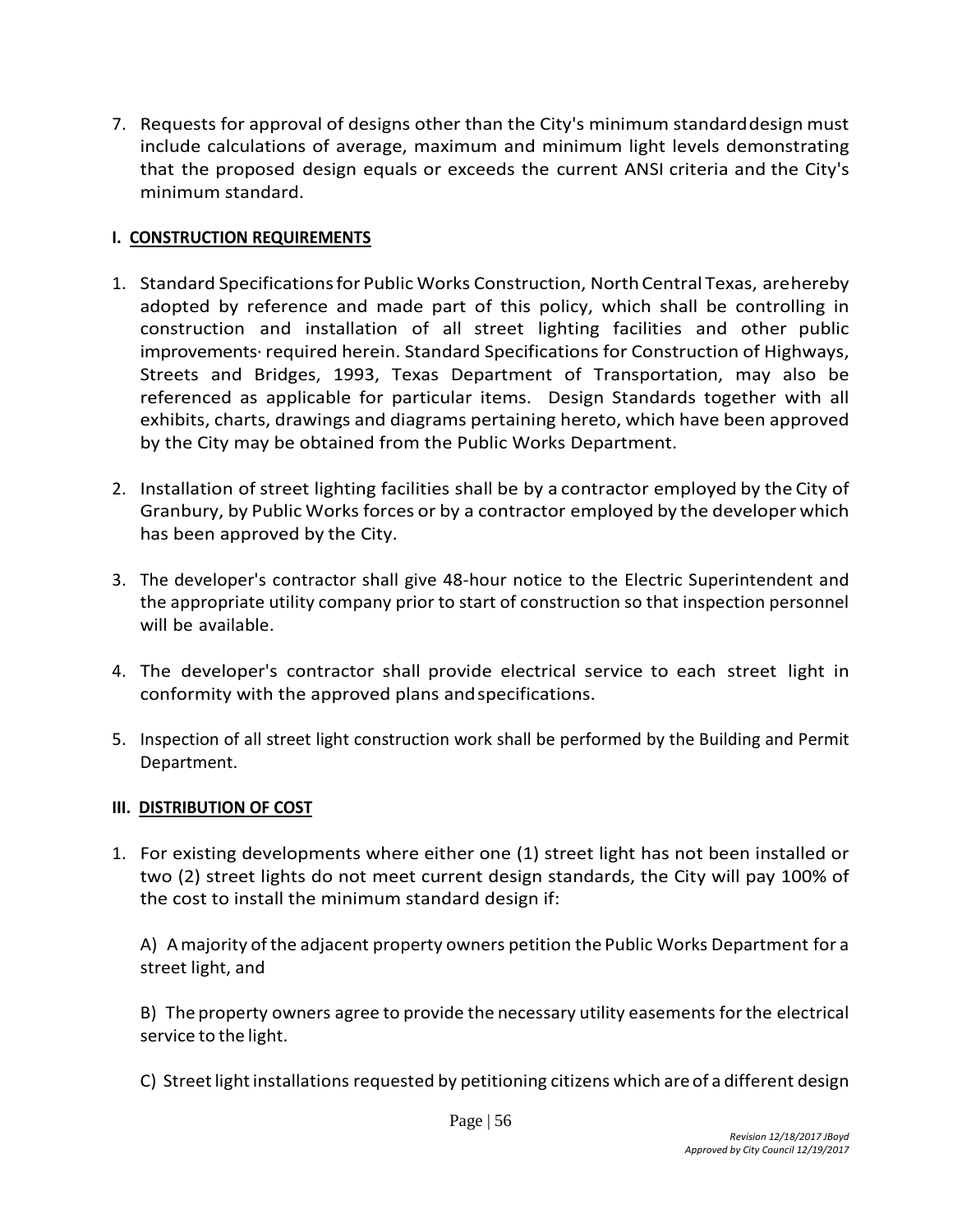(i.e. ornamental) or at a higher level of service than the minimum design standard required by the City will have to be approved by the Director of Public Works. If approved for installation, all additional costs will be paid by the petitioning citizens.

D) Installation of street lighting is subject to the availability of City funds for lighting projects.

- 2. For new developments and for redeveloping property the cost participation for installing street lighting shall be as follows:
	- A) Interior Streets all costs paid 100% by the developer
	- B) Perimeter Streets
		- 1) Adjacent to un-platted property all costs paid 100% by the developer
		- 2) Adjacent to platted property 50% by the developer and 50% by the City
		- 3) Adjacent to City Parks- 50% by the developer and 50% by the City

C) The developershall pay forthe electricity until building permits are issued orfor two (2) years from the date of installation, after which the City shall pay for the electricity.

D) The City's cost participation will be based on the cost to install improvements meeting the minimum standards described in Section 1, item 6above.

E) The developer shall pay a construction inspection and materials testing fee in the amount of three percent (3%) of the developer's share of the street light installation cost. The three percent (3%) shall be submitted as a cash deposit together with the signed Facility Improvement Agreement to the Director of Community Development. For the preparation of a Facility Improvement Agreement, three percent (3%) of the estimated cost of the developer's share of the street light installation shall be used for the construction inspection and materials testing fee. This amount may be adjusted by the developer or the City, upon written request, to conform to the actual construction cost upon completion and acceptance of the street light facilities, provided the difference is greater than twenty-five dollars (\$25.00).

#### **IV. GENERAL ARRANGEMENTS AND FINANCING**

- 1. Simultaneous with the execution of the proposed Facility Improvement Agreement by the developer, the developer shall furnish security guarantees as specified under Item VI, Procedures for Obtaining a Contract for the Installation of Public Improvements. The release of said guarantees shall be conditioned upon satisfactory compliance with the provisions of the Facility Improvement Agreement, or when the developer deposits cash equal to that of the most recent cost estimate. Partial release may be granted provided that work remaining to be done is financially guaranteed.
- 2. The Director of Public Works may require a developer to install any street lights included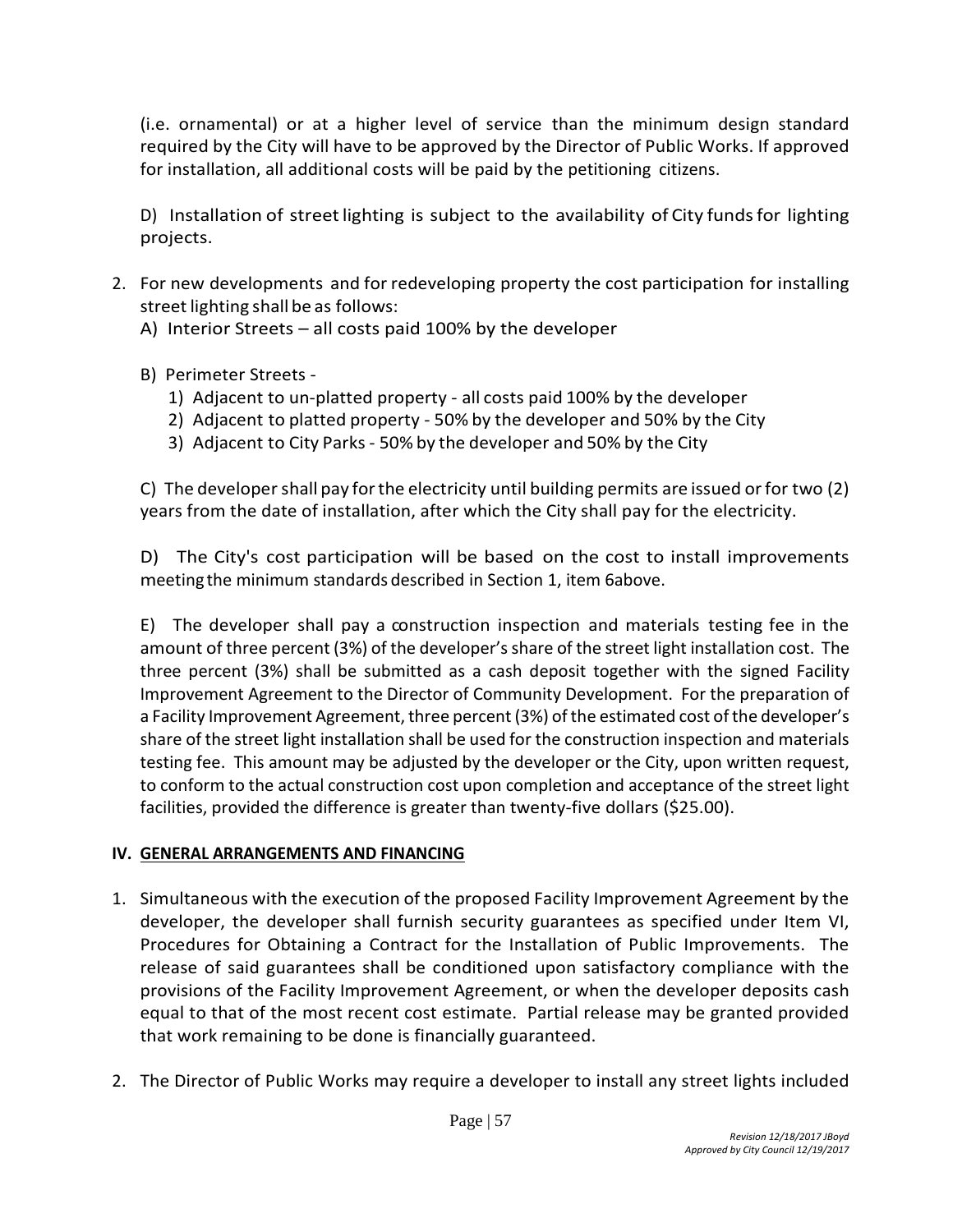in a developer's contract at a specified time when, in his judgement, the lights are needed for the proper and orderly development of the area. When it is determined that street should be constructed, the Director of Public Works shall notify the developer in writing to make arrangements for construction of the lights. Within fifteen (15) calendar days after receiving the notice, the developer shall make arrangements for construction of the street lights, including making any necessary payment to the City in accordance with this policy. Construction must be completed within ninety (90) calendar days from the date on which the developer receives notice from the City to proceed with construction. If the improvements have not been completed with the ninety (90) day period, the City may take whatever action is required to insure prompt completion of the uncompleted portion of the improvements, including forfeiture of the security guarantees required above to pay all costs result from the failure of the developer to complete the improvements as required. Such costs shall include, but not limited to, construction and engineering costs, administrative and legal expenses, damages, etc.

3. The developershall provide on the final plat all necessary utility easements required for the street lighting-system.

#### **V. OWNERSHIP AND MAINTENANCE**

All street lights installed under this policy shall be and shall remain, the property of the City or the utility company in whose jurisdiction it is located. The street lights-will be maintained by either the City or the appropriate electric service company depending on whose jurisdiction it is located.

#### **VI. EFFECTIVE DATE**

This policy shall apply on all projects on which a Facility Improvement Agreement (including all necessary engineering, technical materials, cost estimates and exhibits) has not been fully executed by the Public Works Department by the date of policy adoption by the City Council and on any Public Improvements contract that has not been fully executed and bonded by the developer and the City within ninety (90) days after the date of adoption of this policy by the City Council.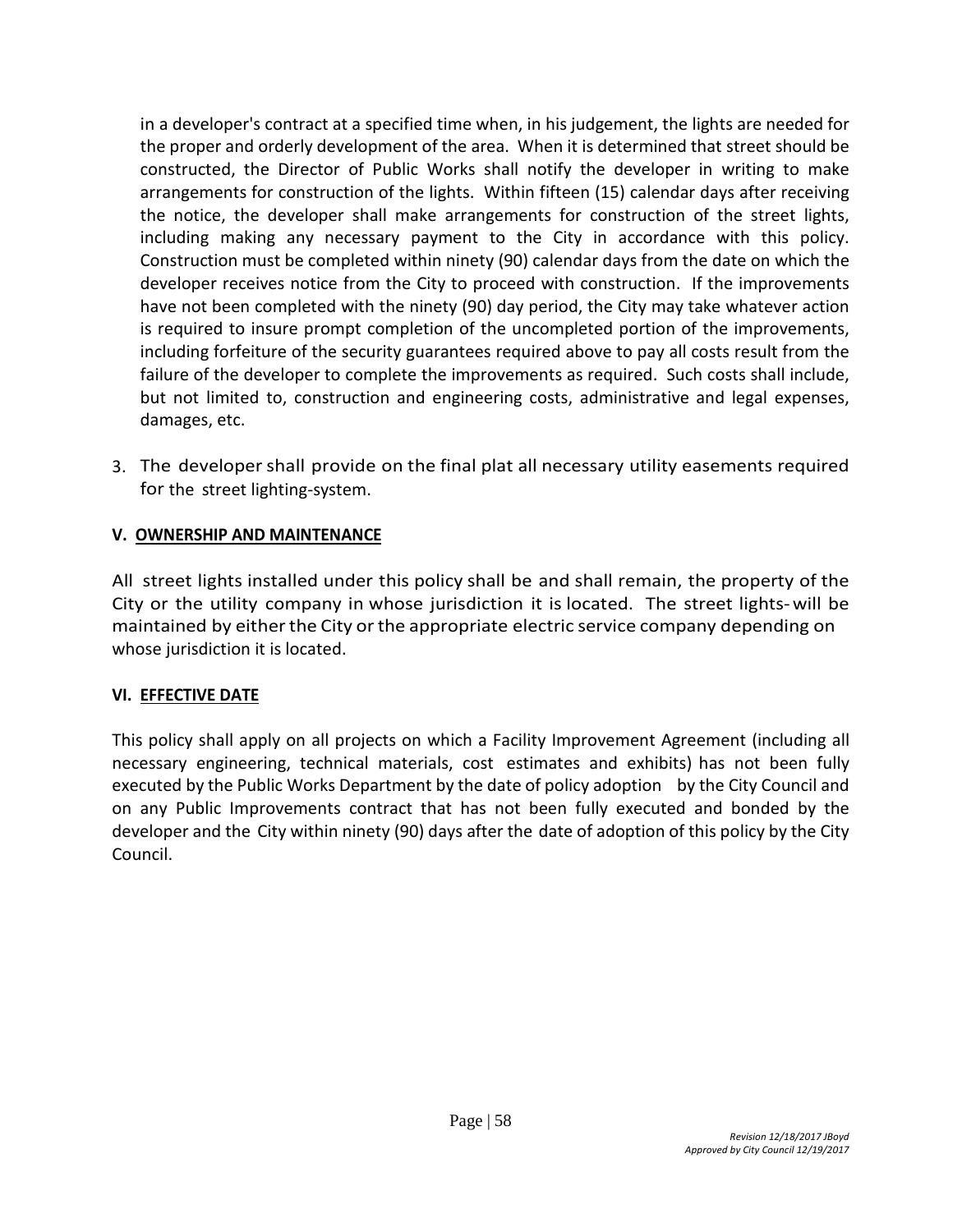# **POLICY FOR STREET NAME SIGNS**

The following policy shall govern the installation of street name signs within the corporate limits of the City of Granbury, Texas. The intent of this policy is to provide guidelines for the installation of street name signs, on both public and private streets, for the information and convenience of emergency vehicles, postal services and the general public.

#### **I. INSTALLATION REQUIREMENTS**

- 1. Street name signs shall be installed at all intersecting public streets as per current design standards.
- 2. Intersections created by streets within a subdivision that intersect a perimeter street shall also be considered intersections within the subdivision.
- 3. In order to provide uniformity and consistency in materials and workmanship throughout the City, the Public Works Department shall obtain, locate and install all street name signs for public streets within the City. The signs will be installed by City forces when street improvements have met final approval.
- 4. Street name signs shall be installed at all intersecting private streets. Private street name signs shall be noticeably different in design and/or color than public street name signs. The background of the sign face shall be fabricated using reflective material with a reflective legend. The words ''PRIVATE STREET' shall be placed across the bottom of the sign in upper case letters a minimum of one-half inch high. The design and location of private street-name signs must be approved by the City. Installation will be performed by a contractor employed by the developer.
- 5. All street name signs installed at the intersection of a public street and aprivate street shall be located on private property.

#### **II. DISTRIBUTION OF COST**

- 1. The developer shall be responsible for the initial coof street name sign, installation, at all public street intersections. The cost will be provided to the City in the form of a deposit per intersection within a subdivision.
- 2. The cost per intersection shall be determined annually by the Public Works Department and shall be based on prevailing costs of materials and labor
- 3. The developer shall pay the total cost of obtaining and installing private street name signs.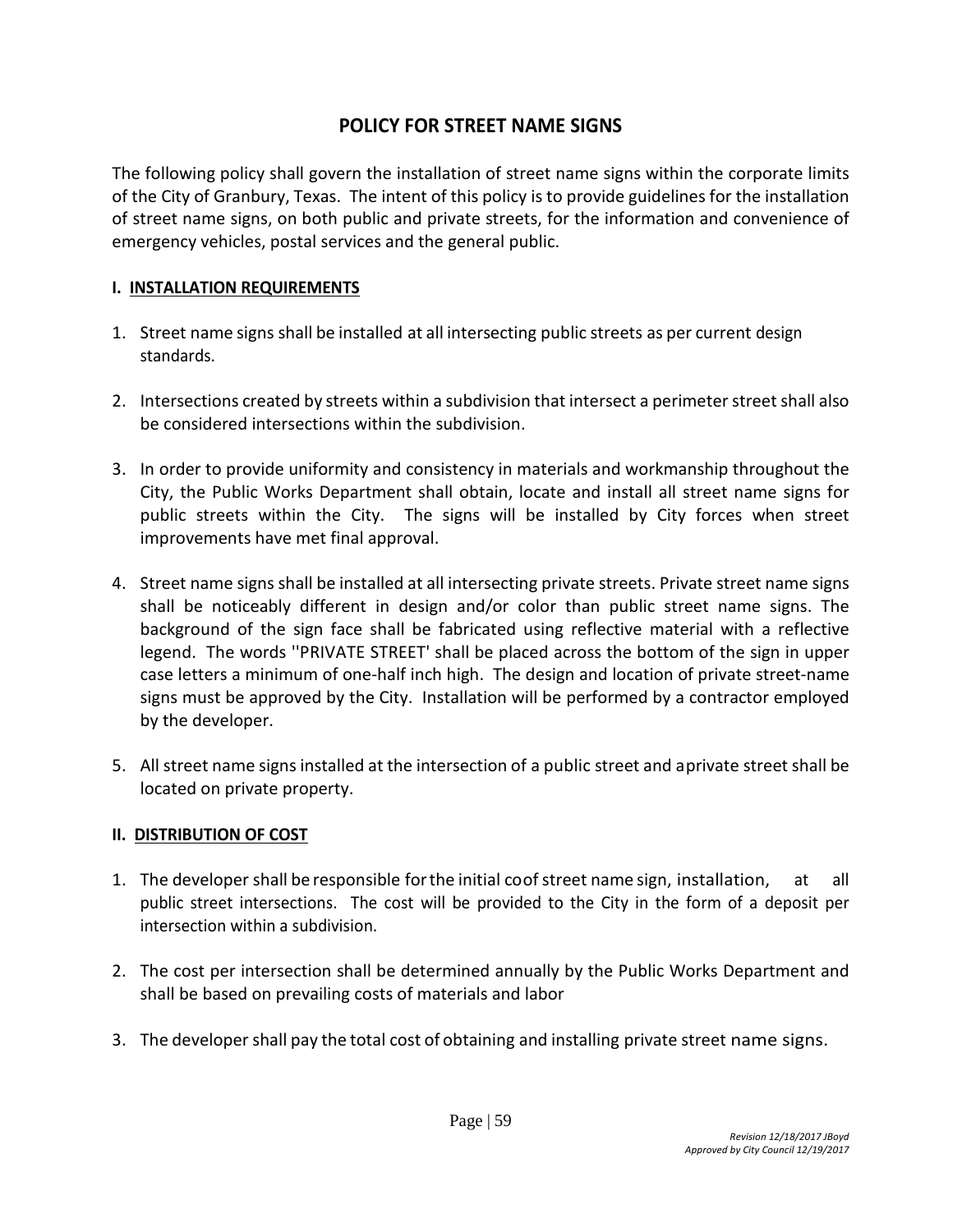#### **III. GENERAL ARRANGEMENTS AND FINANCING**

1. The developershall deposit with the City:

A) A fixed sum of money as specified in the Facility Improvement Agreement, based on the number of intersections within the subdivision.

B) If the developer deposits cash funds with the City simultaneous with the execution of the Facility Improvement Agreement, the cost of street name signs will be at the rate prevailing at the time. If the developer elects to wait until the time when street signs are to be installed the cost of street name signs will be at the rate prevailing at the time the developer deposits the money with the City.

#### **IV. OWNERSHIP AND MAINTENANCE**

- 1. All street name signs installed within a dedicated public street shall be, and shall remain, the property of the City, and shall be maintained by the City.
- 2. All private street name signs which identify a private street shall be, and shall remain, the property of the developer or a Home Owners Association, and shall be maintained by the developer or the Home Owners Association.

#### **V. EFFECTIVE DATE**

This policy shall apply on all projects on which a Facility Improvement Agreement (including all necessary engineering, technical materials, cost estimates and exhibits) has not been fully executed by the Public Works Department by the date of policy adoption by the City Council and on any Public Improvements contract that has not been fully executed and bonded by the developer and the City within ninety (90) days after the date of adoption of this policy by the City Council.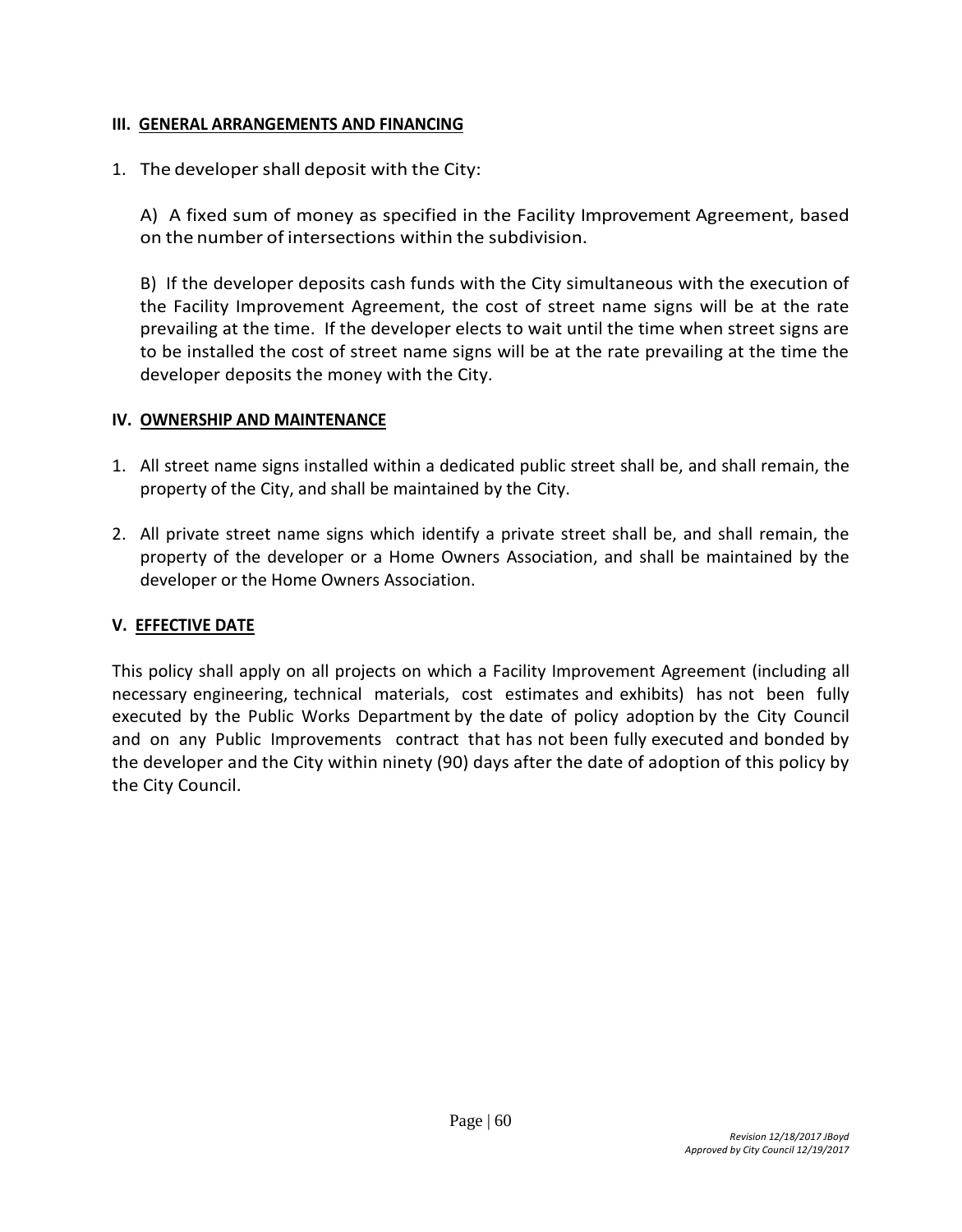# **POLICY FOR ELECTRICAL IMPROVEMENTS**

The following policy shall govern the installation of all electrical improvements within the City of Granbury Electric service area:

#### **I**. **DESIGN REQUIREMENTS**

- 1. All electrical improvements shall be designed and installed in accordance with the City of Granbury Subdivision Ordinance, these Public Improvement policies, the adopted Standard Specifications and Standard Details and other design criteria of the Public Works Department. The Electric Superintendent for each respective Utility District shall specify the equipment and materials which will be acceptable for all electrical improvement projects.
- 2. The developer shall furnish exhibit plat at a standard engineering scale showing electrical improvement locations and a cost estimate along with his submittal of the request for a Facility Improvement Agreement. For developments scheduled to be done in phases, the developer shall submit an exhibit plat showing the total development.
- 3. The developer shall employ an engineer proficient in electric design and registered in the State of Texas for preparation of required plans and specifications. All plans and specifications must be approved by the City. Approval of the plans and specifications by the City signifies the City's acceptance of the general design concept and that the minimum criteria appear to be satisfied. Such approval shall not be deemed to be an assumption of responsibility or liability by the City of any negligent act, or omission in the performance of the developer's engineer or in his preparation of such plans and specifications.
- 4. The following minimum number of plans and specifications shall be submitted to the City during the review phase, construction phase and upon completion of the project. Additional sets may be required for other departments and/or agencies.

A) Four (4) sets of the design plans and two (2) preliminary specifications each time a submittal is made to the City for review purposes.

B) Five (5) sets of the approved final construction plans and approved specifications prior to award of contract: one (1) set (24"  $\times$  36") and four (4) sets (11"  $\times$  17").

5. If the design plans and specifications are incomplete, either:

a) Aletterstating thenecessary changes required or requested ontheplans and/or specifications, or

b) One (1) set of plans and specifications marked with the necessary changes and/or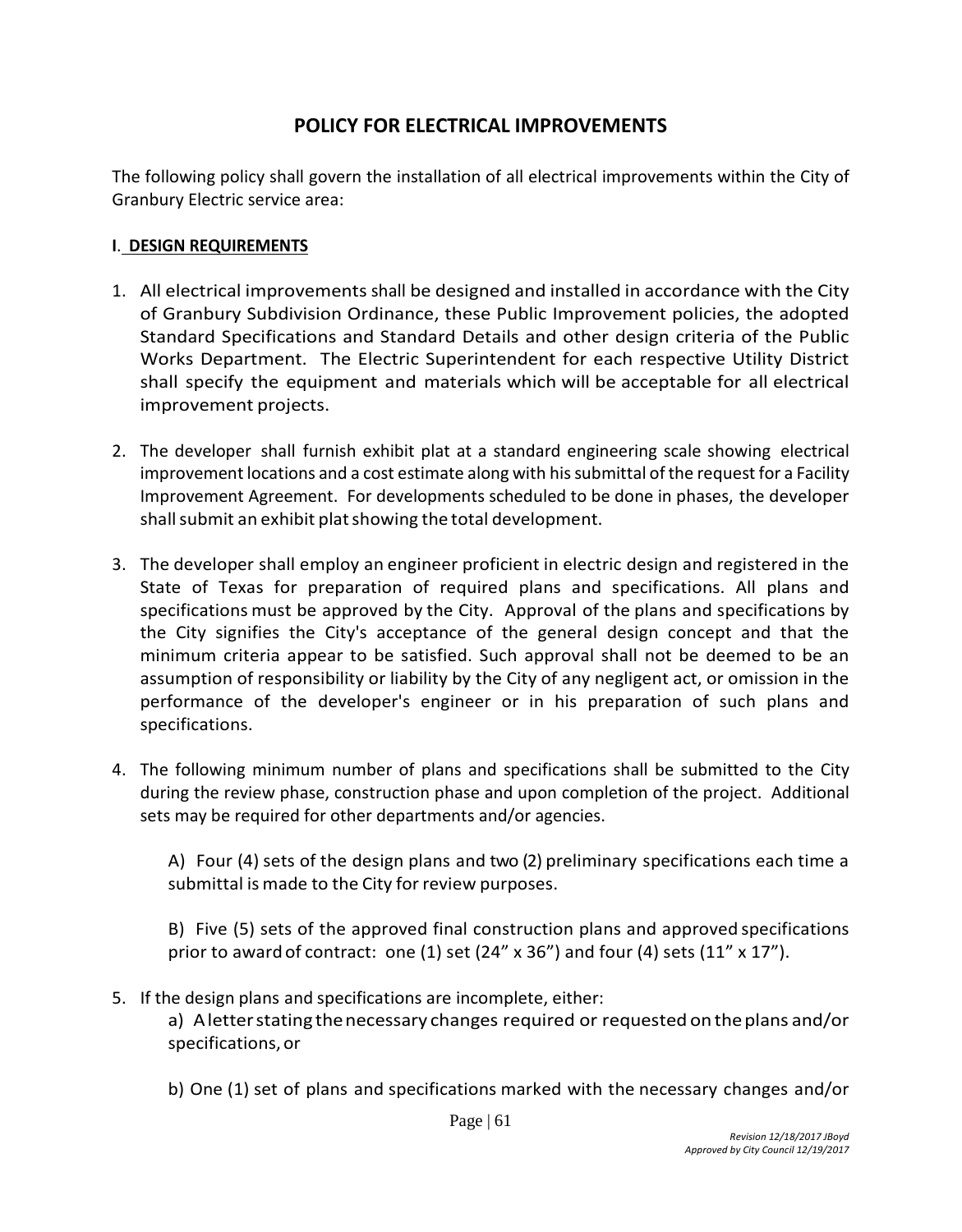comments, shall be returned to the developer's engineer for his use in making needed corrections.

c) The letter or the marked plans and specifications must be returned to the City with the revised plans andspecifications.

# **II. CONSTRUCTION REQUIREMENTS**

1. The developer shall only construct and install the required ditching, conduit and transformer pads throughout the development based on the approved electrical improvement design. Other electrical facilities including, but not limited to, cable, conductors, transformers and pedestals shall be installed and inspected by the City of Granbury Electric Department.

# **III. DISTRIBUTION OF COST**

- 1. The developer shall be responsible for one hundred percent (100%) of the cost of all standard electrical improvements required by the City to each proposed or existing lot or tract within the development. Standard electrical improvements shall include those necessary to properly serve the proposed development. The developer shall be responsible for such costs as materials, engineering design, labor, installation and operation equipment, clearing, right-ofway or easement acquisition and installation, which shall be provided in the (licensed) engineer's estimate of probable cost to the electric provider. The cost shall be itemized on the FIA as 'Cash Payments' and made payable to the City of Granbury service area only. As the monies used under 'Cash Payments' for the electric infrastructures is for both labor and capital equipment purchases, it will be non-refundable.
- 2. In the event that the City's Master Electrical Plan, Capital Improvements Plan, a proportionality assessment by the City Engineer or the City approved developer's comprehensive electrical facilities study indicate that larger sized or additional improvements are needed than those required to provide exclusive service to the proposed development for ultimate growth consideration, the developer shall be responsible for one hundred percent (100%) of the cost of all improvements designed to provide proportional service to the proposed development. Should the City elect to install larger or additional facilities than those indicated to be necessary for the proportional service to the development, the additional incremental cost shall be borne by the City. The cost shall be itemized on the FIA as 'Cash Payments' and made payable to the City of Granbury service area only. As the monies used under 'Cash Payments' for the electric infrastructures is for both labor and capital equipment purchases, it will be non-refundable.
- 3. Any replacement or relocation of an existing electrical facility required by the developer to accommodate a contemplated or projected use of a property shall be the responsibility of the developer. In the event that the City requests that a larger or additional electrical improvement be substituted for the existing improvement, the City shall be responsible for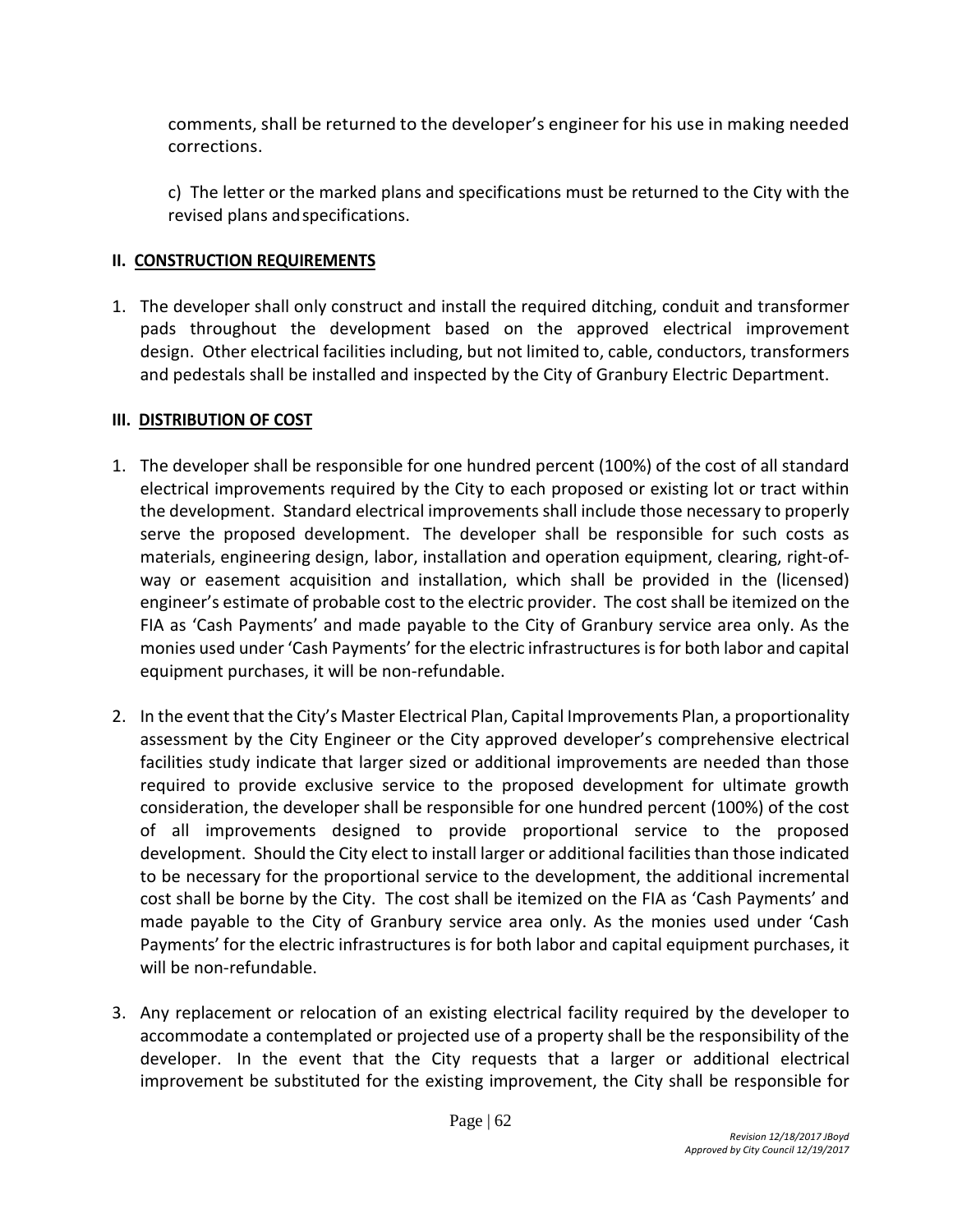the additional incremental cost. If the increase in size is necessary to properly serve the proposed development or to provide capacity at least equivalent to that of the existing improvement, the developer shall be responsible for the total cost. The plans for any such replacement or relocation shall be approved in writing by the Director of Public Works prior to the execution of the Facility Improvement Agreement.

- 4. No permanent structures shall be constructed over or under an existing, public, electrical improvement. In the event that the developer desires to construct a permanent structure over or under an existing, public, electrical improvement, the developer shall be responsible for the total cost of relocating the existing electrical infrastructure, and provide copies of the necessary, recorded easements.
- 5. In those situations, where the construction of electrical transmission facilities is not economically feasible, the developer may petition the Director of Public Works to construct electric transmission facilities, subject to the approval of the City Manager and the City Council to construct same. The developer or City shall be responsible for costs to construct special facilities as follows:

A) When the electrical transmission facilities are designed to provide service proportional to the development, the developer shall be responsible for one hundred percent (100%) of the cost of such facilities. In the event that the City requires larger or additional facilities be constructed to provide service to other areas, the developer shall be responsible for the portion which represents the cost of constructing facilities to provide proportional service to the proposed development and the City shall be responsible for the remainder of the cost. In the event City funds are not available, the developer shall install those electrical transmission facilities as are required to provide service to the proposed development.

B) The electrical transmission facilities statement of this policy shall not be construed as requiring the City to provide electrical service to areas where normal service, as defined in this policy, is not immediately or economically available. Rather, it is intended to permit an equitable method of providing such electrical service where the best interests of the City will be served by the use of such facilities.

6. The developer shall pay a construction inspection and materials testing fee in the amount of three percent (3%) of the developer's share of the d electrical construction costs as defined above. The three percent (3%) amount shall be submitted as a cash deposit together with the signed Facility Improvement Agreement to the City. For the preparation of the Facility Improvement Agreement, three percent (3%) of the estimated cost of the developer's share of the electric construction costs, as defined above, shall be used for the construction inspection and materials testing fee. At the time when bids are received and prior to the work order being issued, the developer shall submit any additional amount required representing three percent (3%) of the developer's share of the electric construction costs. This amount may be adjusted by the developer or the City, upon written request, to conform to the actual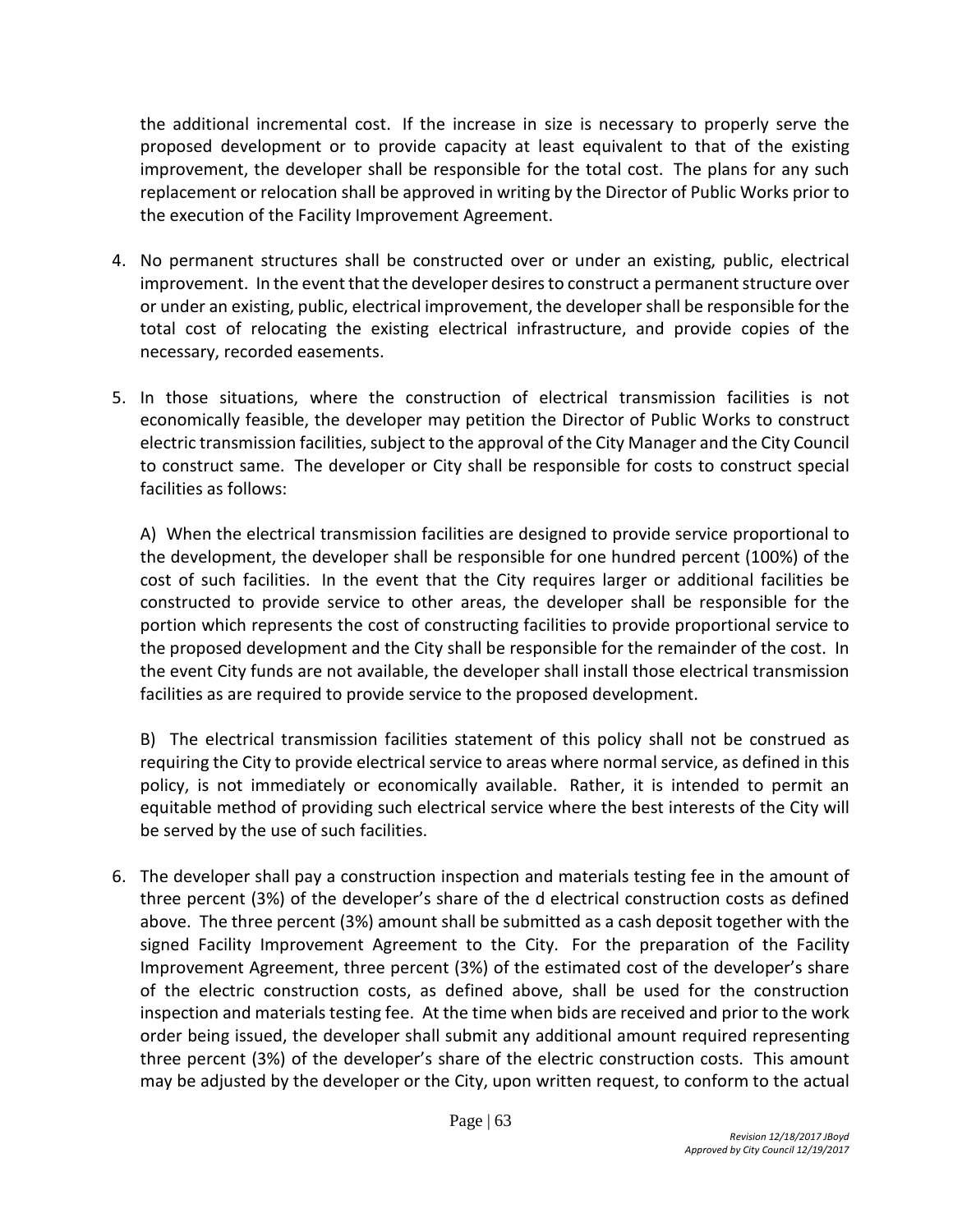construction cost upon completion and acceptance of the electrical improvements, provided the difference is greater than twenty-five (\$25.00) dollars.

### **IV. GENERAL ARRANGEMENTS AND FINANCING**

The developer shall bear 100% of the cost to install all electrical improvements. The developer shall submit a cash payment to the City equal to the cost estimate approved by the City to install all required electrical improvements prior to the filing of the Facility Improvement Agreement, excluding, but not limited to ditching, electrical conduit, fill material and transformer pads.

- 1. The City will not order material for construction until payment in full as required by this policy has been received from the developer and a Facility Improvement Agreement has been executed. If the approved cost estimates exceed the actual construction cost, the difference between the actual and estimated costs will be refunded to the developer. If the actual construction cost exceeds the approved cost estimate, the difference will be billed to the developer and shall be paid to the City by the developer prior to acceptance.
- 2. Subsequent to the approval of the preliminary subdivision plat, electrical design plans and associated costs, the developer shall request a Facility Improvement Agreement to provide for the installation of electrical conduit, transformer pads, fill material and associated ditching to support the development in accordance with the approved electrical design plans. Such request, accompanying information and cash payment described in IV.1 above shall be submitted to the Public Works Department. No construction shall begin until payment has been made and a Facility Improvement Agreement has been executed by the developer and the City.
- 3. Simultaneous with the filing of the proposed Facility Improvement Agreement by the developer, the developer shall furnish necessary security guarantees as specified under Item VI, Procedures for Obtaining a Contract for the Installation of Infrastructure for electrical conduit, transformer pads, ditching and fill material, but not limited to these items, to be installed by the developer in accordance with the approved electrical design plans. The Facility Improvement Agreement shall be deemed incomplete and returned to the developer if the required surety is not included. The release of said guarantees shall be conditioned upon satisfactory compliance with the provisions of the Facility Improvement Agreement, or when the developer deposits cash equal to that of the most recent cost estimate. Partial release may be granted provided that work remaining to be done is financially guaranteed.
- 4. The Director of Public Works will submit the electrical portion of the Facility Improvement Agreement to the Director of Community Development.
- 5. Where City financial participation is provided for and desired by the developer, the Director of Public Works shall provide a cost estimate for those electrical improvements to be paid for by the City and by the developer.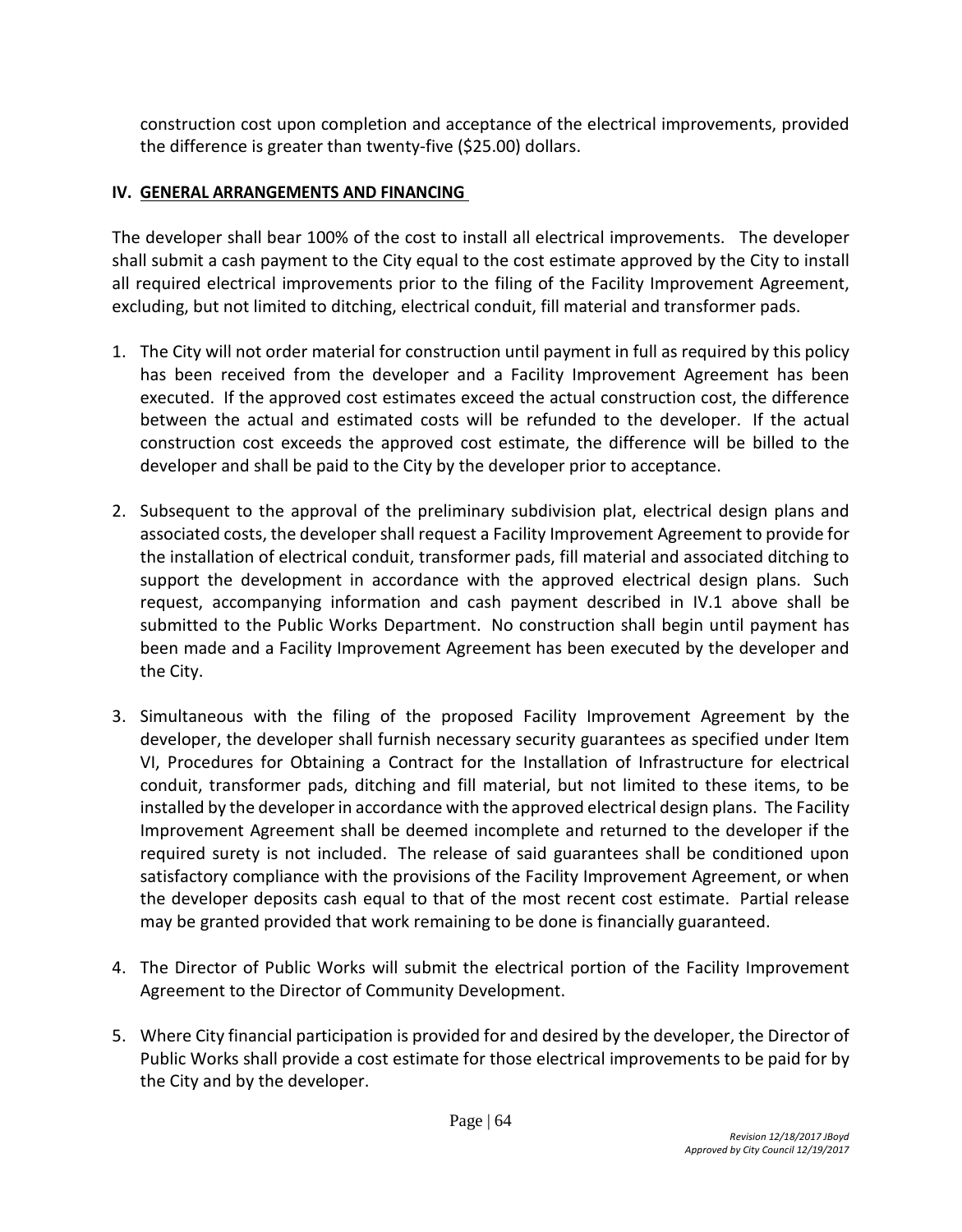6. Where no City financial participation is provided for or where City financial participation is provided for but not desired by the developer, the developer has the option of advertising and awarding his own construction contract to the responsive low bidder or awarding the contract on a negotiated basis for the installation of electrical conduit, transformer pads, ditching a fill material. Under this procedure, the developer is required to comply with the following:

A) The developer shall employ a construction contractor who is approved by the City. This contractor must meet the City's requirements for being registered and bonded to perform work in a public right-of-way.

B) Prior to commencing work, the developer shall furnish copies of the contract between the developer and the contractor as required by the City. Upon approval by City officials, the developer will be notified in writing as to when he may commence work.

C) The developer shall require the contractor to furnish to the City satisfactory coverage of insurance in accordance with Item 1.26.1-4, Insurance and Standard Specifications for Public Works Construction, North Central Texas. Certificates of each policy shall be delivered to the City along with a written statement from the issuing company stating that said policy shall not be canceled, non-renewed or materially changed without advance notice being given to the City.

D) The contractor or developer shall furnish to the City maintenance bonds executed by a surety company authorized to do business in the State of Texas and subject to the approval of the City Attorney. Maintenance bond(s) shall be in an amount equal to one hundred percent (100%) of the contract price of the electrical conduit improvements installed by the developer. The two (2) year maintenance bond(s) shall be submitted and approved prior to acceptance of the project.

E) Following the setting of line and grade by a private surveyor hired by the contractor, the contractor shall give 48-hour notice to the City of Granbury Electric Department so that inspection personnel will be available to perform inspections. No work shall continue until the assigned inspector gives his consent to proceed.

- F) Any change order to the contract must be approved in writing by the City.
- 8. When all work required under the Facility Improvement Agreement has been completed by the contractor and all requirements of the policies of the City have been accomplished, the City will accept the project as being complete, as evidenced by a letter to the developer stating such acceptance.

A) A final inspection of all improvements has been accomplished and the resulting 'Punch List' corrected, and